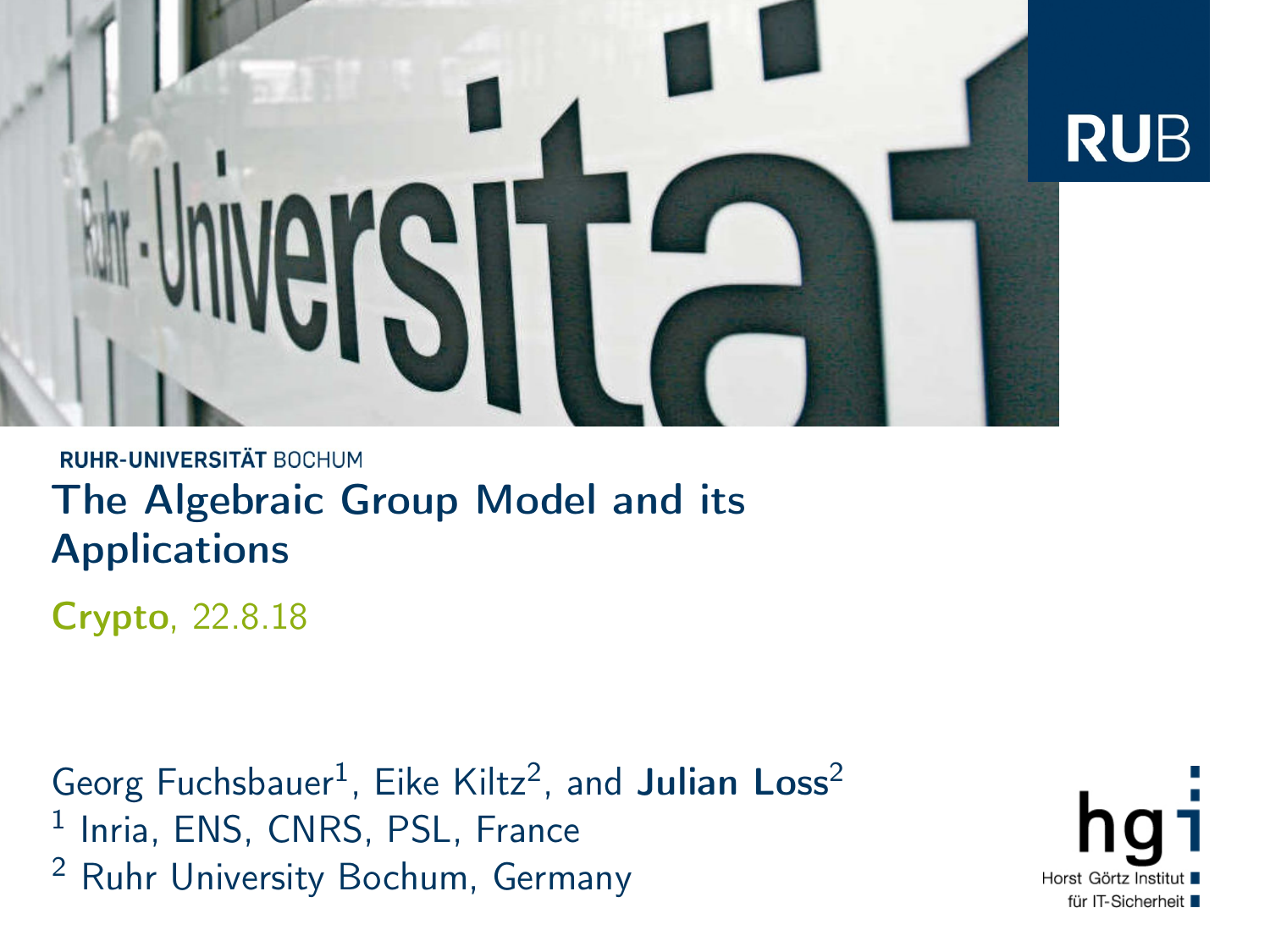

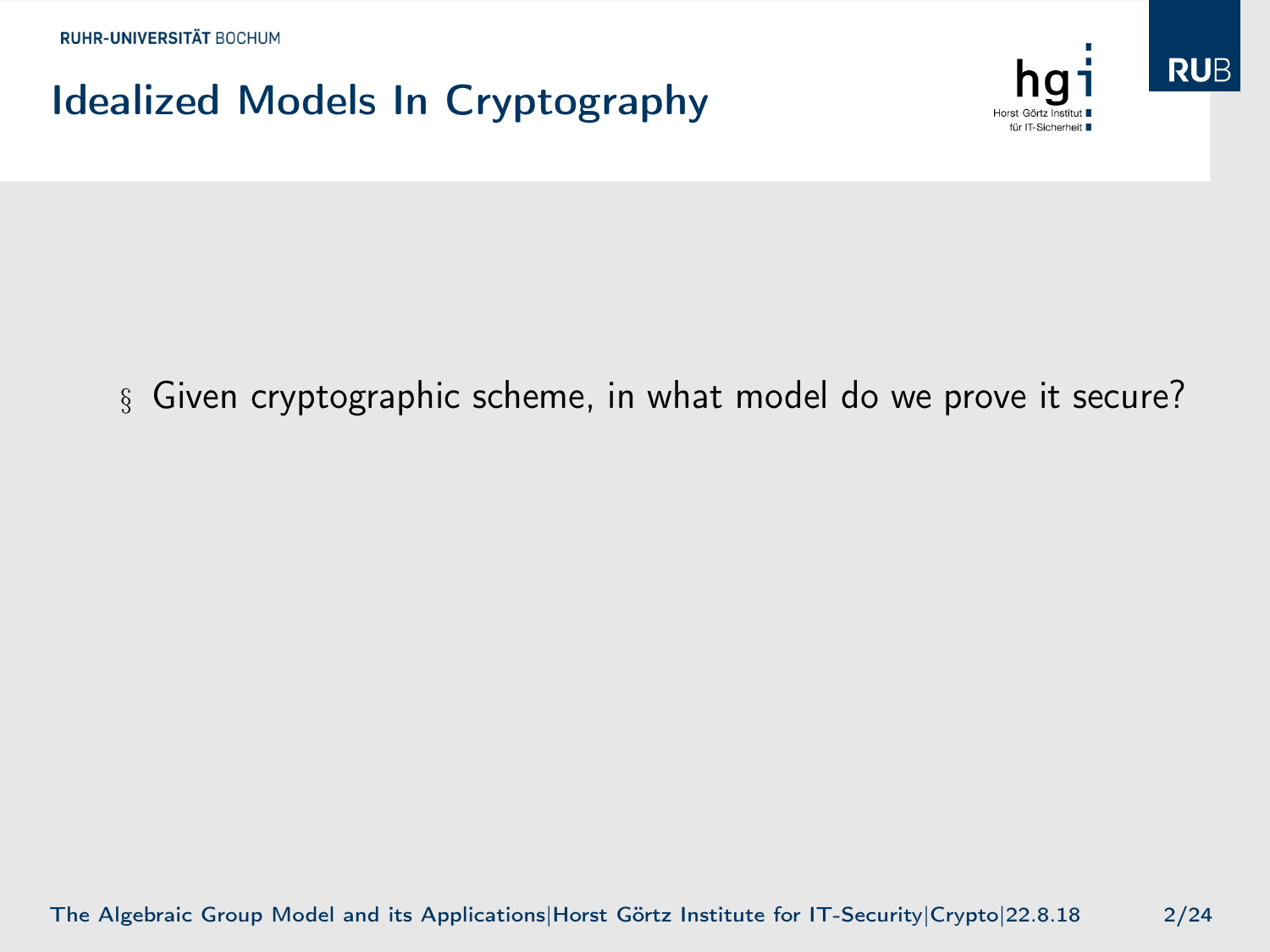

- § Given cryptographic scheme, in what model do we prove it secure?
- § Best case: proof in *standard model* (no simplifying assumptions).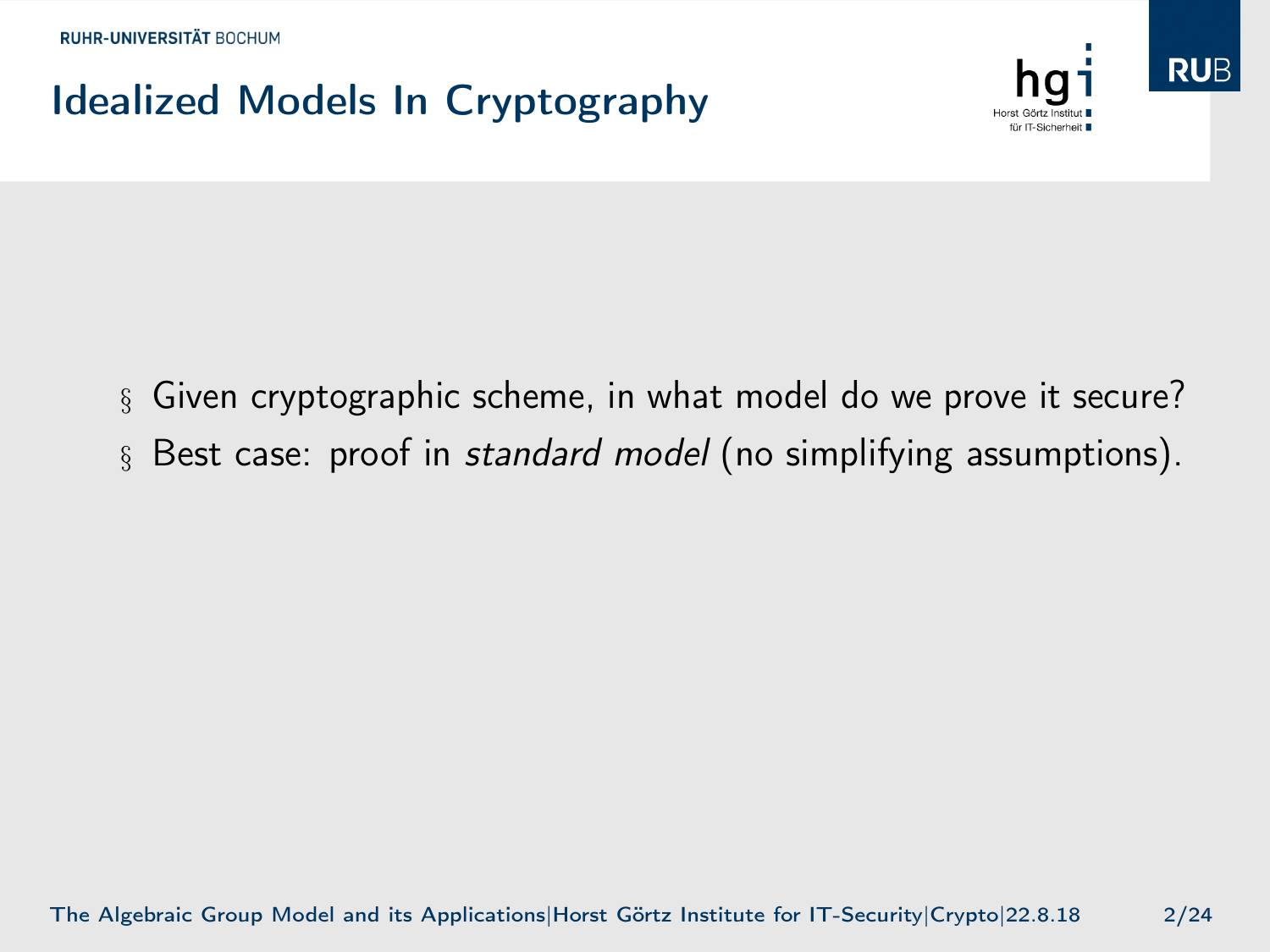



- § Best case: proof in standard model (no simplifying assumptions).
- § Often, this is not possible (or just very hard to do).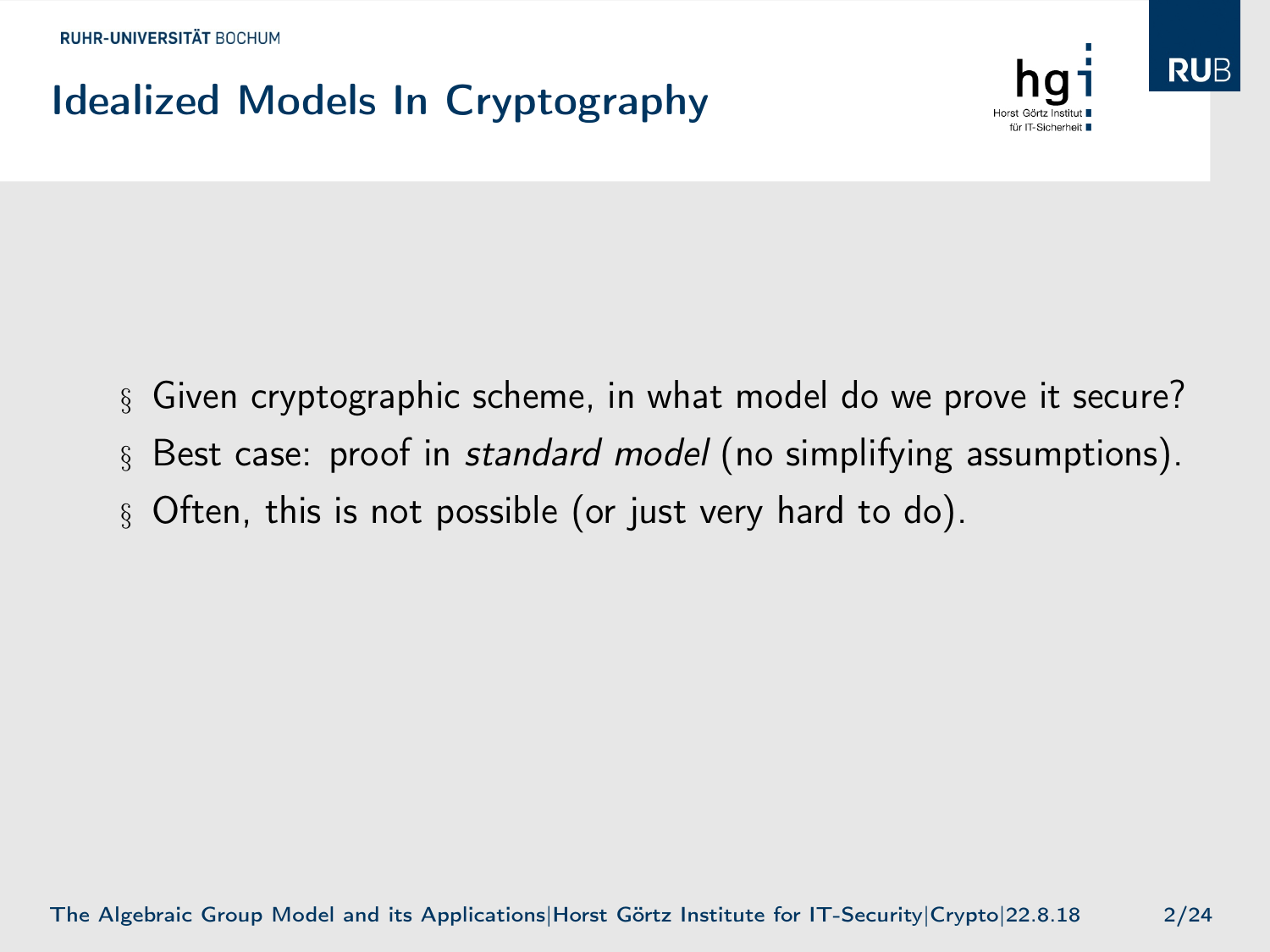

- § Given cryptographic scheme, in what model do we prove it secure?
- § Best case: proof in standard model (no simplifying assumptions).
- § Often, this is not possible (or just very hard to do).
- § Must resort to *idealized models* instead.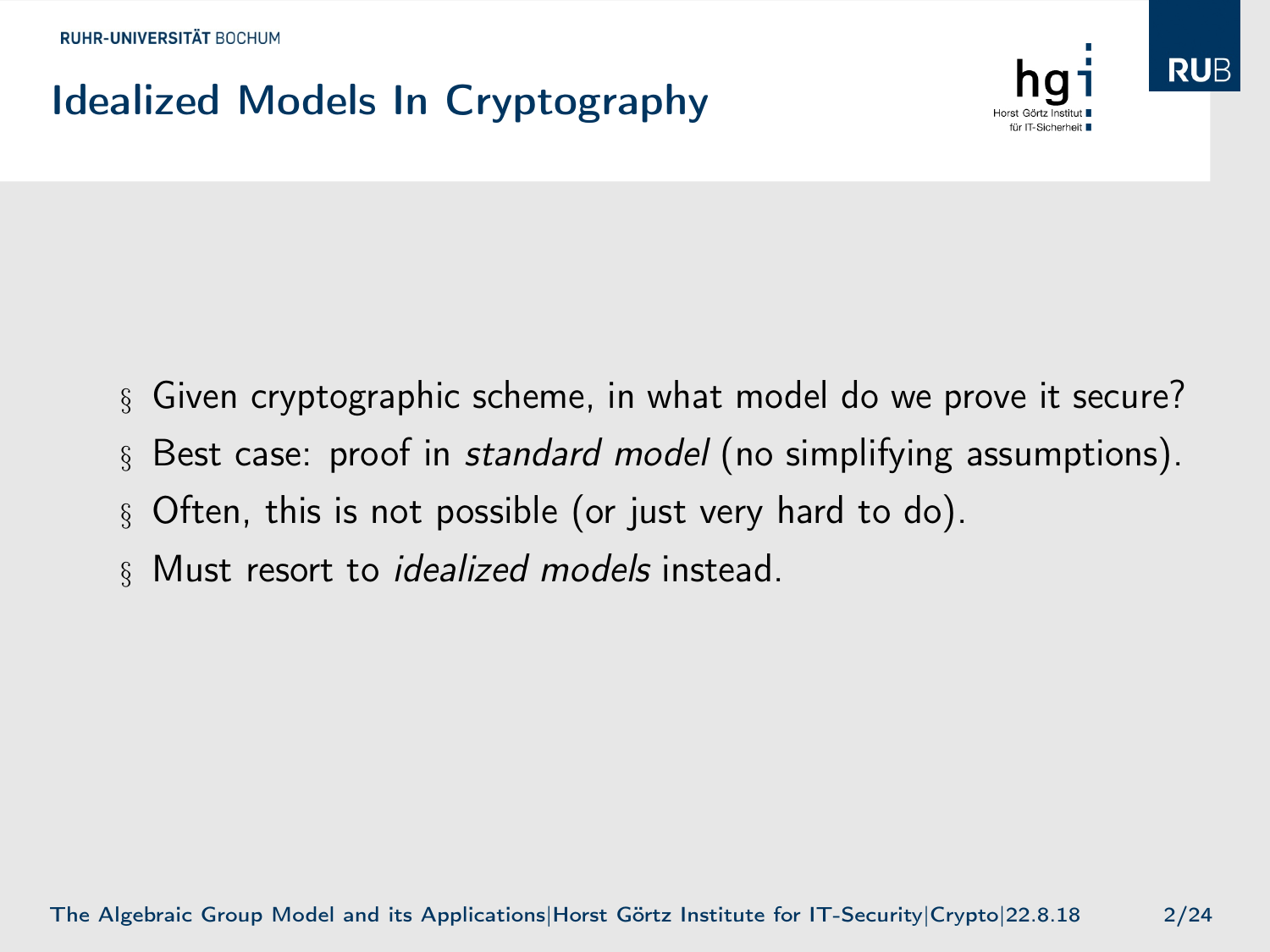#### Idealizing the Real World– But How?



**RUB** 



#### § Goal: 'abstract away' as many non-essential properties as possible.

[The Algebraic Group Model and its Applications|](#page-0-0)Horst Görtz Institute for IT-Security|Crypto|22.8.18 3/24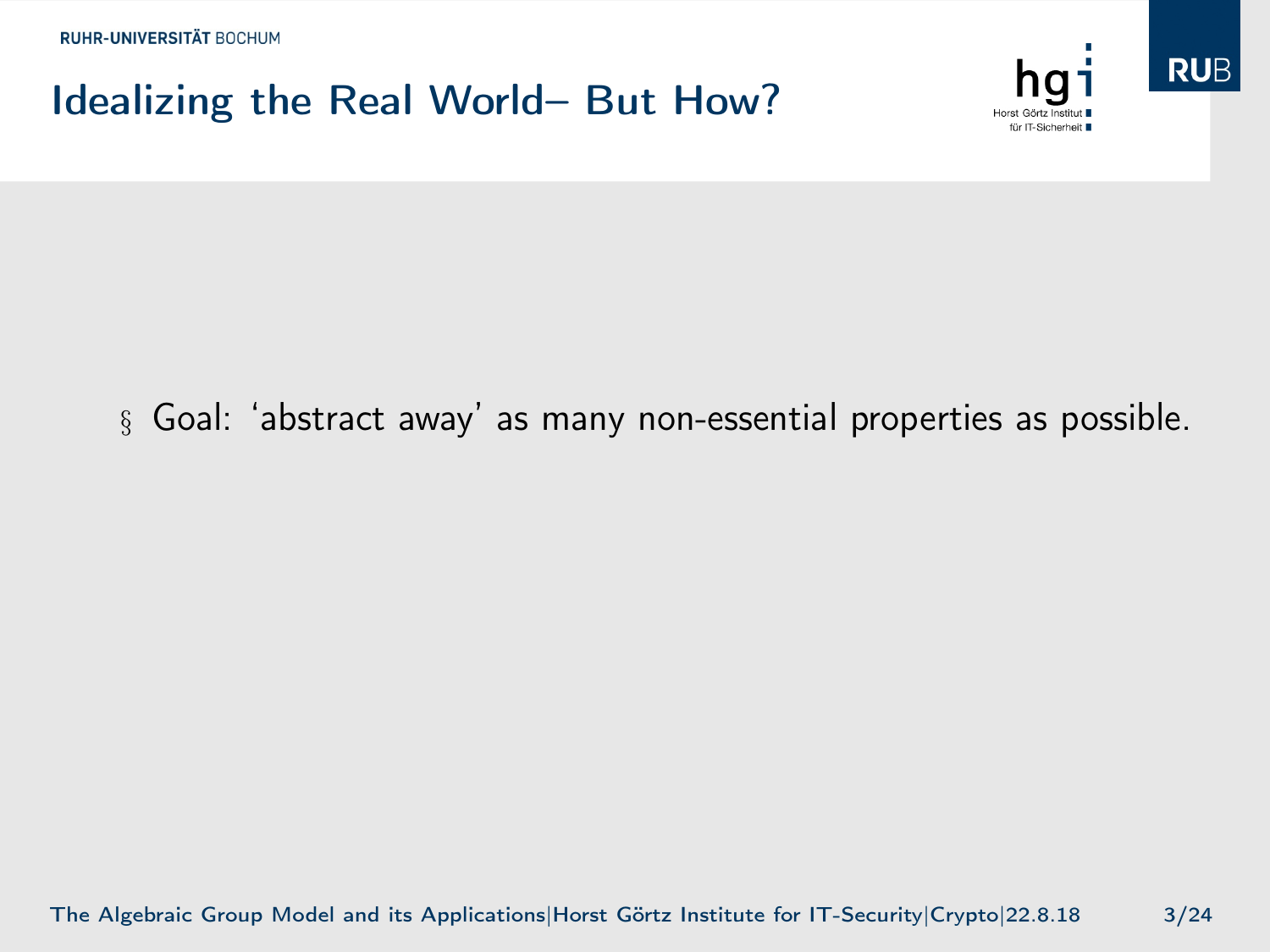### Idealizing the Real World– But How?



**RUB** 



§ Prove statements in simplified, idealized model.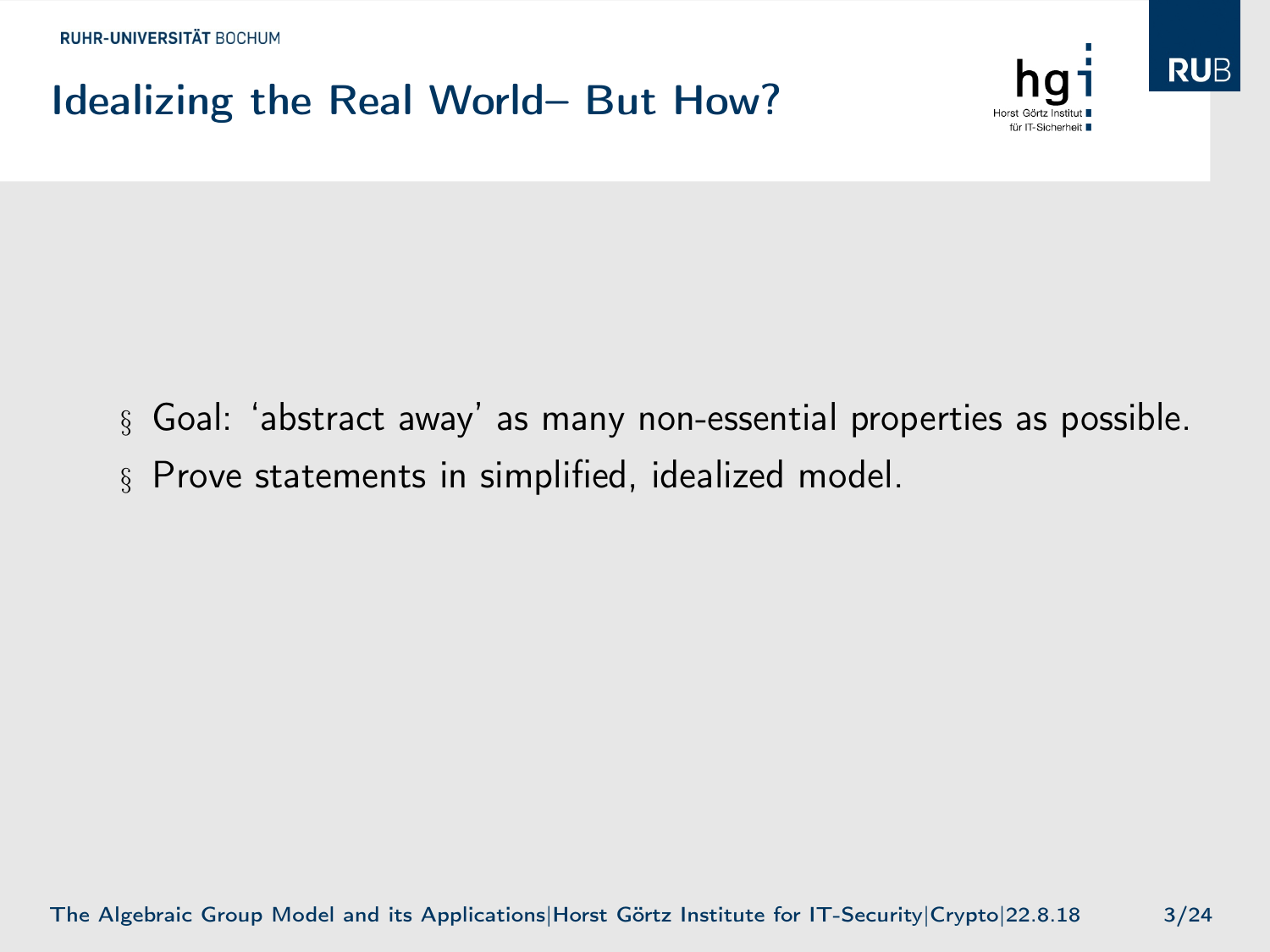## Idealizing the Real World– But How?



**RUB** 

- § Goal: 'abstract away' as many non-essential properties as possible.
- § Prove statements in simplified, idealized model.
- § Intuition: If model is good, proofs are meaningful in the real world.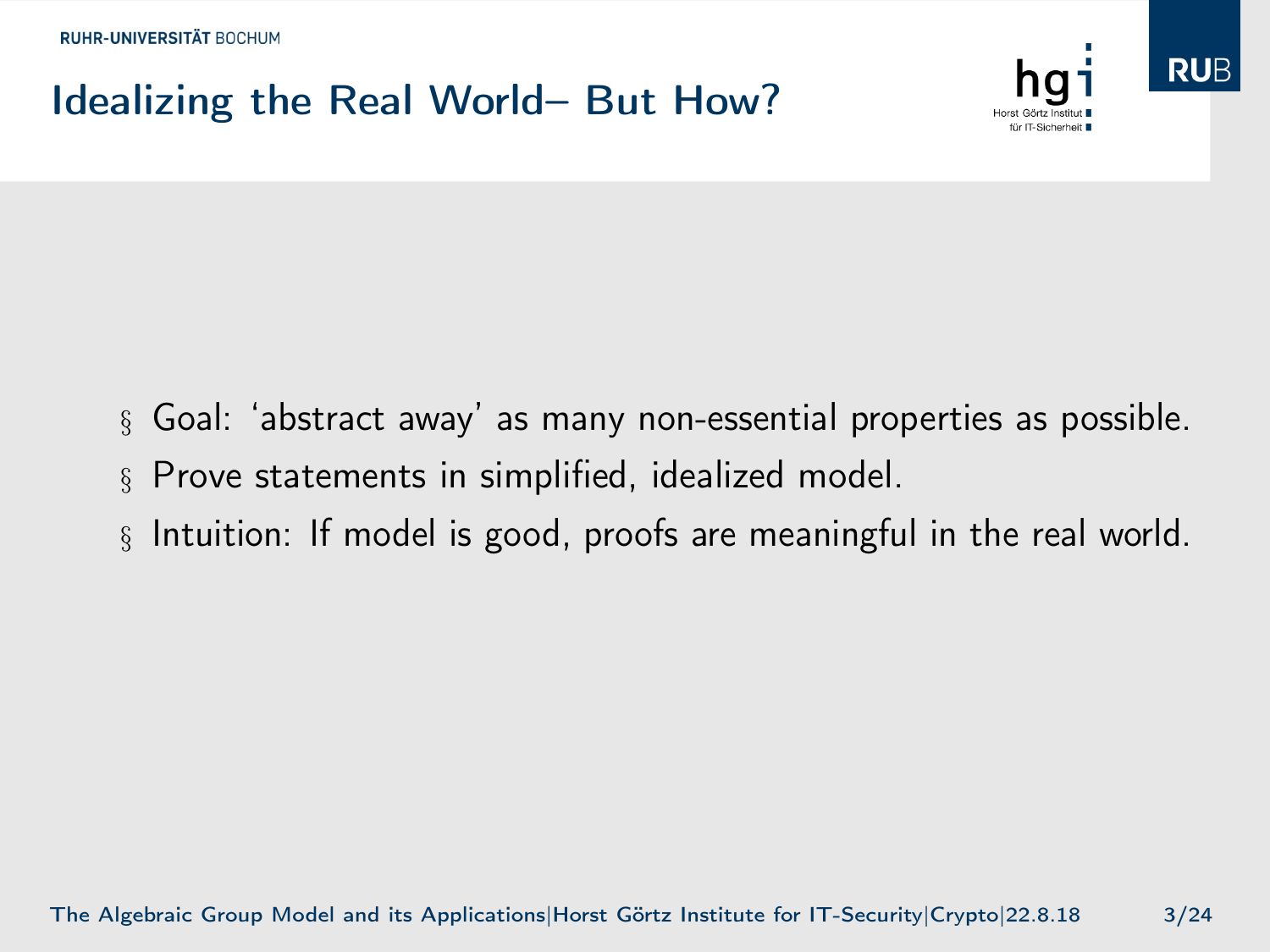## Notable Examples of Idealized Models





#### § Random Oracle Model (ROM): idealizes hash functions.

[The Algebraic Group Model and its Applications|](#page-0-0)Horst Görtz Institute for IT-Security|Crypto|22.8.18 4/24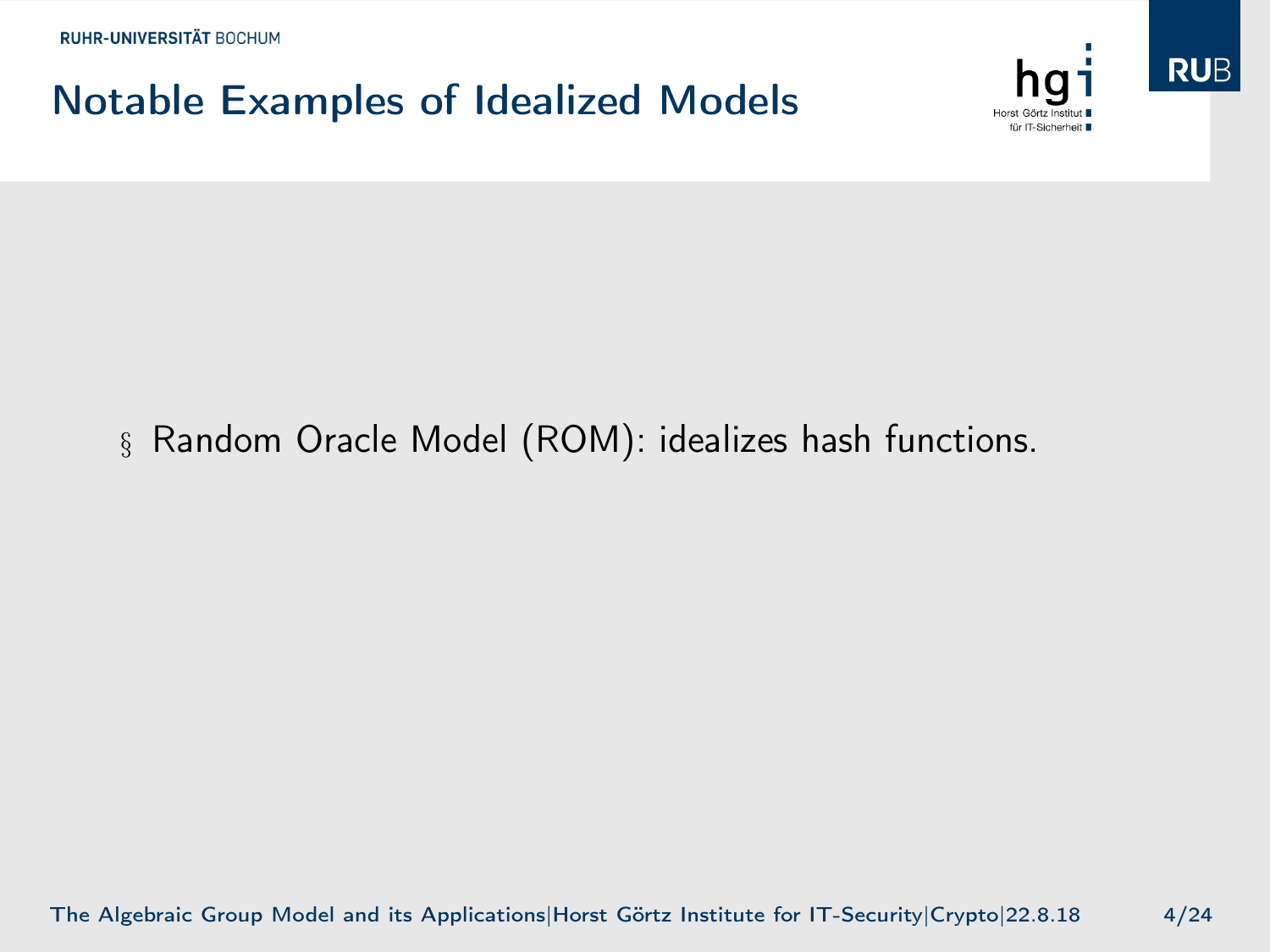## Notable Examples of Idealized Models





- § Random Oracle Model (ROM): idealizes hash functions.
- § Generic Group Model (GGM): idealizes cyclic groups.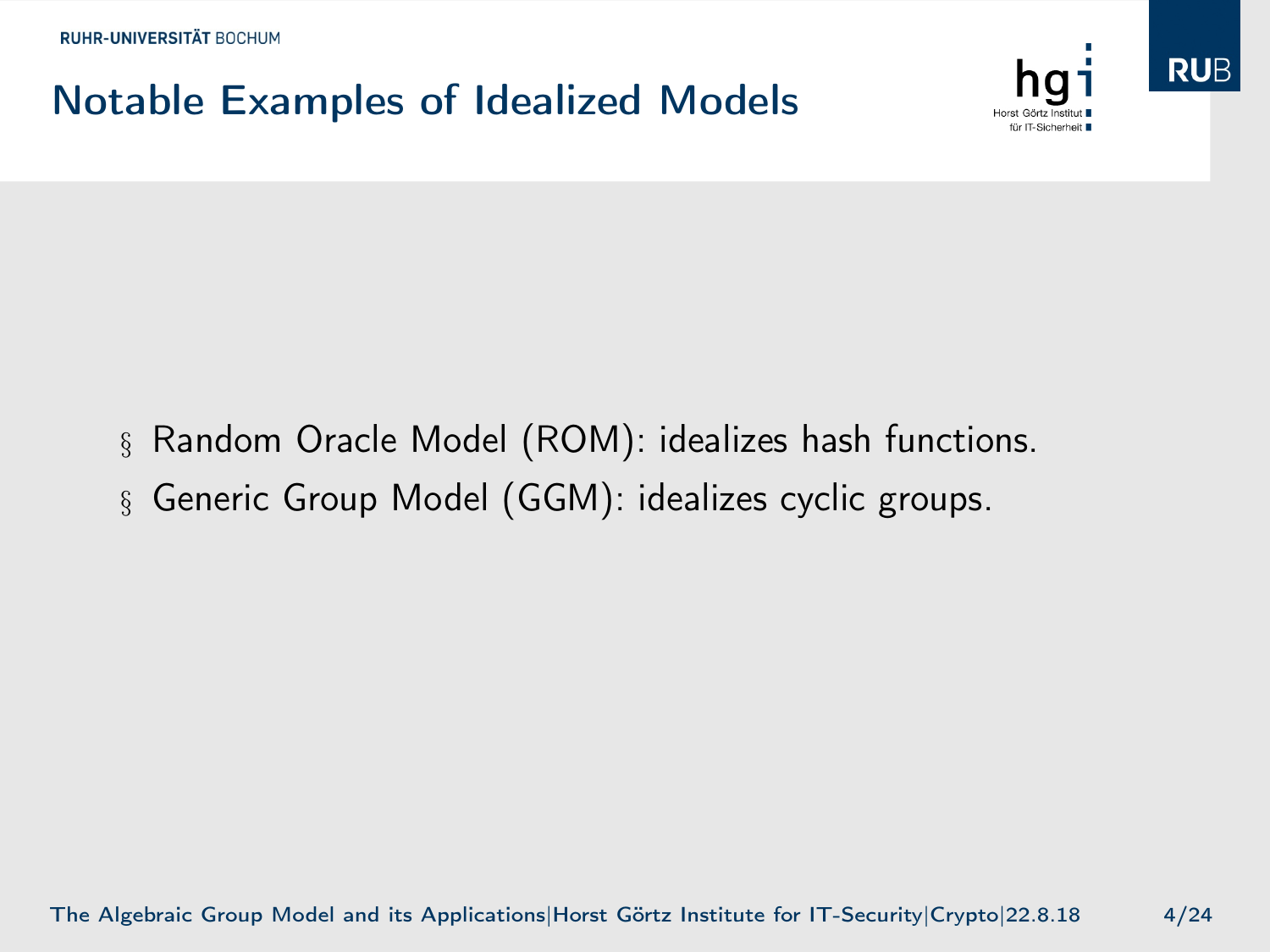### Generic Group Algorithms



Let  $\mathbb{G} = \langle G, \circ, g \rangle$ . A is generic, if it only computes over G as follows: § Given  $a, b \in \mathbb{G}$ , compute  $c := a \circ b$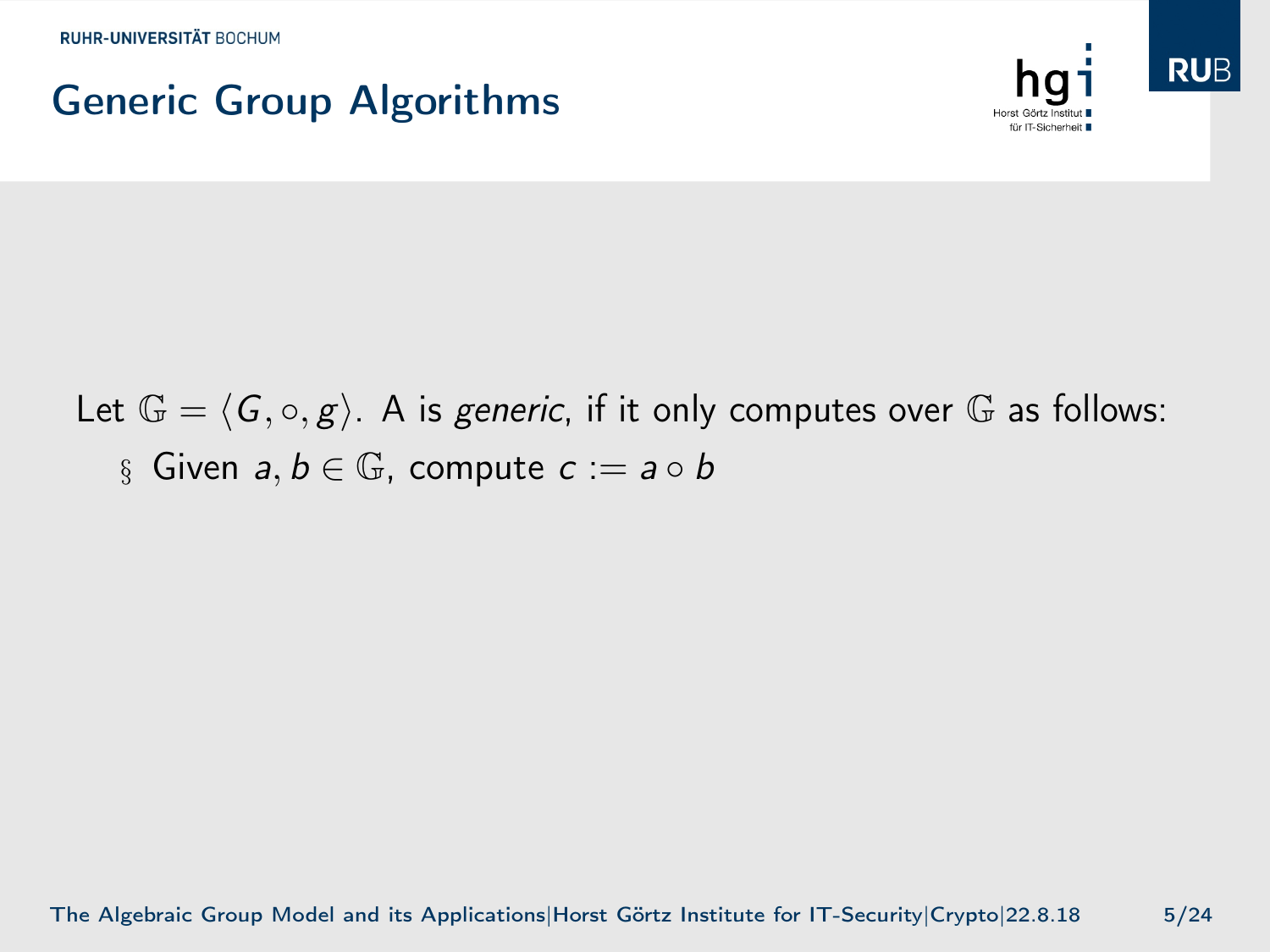### Generic Group Algorithms



Let  $\mathbb{G} = \langle G, \circ, g \rangle$ . A is generic, if it only computes over G as follows:

- § Given  $a, b \in \mathbb{G}$ , compute  $c := a \circ b$
- § Given  $a, b \in \mathbb{G}$ , check whether  $a = b$ .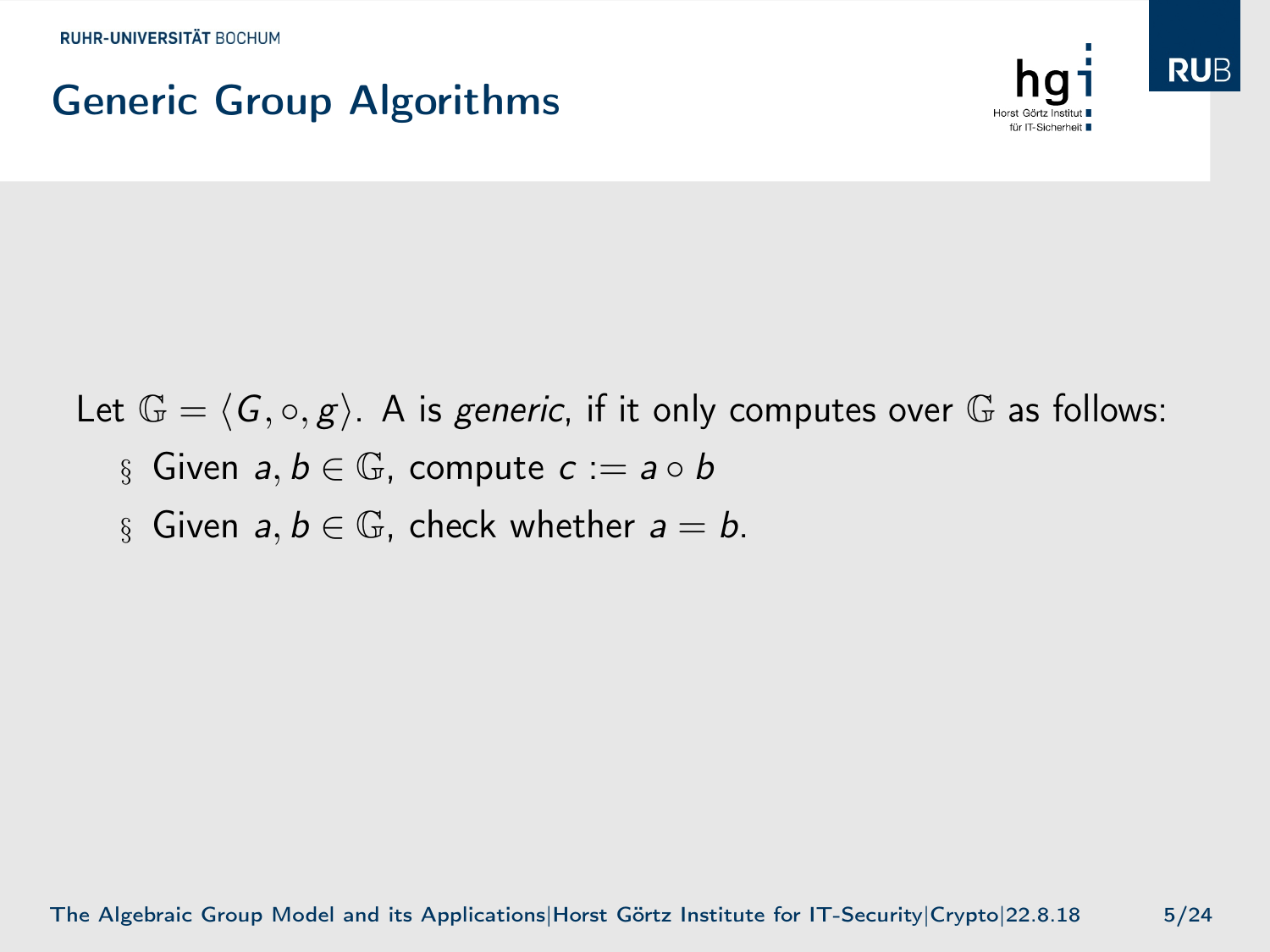#### Generic Group Algorithms: Pros



**RUB** 



[The Algebraic Group Model and its Applications|](#page-0-0)Horst Görtz Institute for IT-Security|Crypto|22.8.18 6/24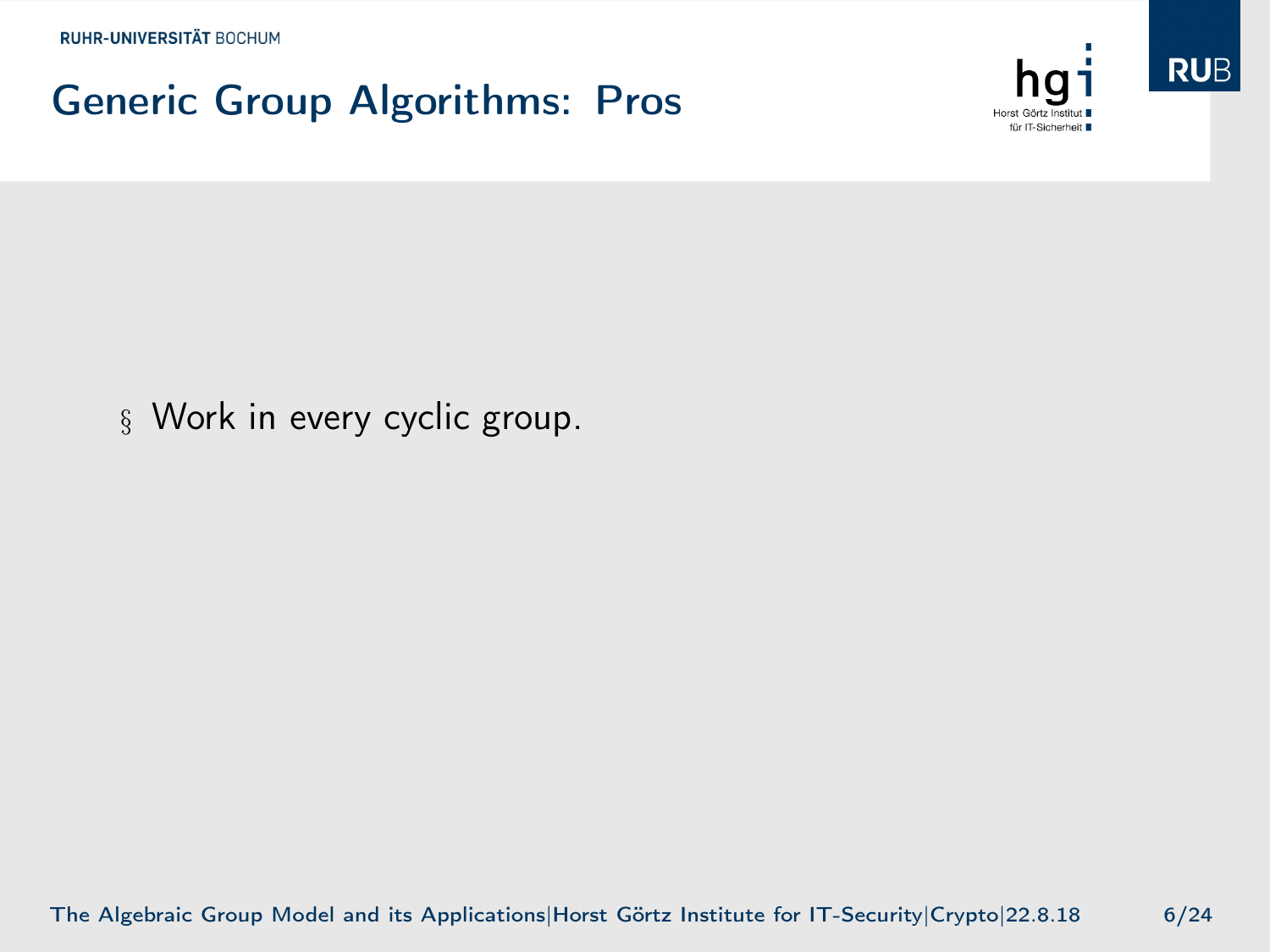## Generic Group Algorithms: Pros





- § Work in every cyclic group.
- § Information theoretic lower bounds (DLP, CDH, DDH etc.)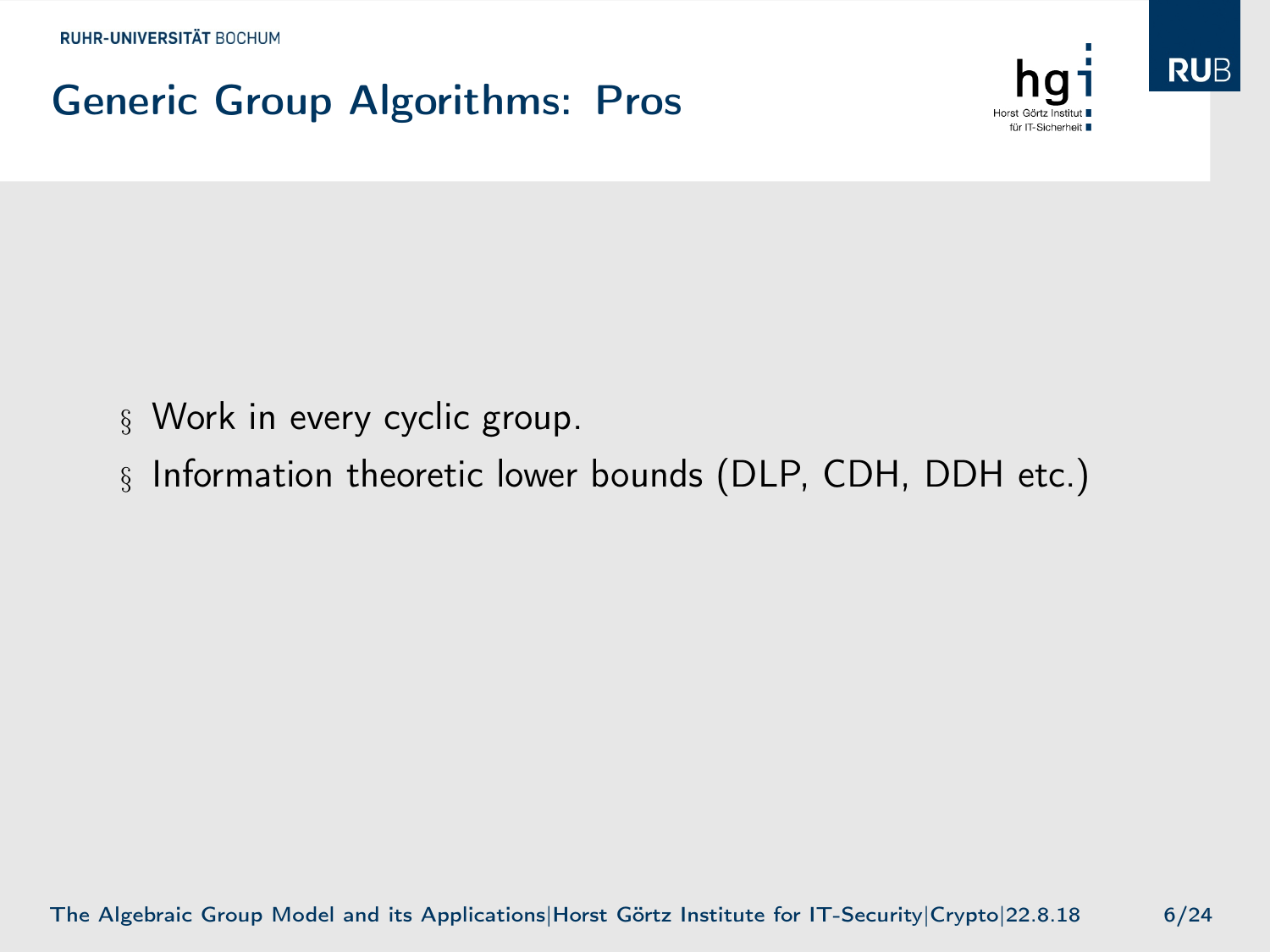## Generic Group Algorithms: Pros





- § Work in every cyclic group.
- § Information theoretic lower bounds (DLP, CDH, DDH etc.)
- § Fitting abstraction for (some) elliptic curves.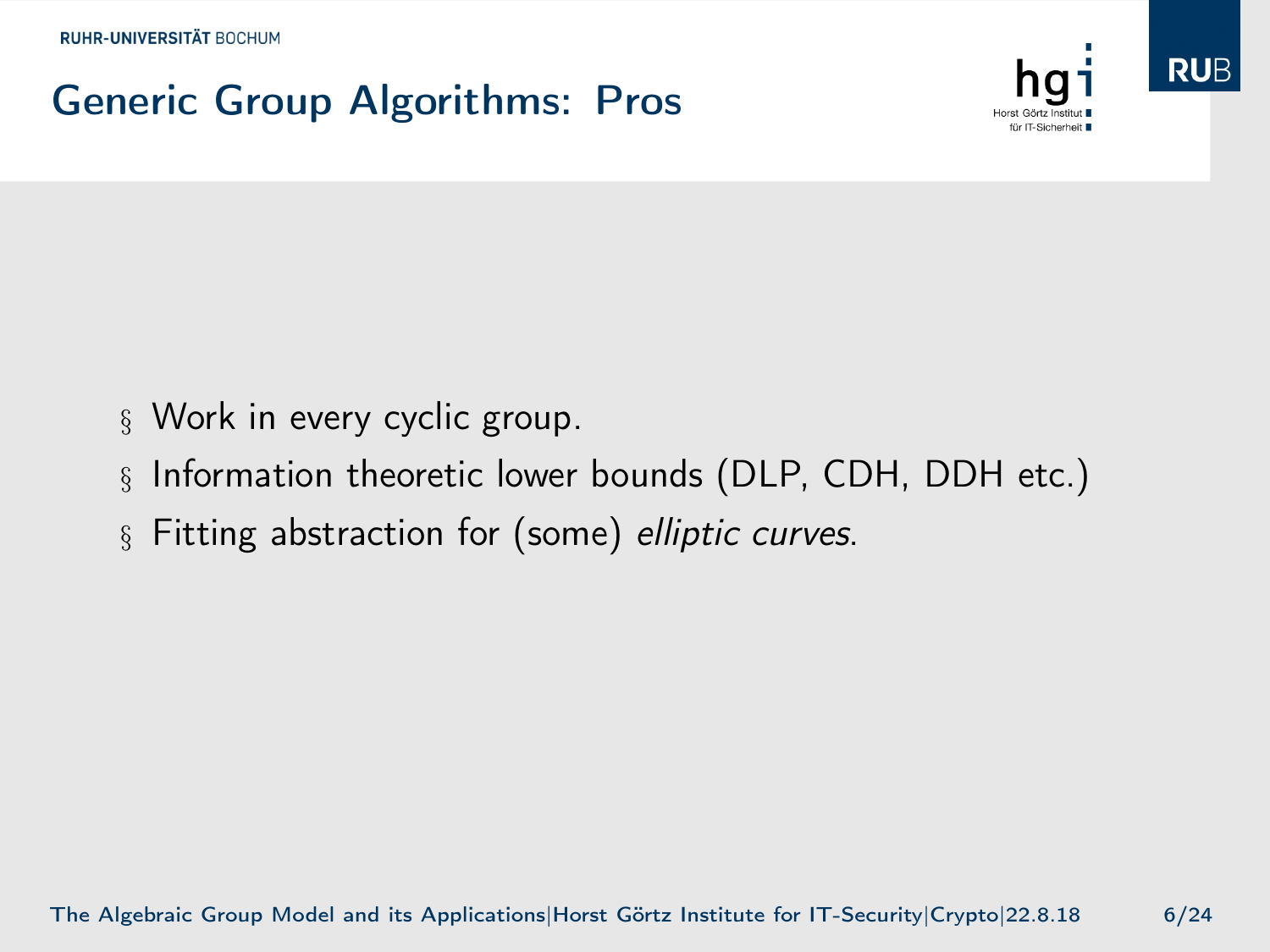## Generic Group Algorithms: Cons





§ Representation-based exploits: Computing Jacobi symbols, index calculus-based attacks, computing pairings etc.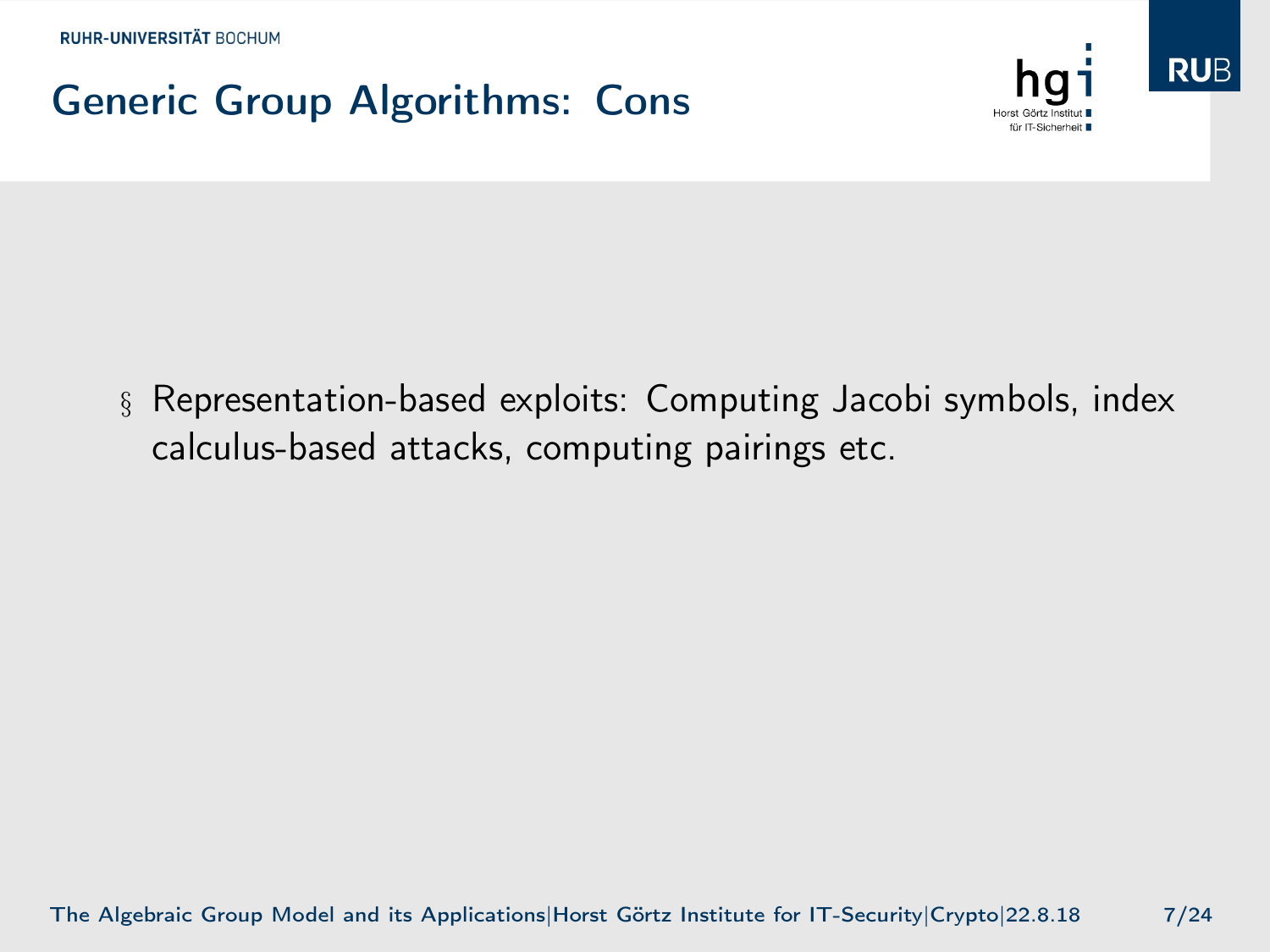## Generic Group Algorithms: Cons





§ Deriving lower bounds is difficult/tedious.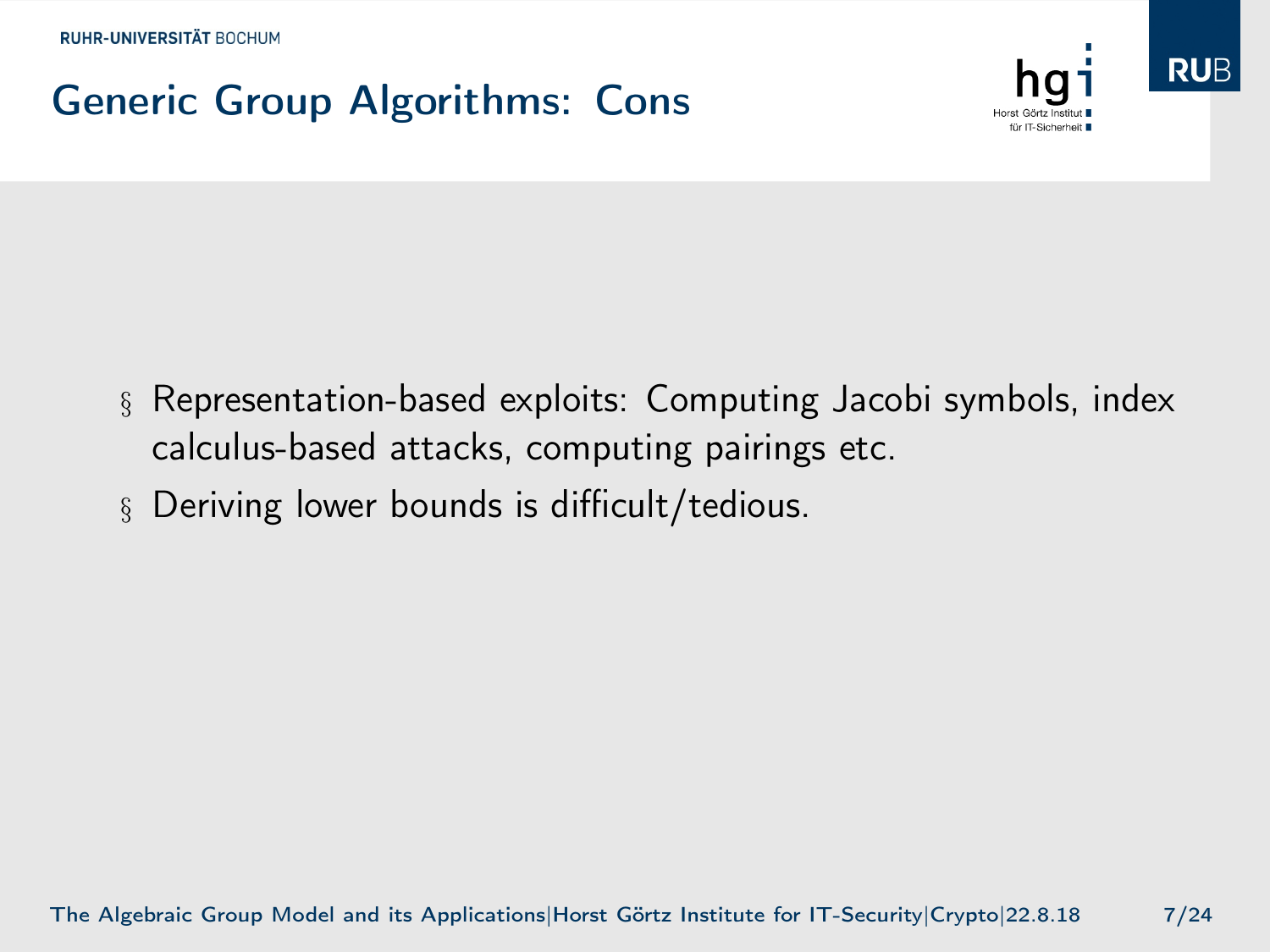## Generic Group Algorithms: Cons



**RUB** 

- § Representation-based exploits: Computing Jacobi symbols, index calculus-based attacks, computing pairings etc.
- § Deriving lower bounds is difficult/tedious.
- § Lower bounds are not 'modular'.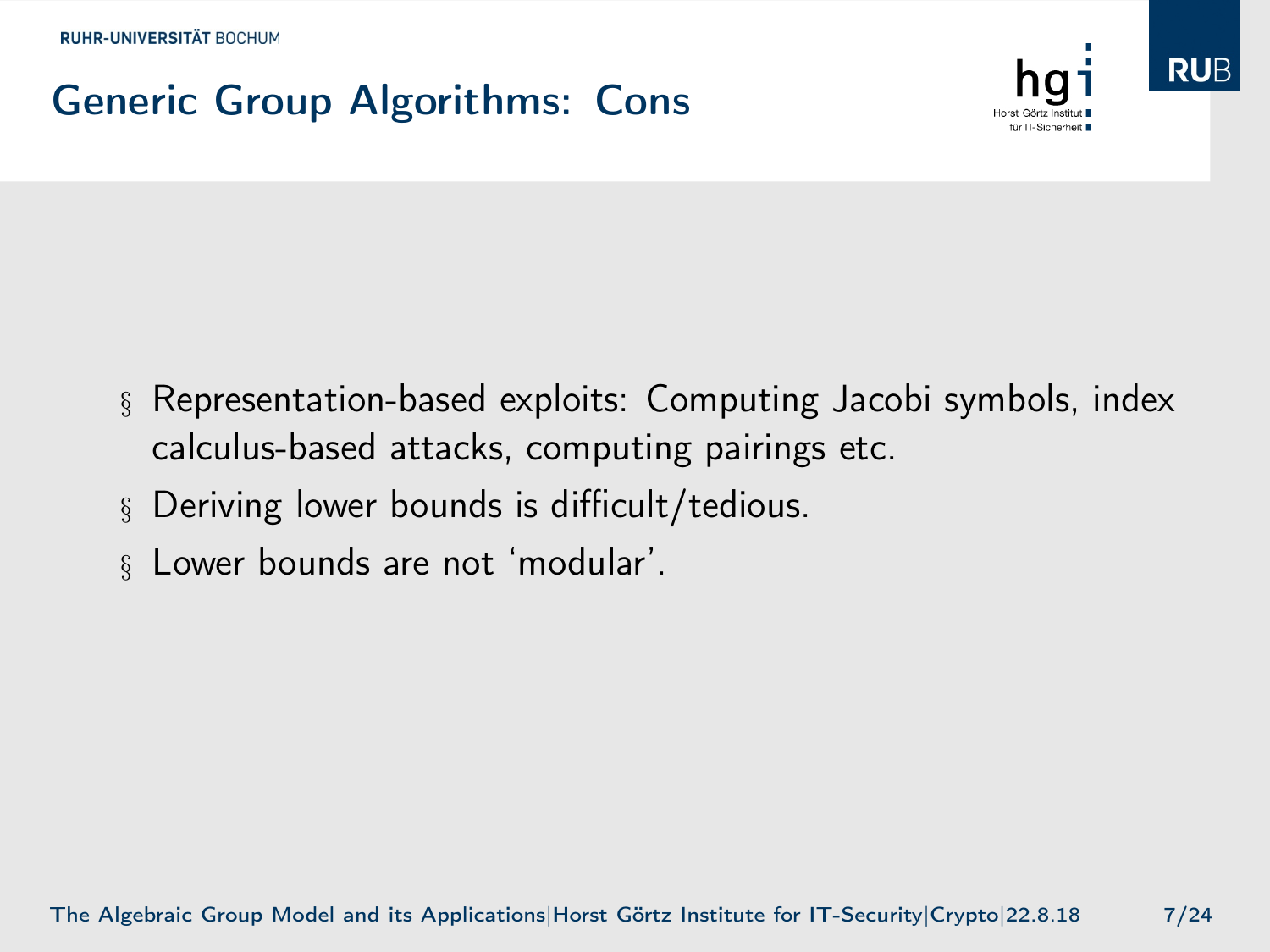## This Talk: Algebraic Group Model (AGM)





§ Strictly weaker model assumptions than GGM.

[The Algebraic Group Model and its Applications|](#page-0-0)Horst Görtz Institute for IT-Security|Crypto|22.8.18 8/24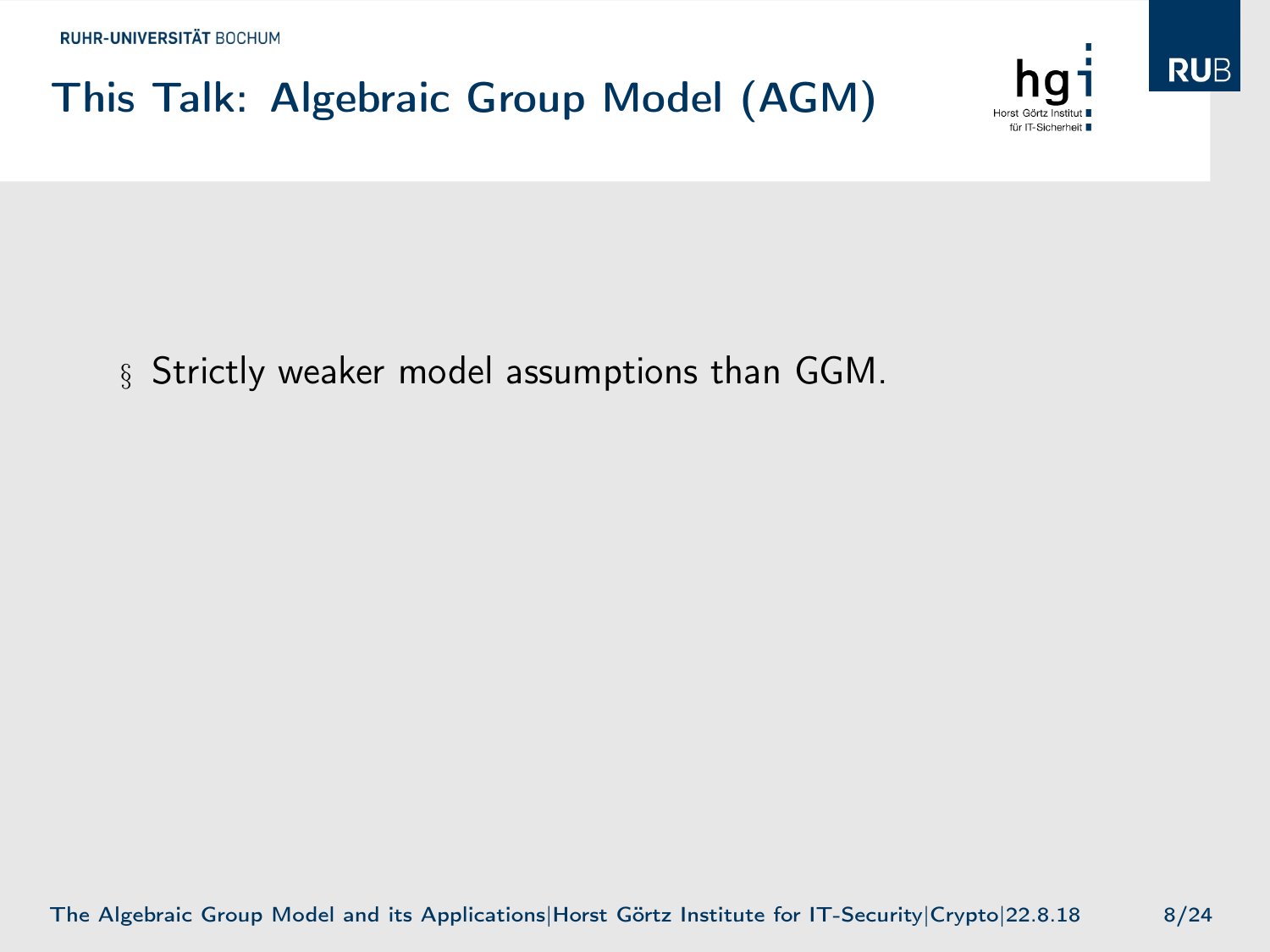



- § Strictly weaker model assumptions than GGM.
- § GGM ≤ AGM ≤ Standard Model.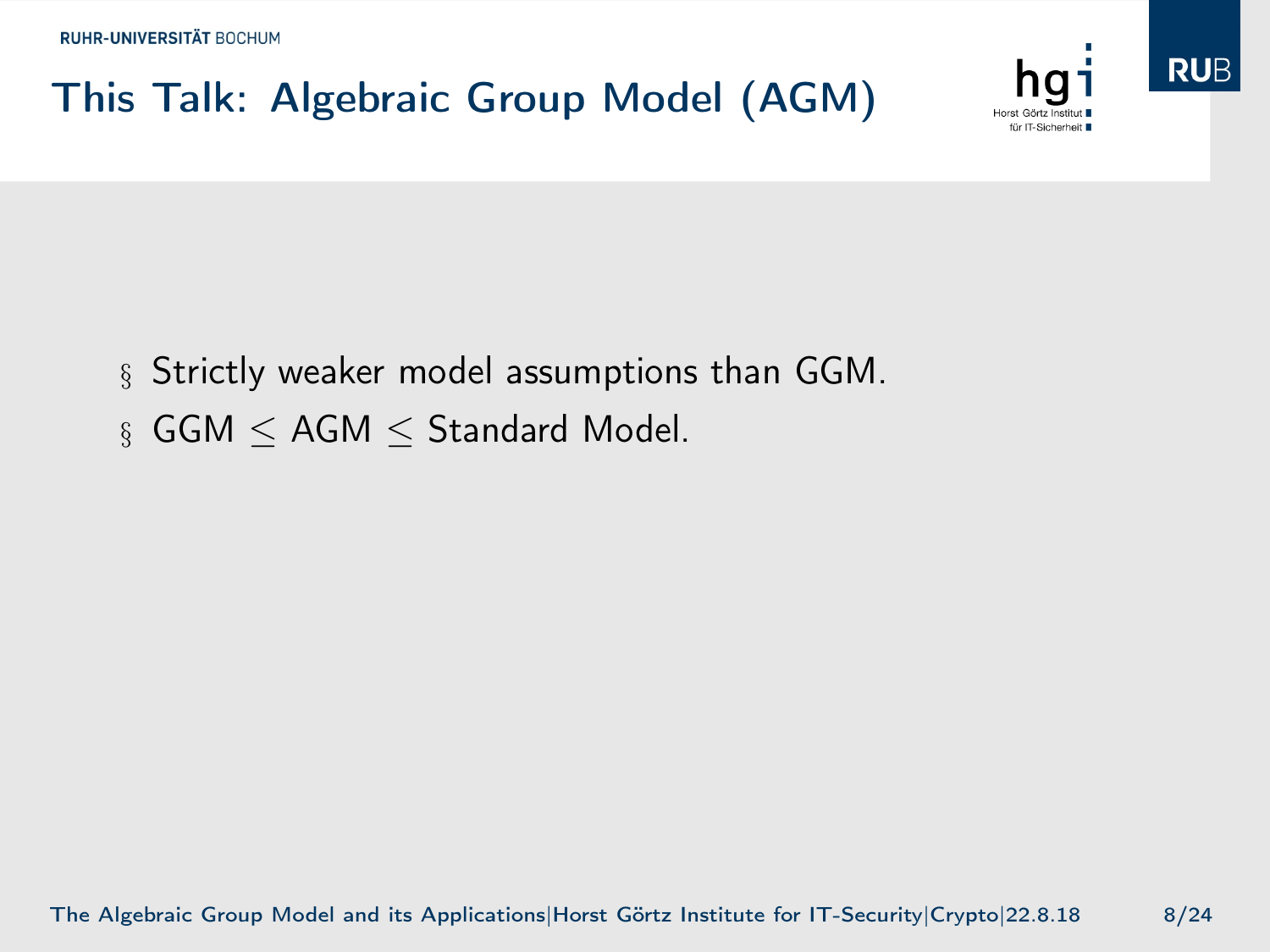



- § Strictly weaker model assumptions than GGM.
- § GGM ≤ AGM ≤ Standard Model.
- § Lies in between GGM and standard model.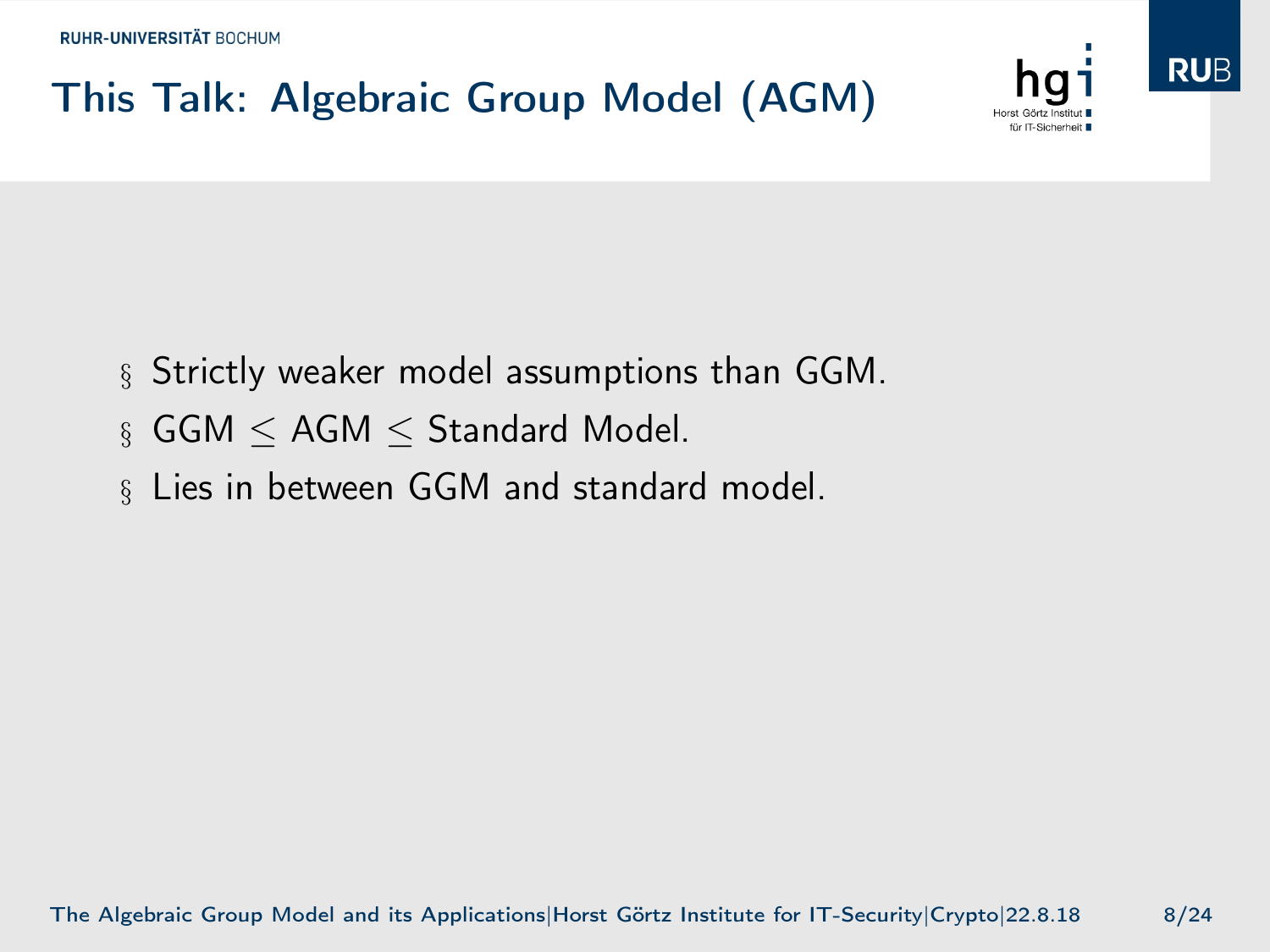



- § Strictly weaker model assumptions than GGM.
- § GGM ≤ AGM ≤ Standard Model.
- § Lies in between GGM and standard model.
- § Provides improved abstraction of reality over GGM.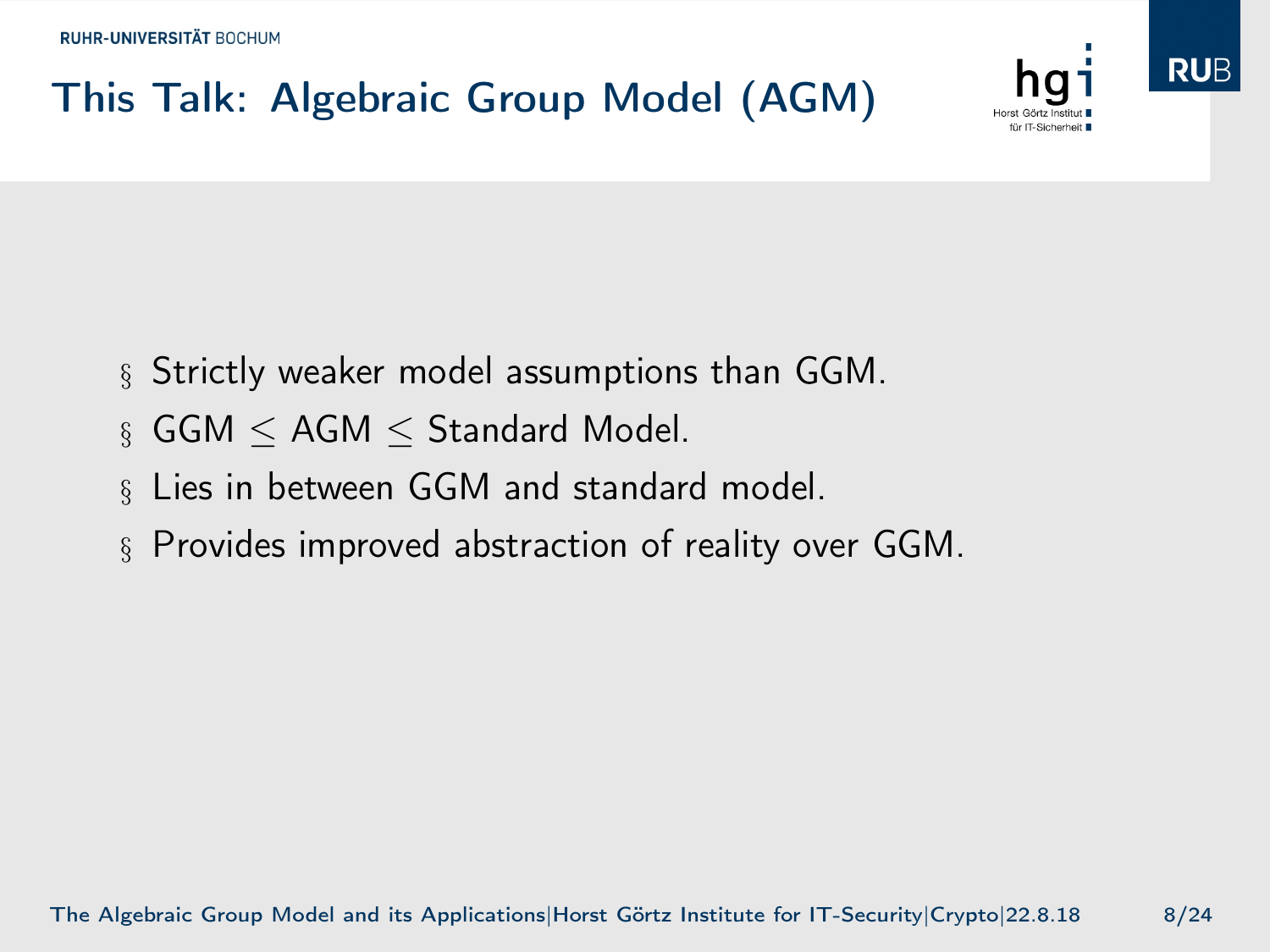

- § Strictly weaker model assumptions than GGM.
- § GGM ≤ AGM ≤ Standard Model.
- § Lies in between GGM and standard model.
- § Provides improved abstraction of reality over GGM.
- § Still allows easy proofs.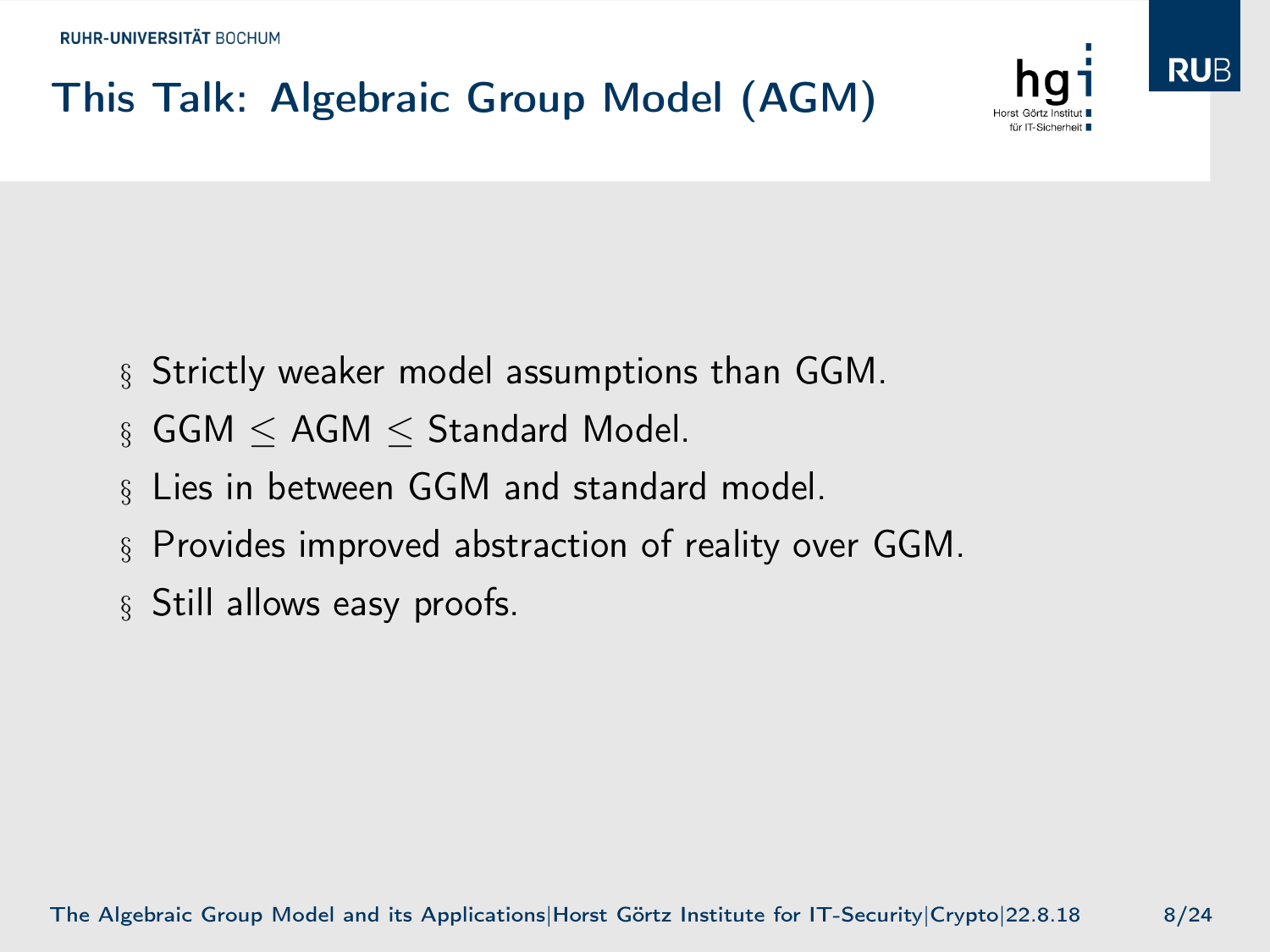#### Algebraic Algorithms





- § A takes as input list  $\vec{L}$  of group elements.
- § Outputs representation  $\vec{z}$  of  $X$ , i.e.,  $X = \prod_i L_i^{z_i}$ .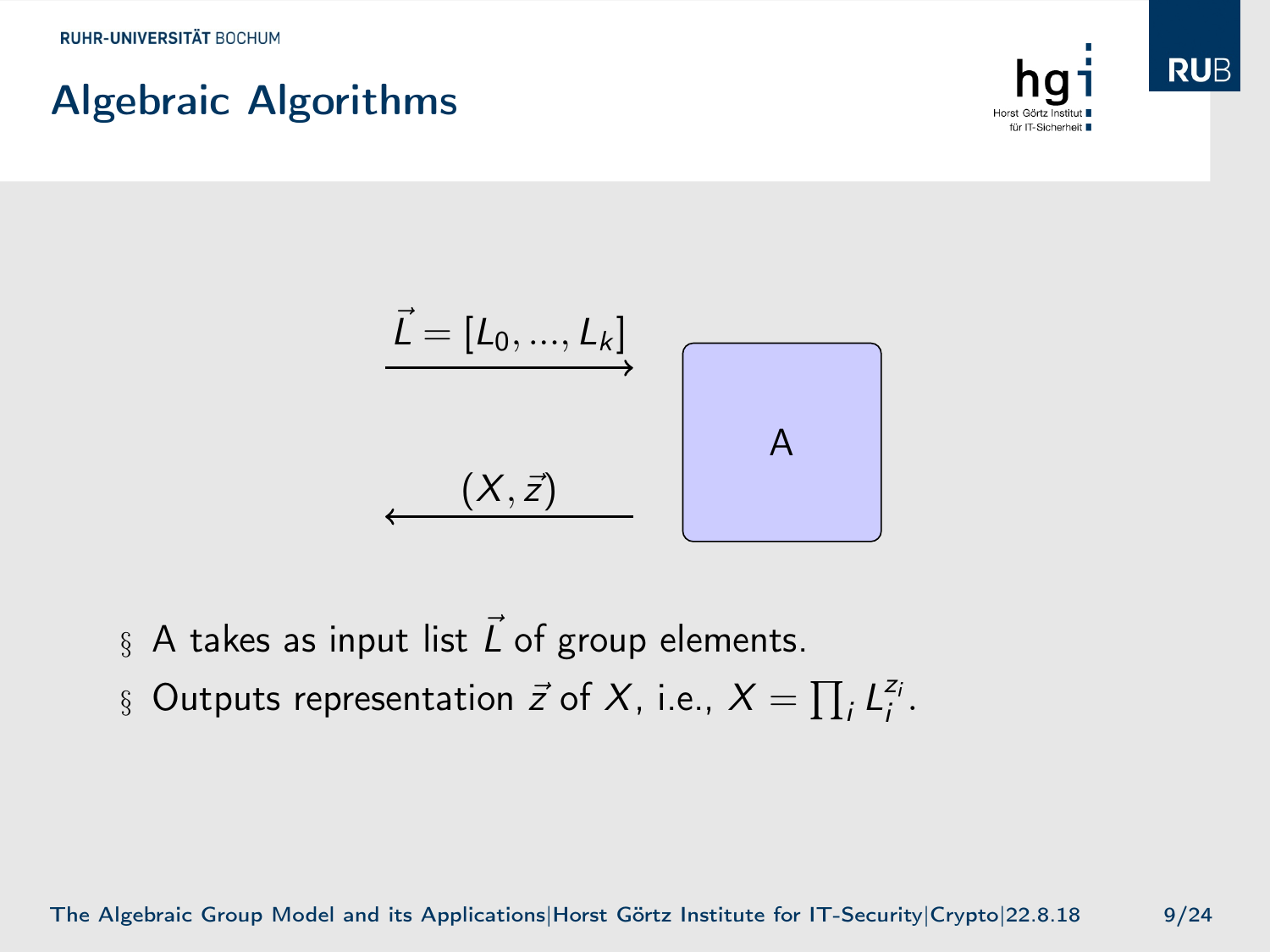## Algebraic Algorithms: Some Background





#### § First introduced by Paillier and Vergnaud in 05.

[The Algebraic Group Model and its Applications|](#page-0-0)Horst Görtz Institute for IT-Security|Crypto|22.8.18 10/24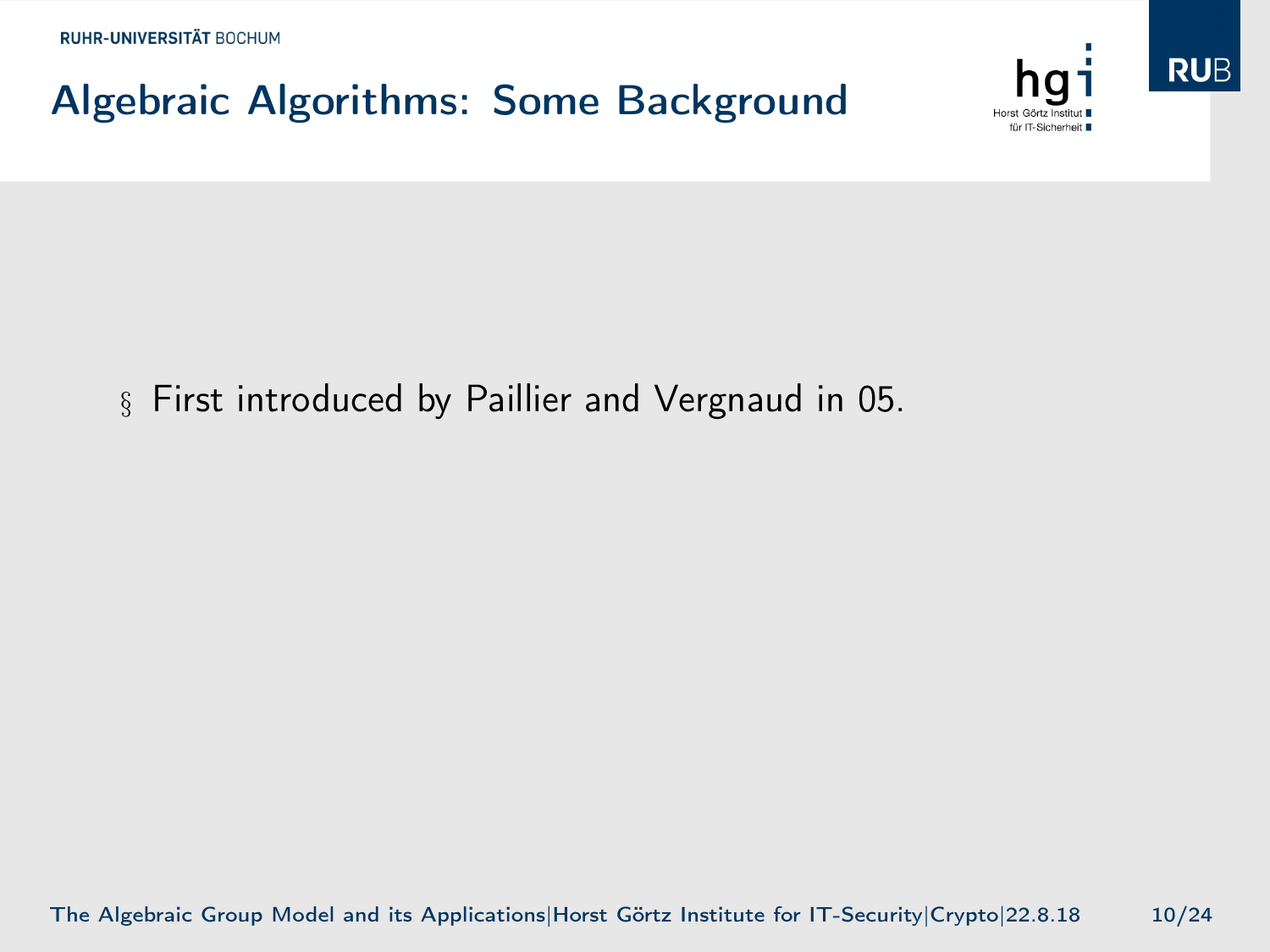## Algebraic Algorithms: Some Background





- § First introduced by Paillier and Vergnaud in 05.
- § Algebraic reductions mostly used for meta-reductions.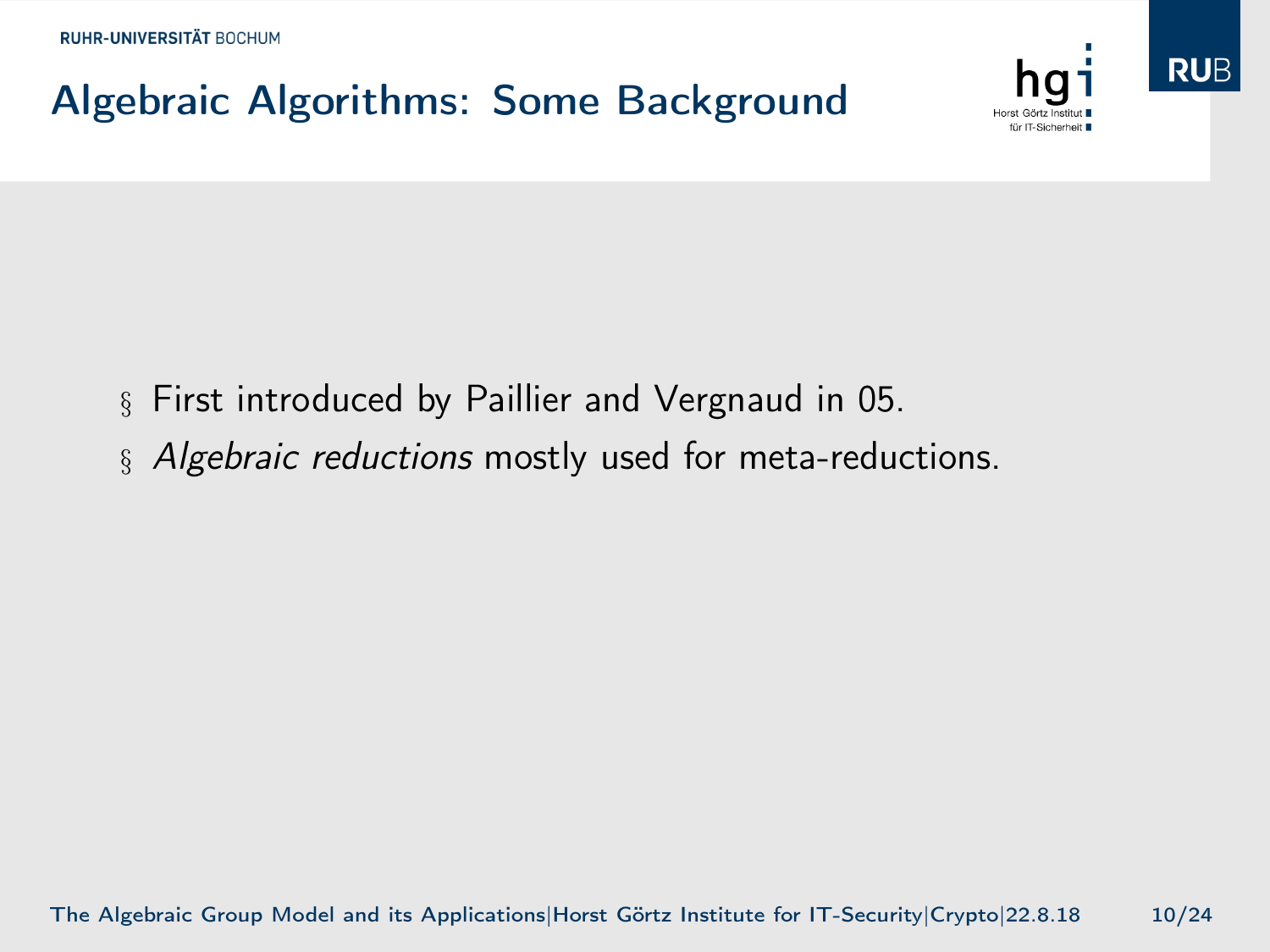## Algebraic Algorithms: Some Background





- § First introduced by Paillier and Vergnaud in 05.
- § Algebraic reductions mostly used for meta-reductions.
- § Some exceptions: E.g. Abdalla et al. (S&P '15) consider an algebraic *adversary* in one of their proofs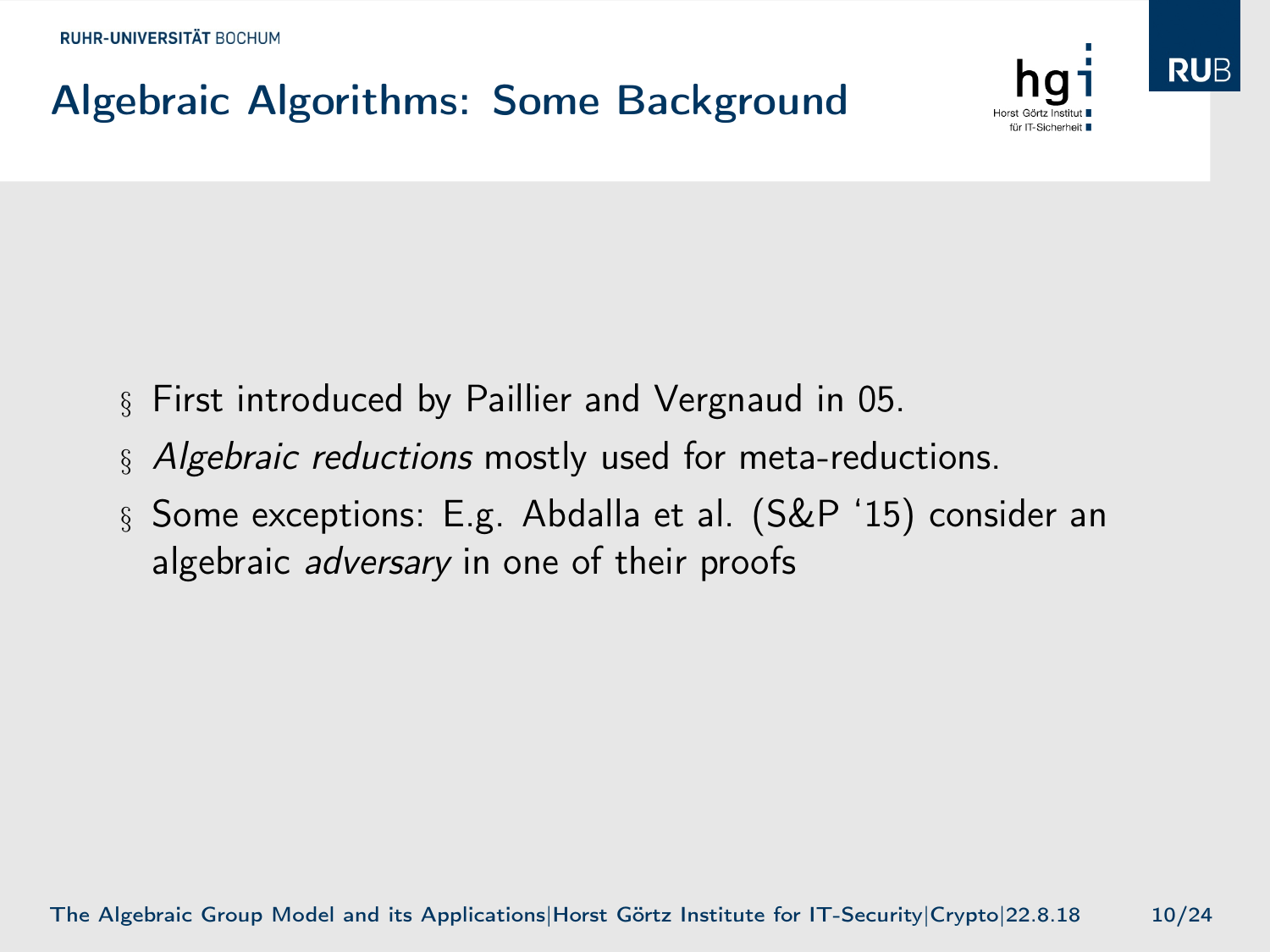#### New Idea: Algebraic Group Model





§ All algorithms are modeled as algebraic, i.e., also adversaries in security experiments.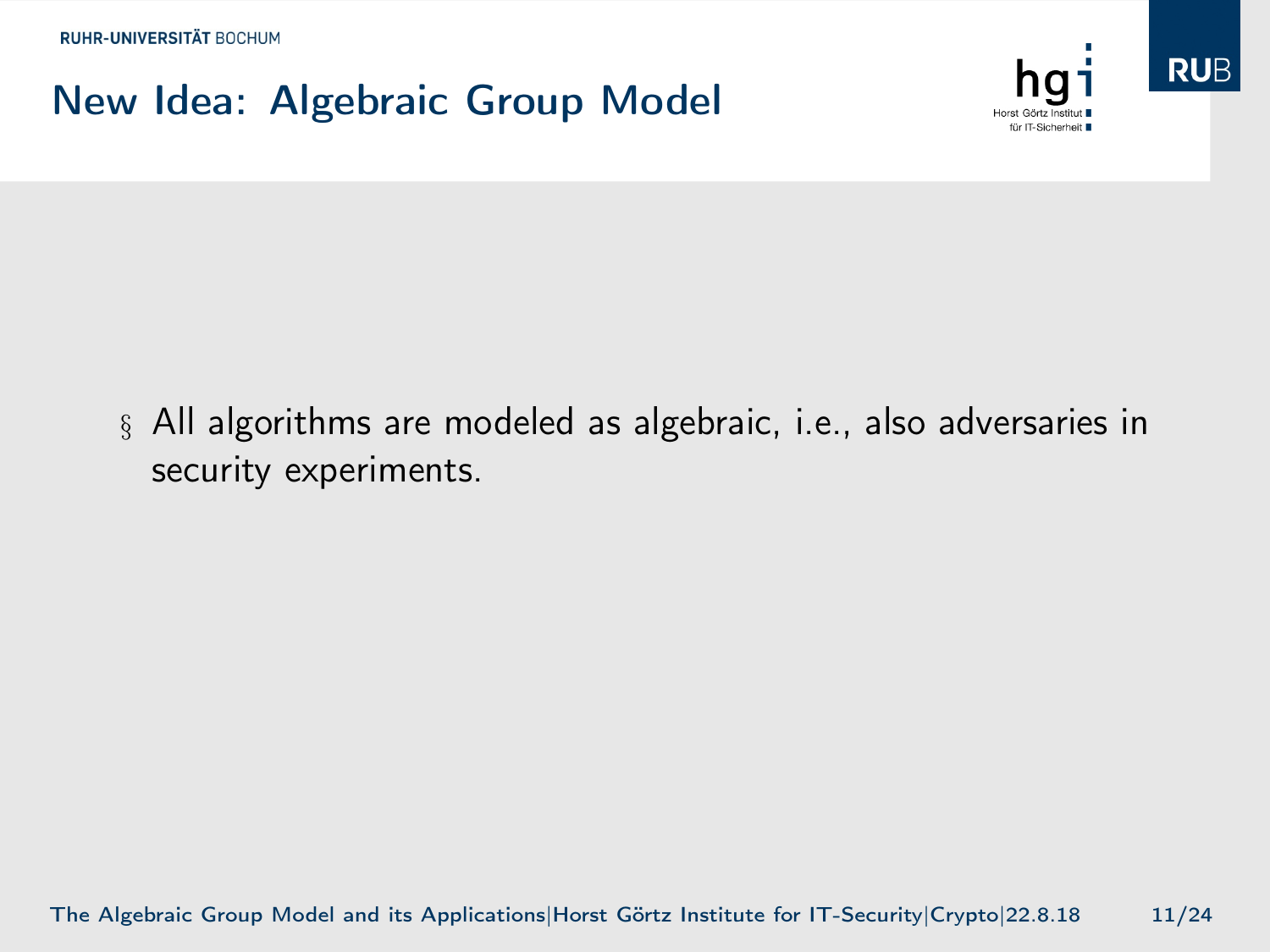## New Idea: Algebraic Group Model





- § All algorithms are modeled as algebraic, i.e., also adversaries in security experiments.
- § This gives *strictly weaker* model assumptions than the GGM.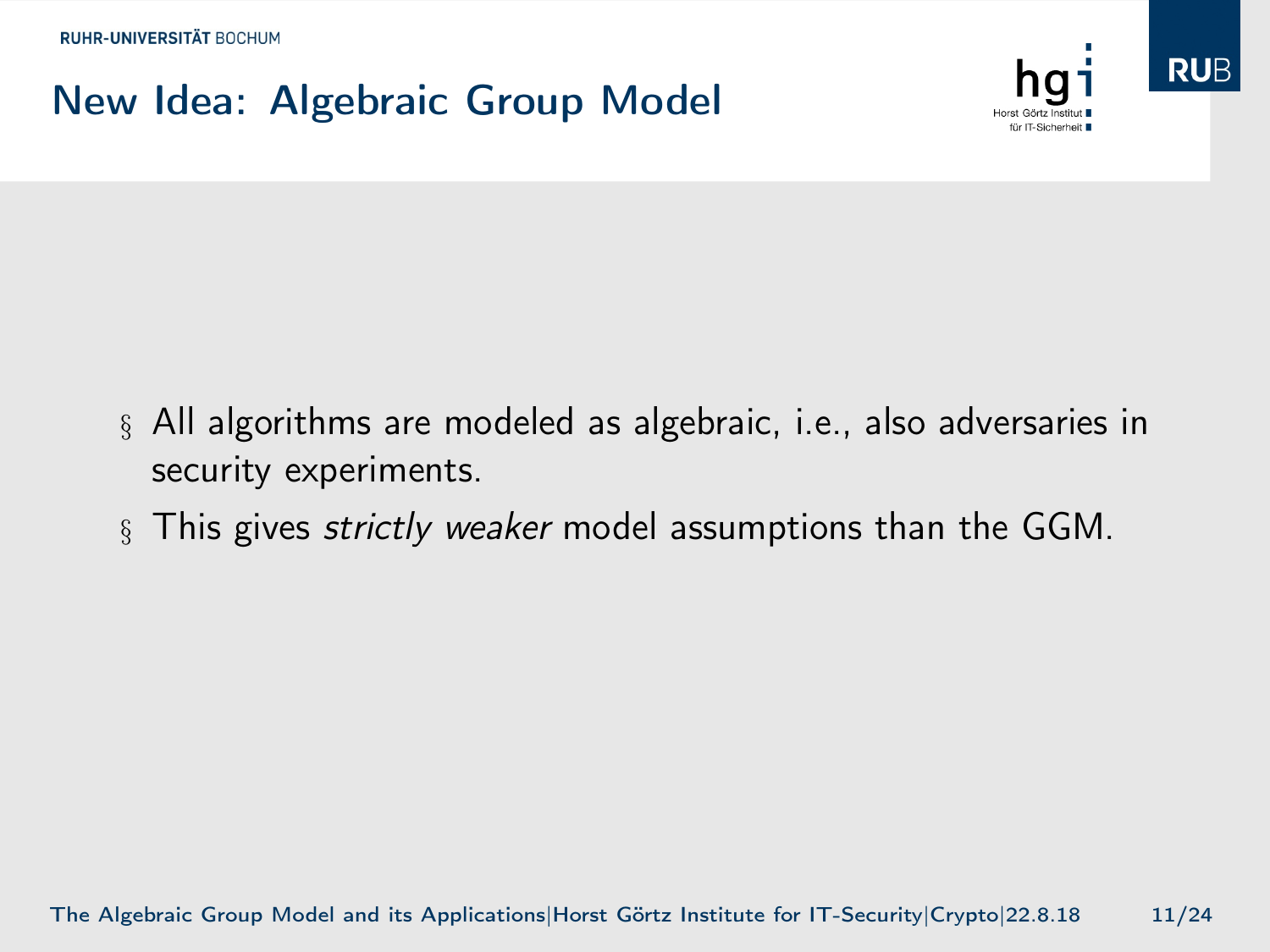#### Relation to the GGM



#### Lemma 1

Every generic algorithm is an algebraic algorithm.

- § A generic algorithm A computes any output from elements in the list  $\vec{L}$  via  $\circ$ .
- § Thus, it must know a representation  $\vec{z}$  for every output.
- § We assume that it outputs  $\vec{z}$  'for free'.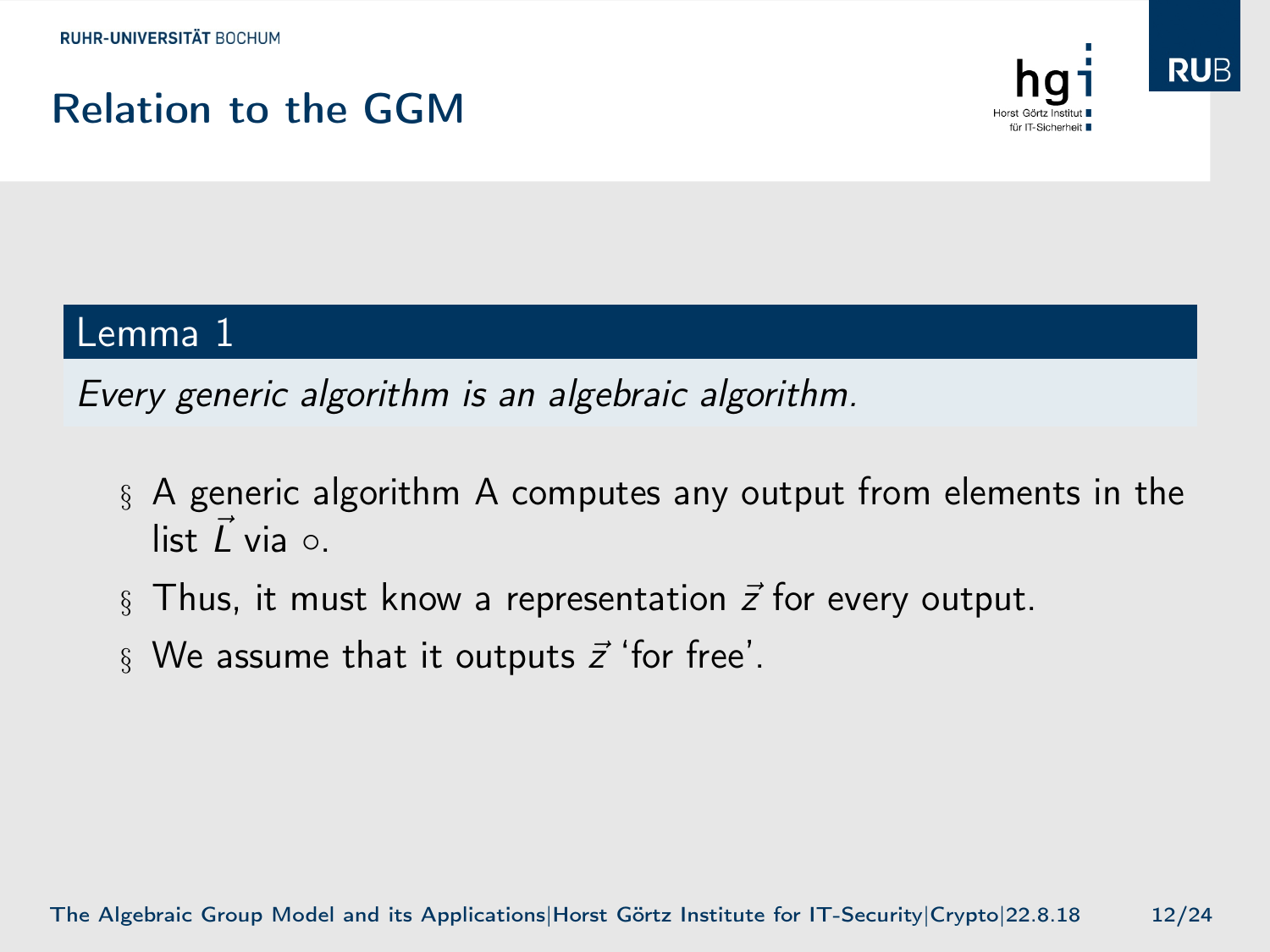#### Bounds for GGM via Reduction in AGM





#### Theorem 2 (Composition)

§ Suppose that:

[The Algebraic Group Model and its Applications|](#page-0-0)Horst Görtz Institute for IT-Security|Crypto|22.8.18 13/24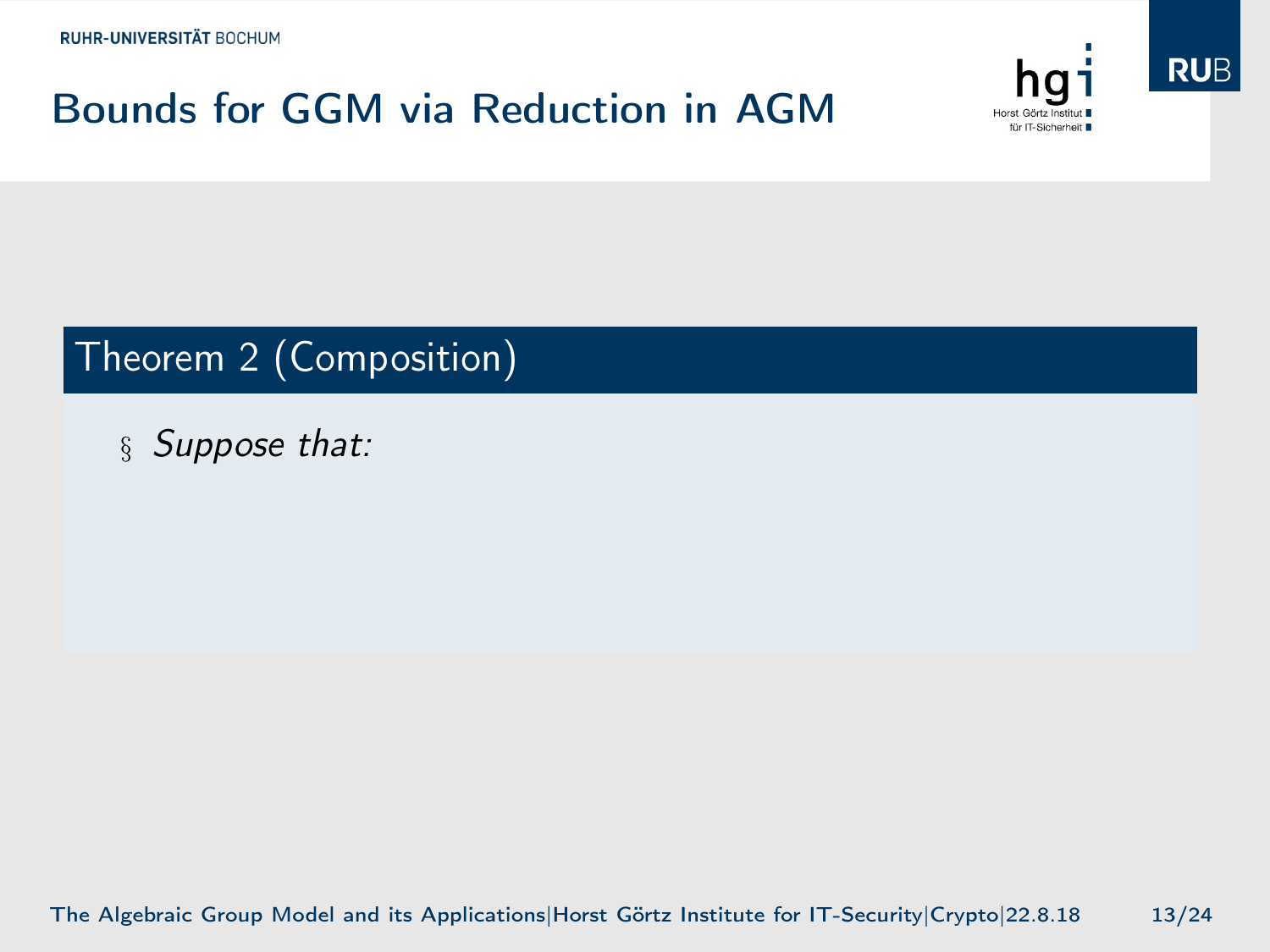#### Bounds for GGM via Reduction in AGM





#### Theorem 2 (Composition)

§ Suppose that:  $\circ$  true  $\overset{\text{GGM}}{\Longrightarrow}$  S

[The Algebraic Group Model and its Applications|](#page-0-0)Horst Görtz Institute for IT-Security|Crypto|22.8.18 13/24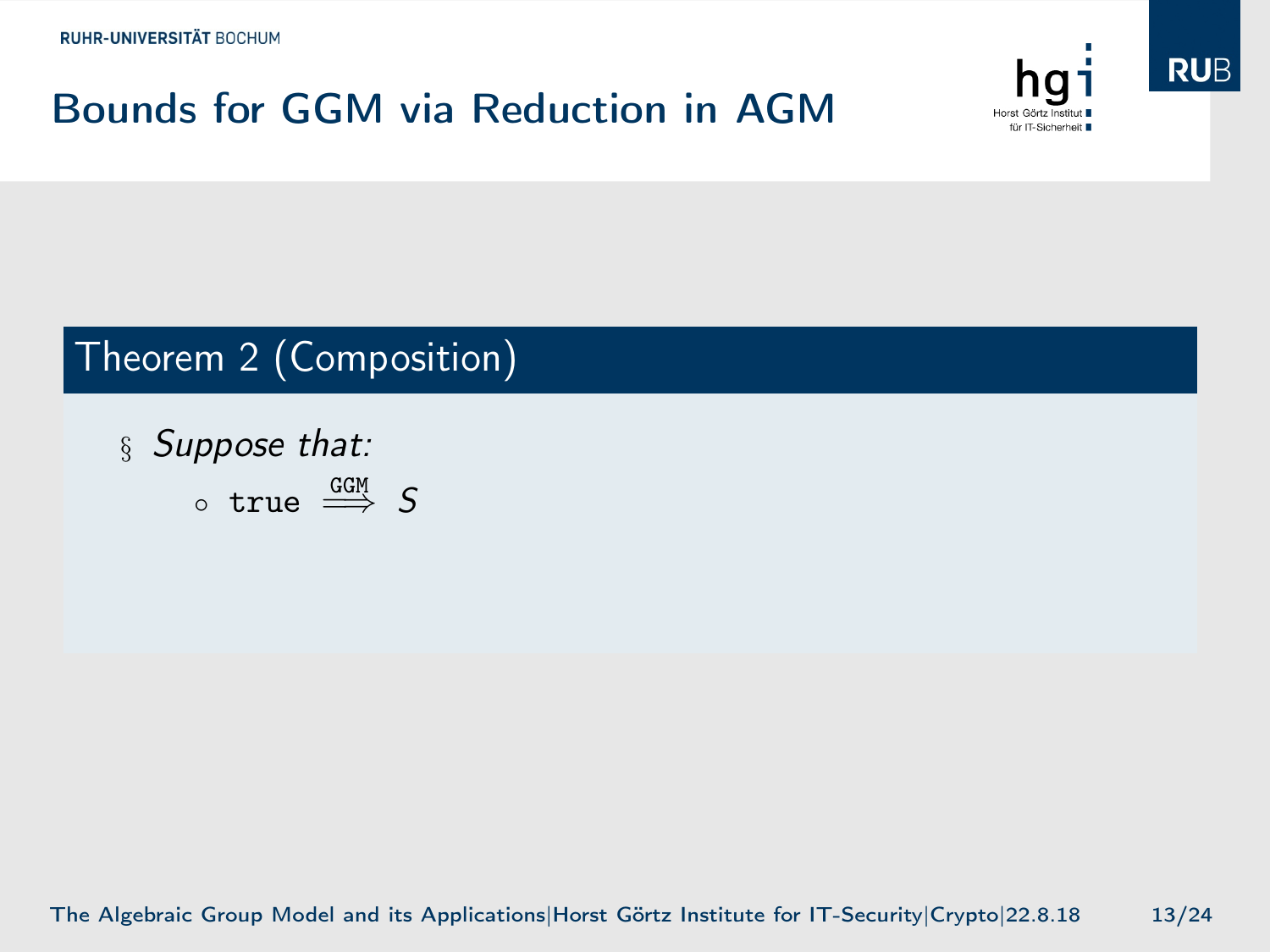## Bounds for GGM via Reduction in AGM





#### Theorem 2 (Composition)

§ Suppose that:  $\circ$  true  $\overset{\text{GGM}}{\Longrightarrow} S$  $\circ$  S  $\xrightarrow{\texttt{AGM}}$  T

[The Algebraic Group Model and its Applications|](#page-0-0)Horst Görtz Institute for IT-Security|Crypto|22.8.18 13/24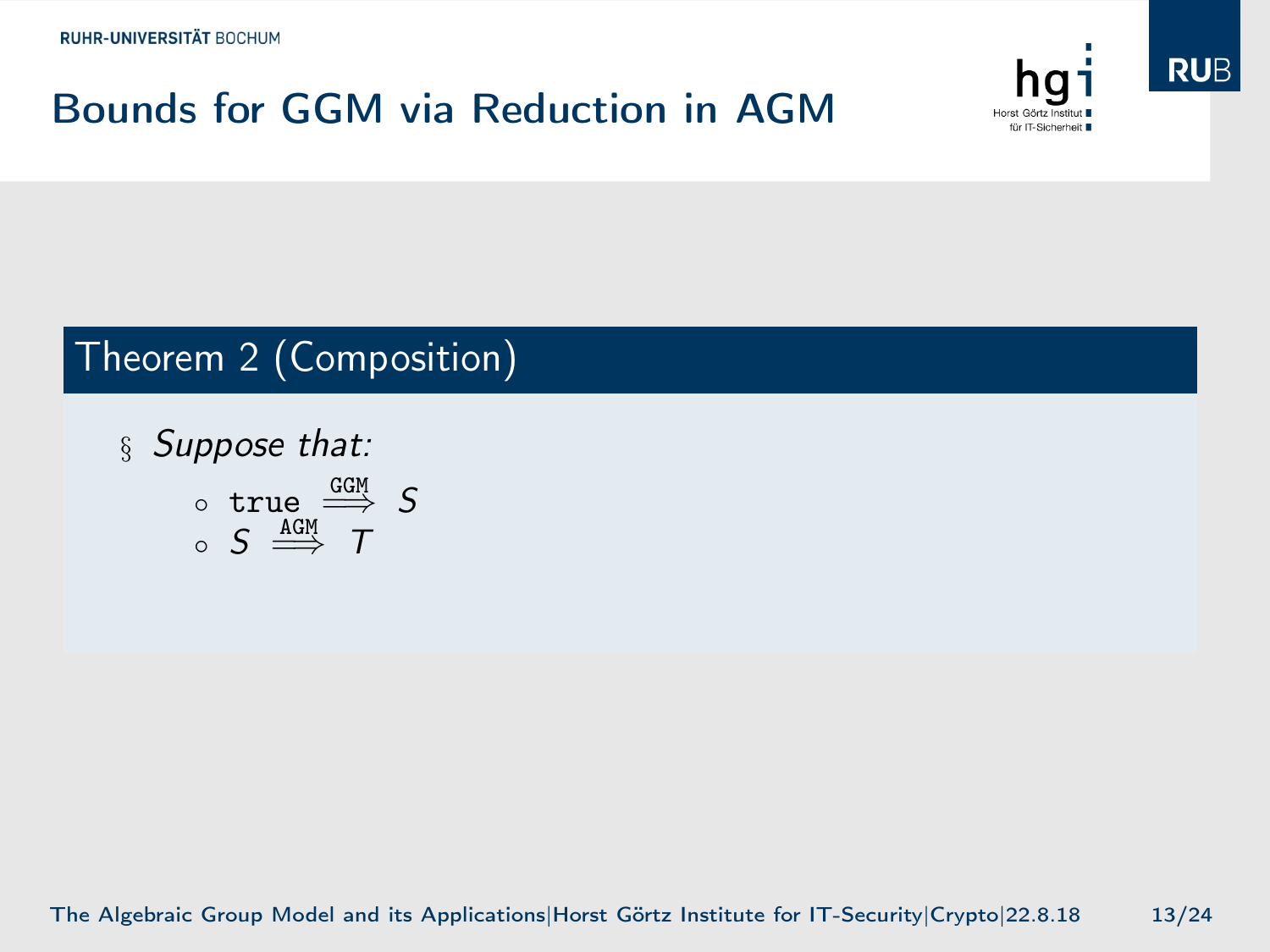## Bounds for GGM via Reduction in AGM





#### Theorem 2 (Composition)

§ Suppose that:  $\circ$  true  $\overset{\text{GGM}}{\Longrightarrow} S$  $\circ$  S  $\xrightarrow{\texttt{AGM}}$  T  $\S$  Then true  $\stackrel{\text{GGM}}{\Longrightarrow}$  T, if reduction in AGM is a generic algorithm.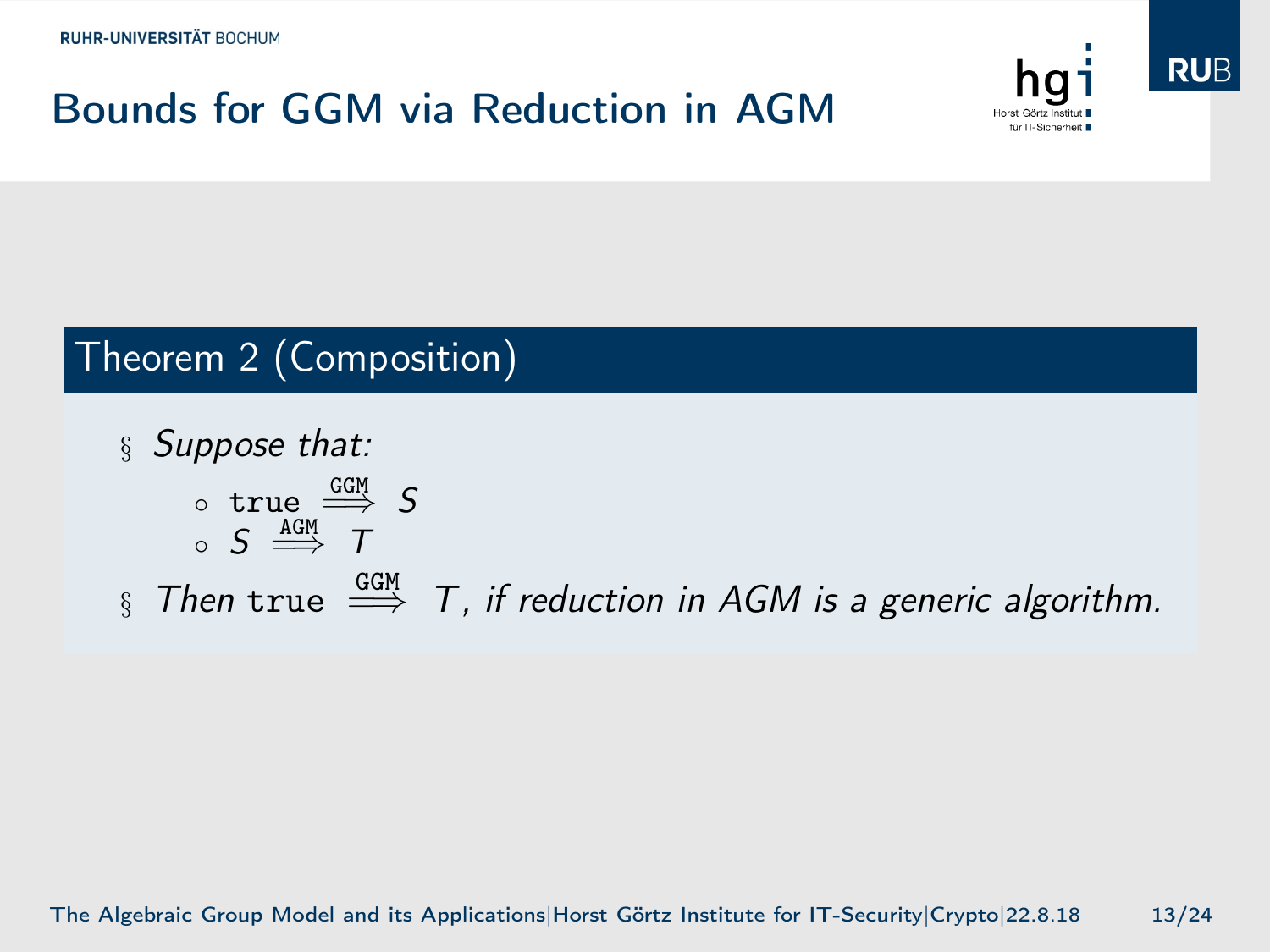#### Proofs in AGM vs. Proofs in GGM





- § GGM: Lower bounds for algorithms via combinatorics.
- § AGM: Reductions.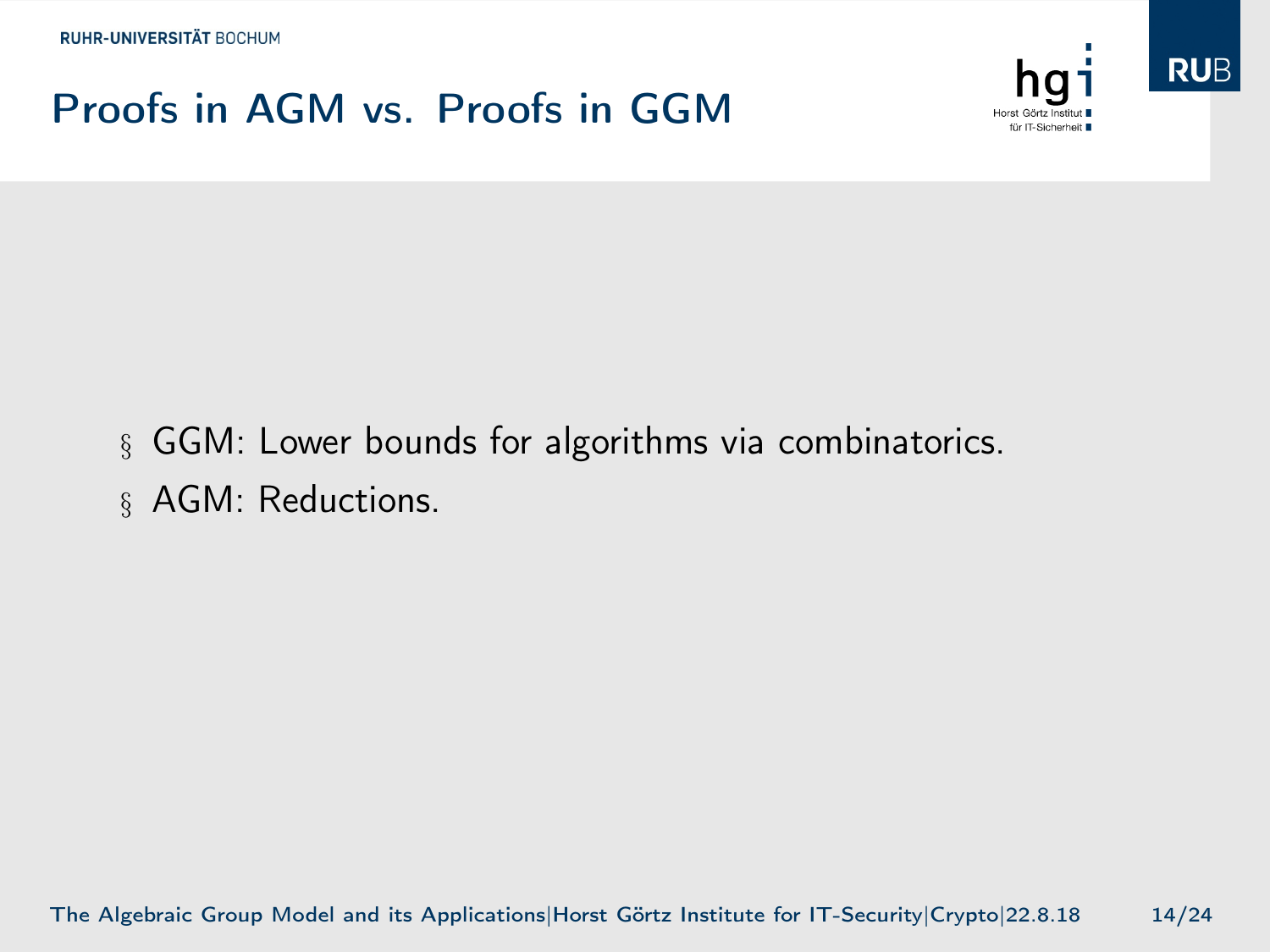



- § How do we prove reductions in the AGM?
- § Want to make use of representation vector  $\vec{z}$ .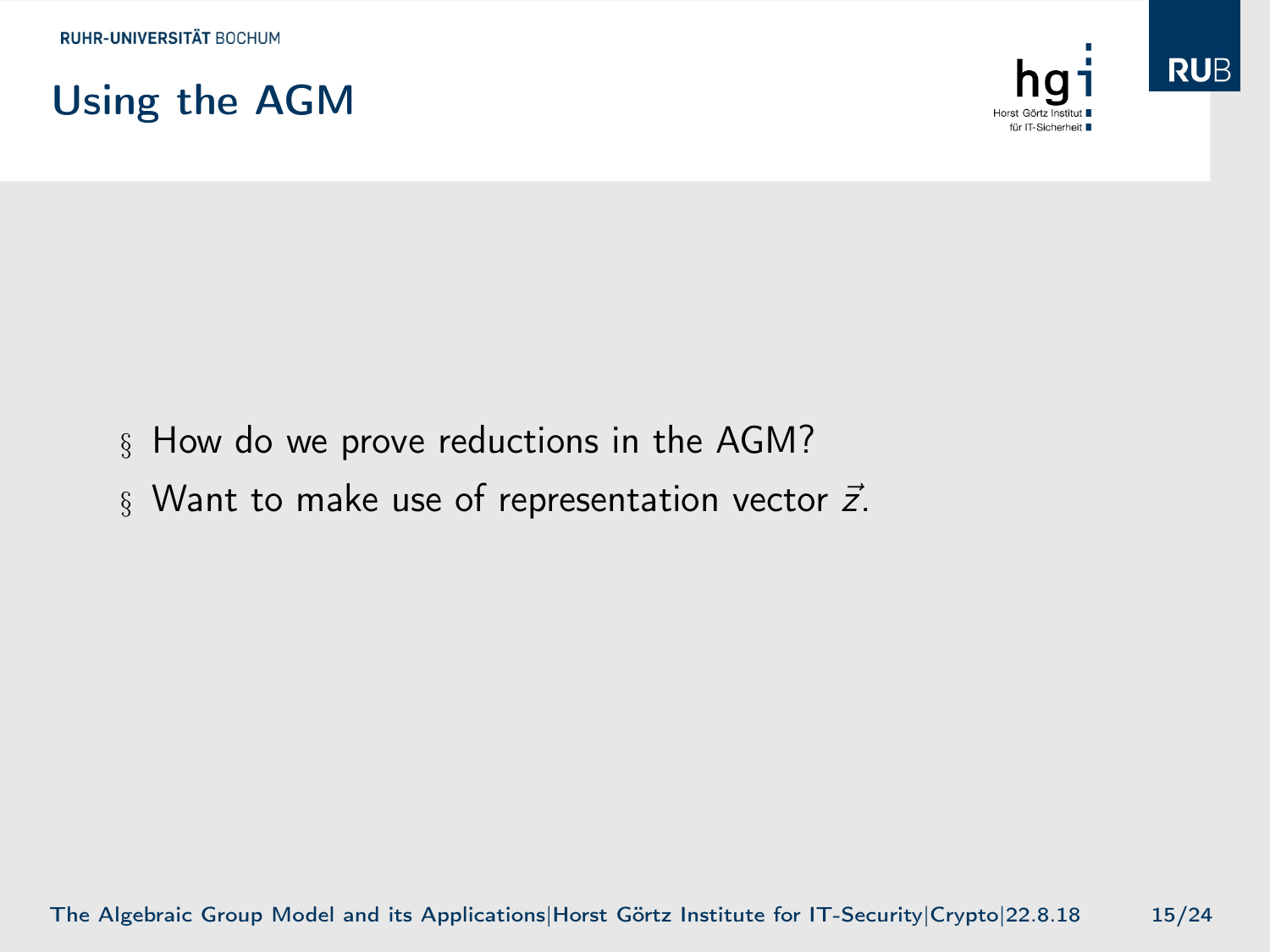### Using the AGM: Example



- § CDH: Given  $g, g^x, g^y$ , compute  $g^{xy}$ .
- § DLP: Given  $g^u$ , compute u.
- $\S$  Lemma : DLP  $\overset{\mathtt{AGM}}{\Leftrightarrow}$  CDH
- § Breaking CDH algebraically is as hard as solving DLP.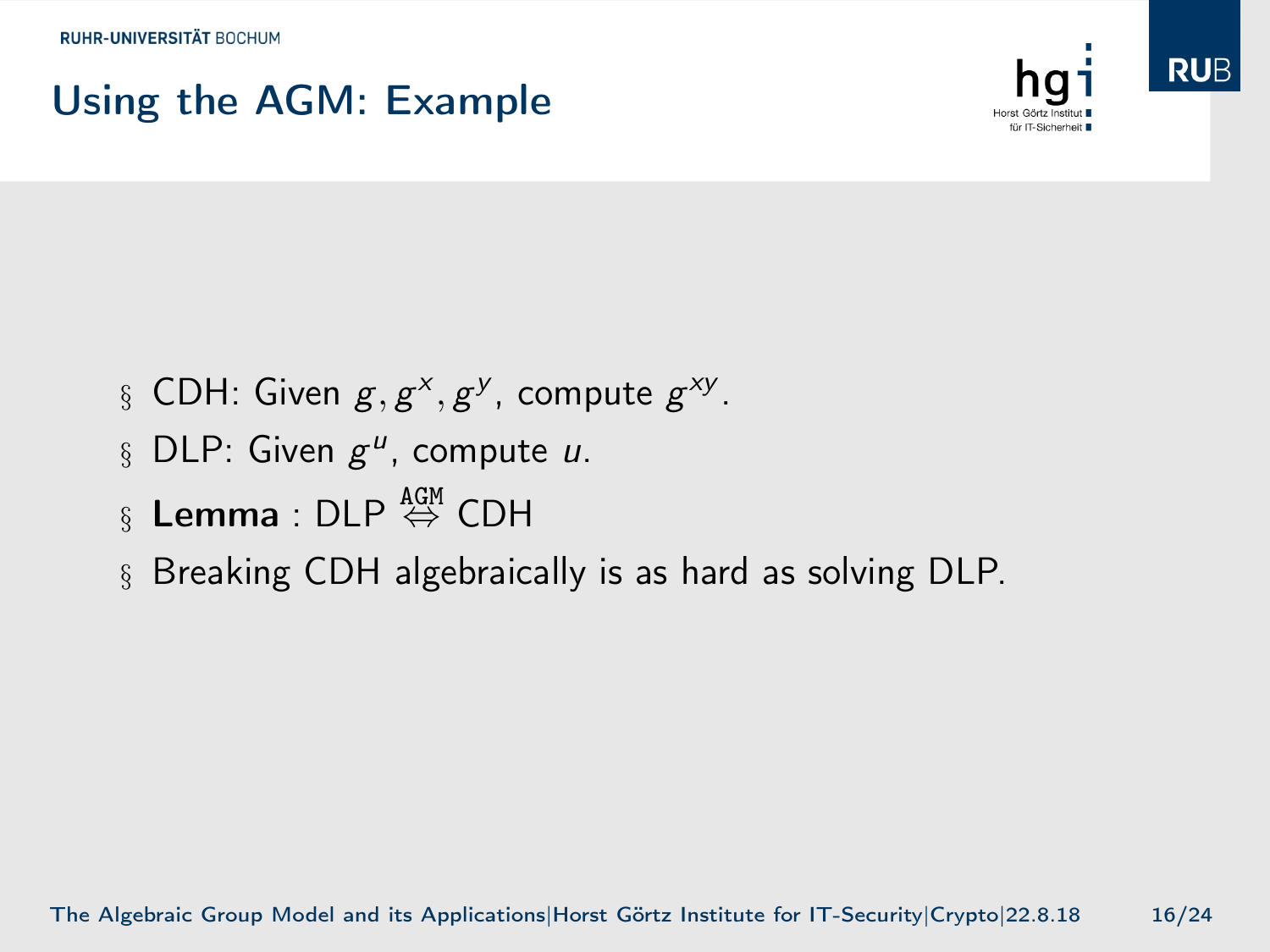

Challenger:  $U = g^u$ Adversary  $g, g^x, g^y$  $g^{xy}, z = (a, b, c)$ 

 $\S\, g^{xy} = (g^x)^a (g^y)^b g^c$  is equivalent to  $xy \equiv_p x^a + y^b + c$ .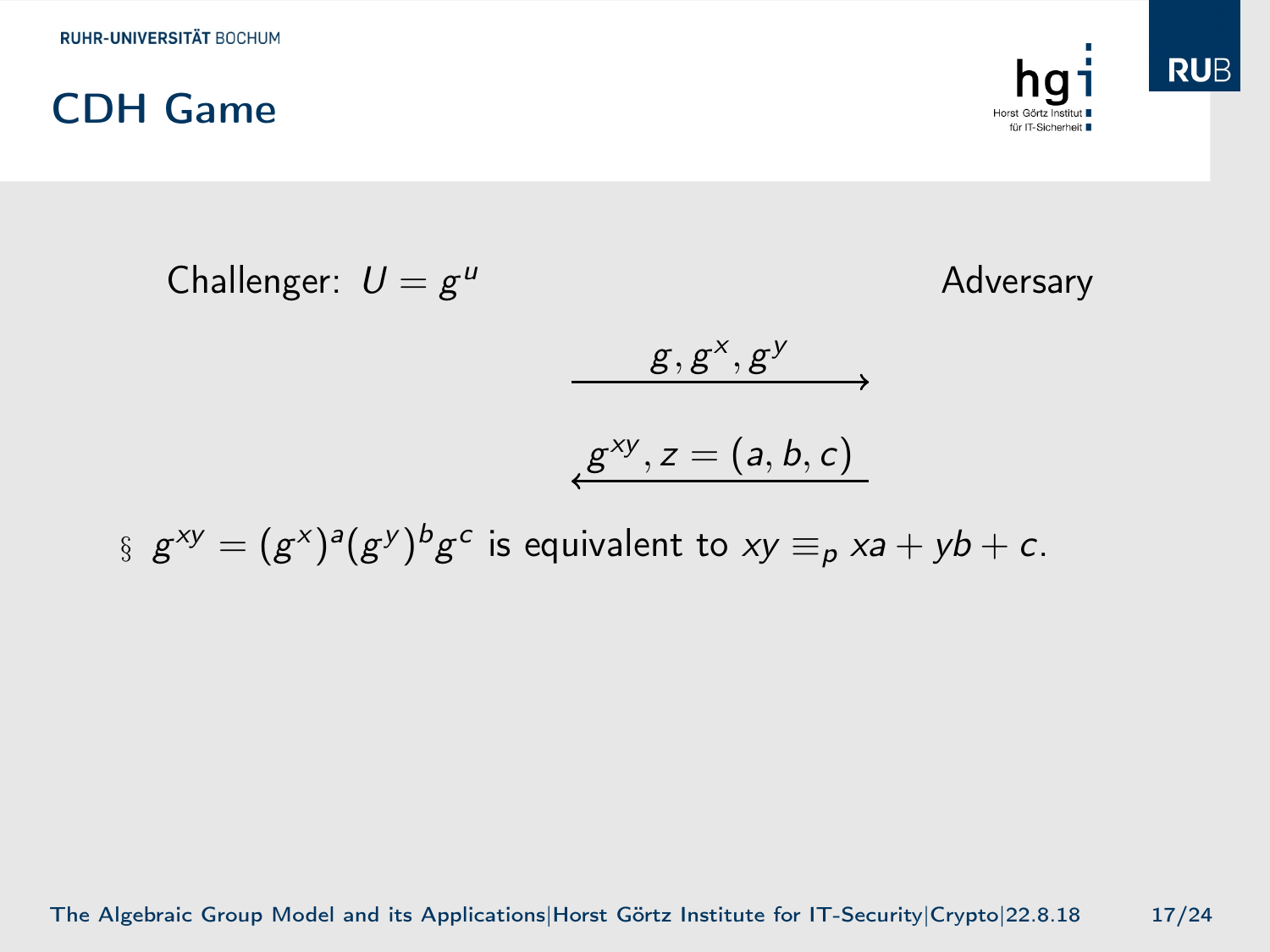

Challenger:  $U = g^u$ Adversary  $g, g^x, g^y$  $g^{xy}, z = (a, b, c)$  $\S\, g^{xy} = (g^x)^a (g^y)^b g^c$  is equivalent to  $xy \equiv_p x^a + y^b + c$ .

 $\S\, \times\, \equiv_p \frac{yb+c}{y-a} \implies$  : Can either solve for  $x$  or  $a \equiv_p y$ .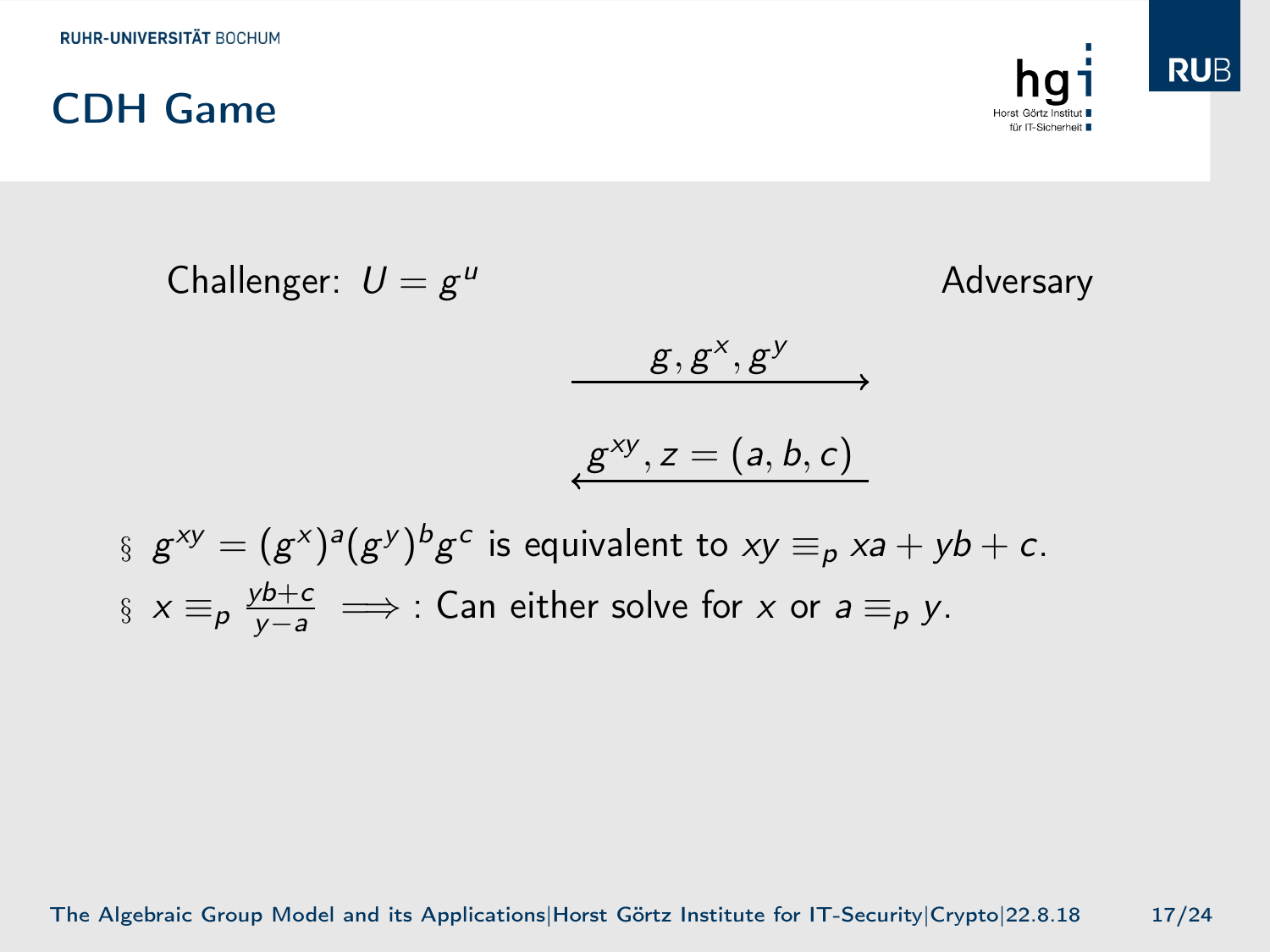

Challenger:  $U = g^u$ 

Adversary

$$
g,g^x,g^y \longrightarrow
$$

$$
g^{xy}, z=(a, b, c)
$$

$$
g^{xy} = (g^{x})^a (g^y)^b g^c
$$
 is equivalent to  $xy \equiv_p xa + yb + c$ .  

$$
g^{x} =_{p} \frac{yb + c}{y - a} \implies g^{x} = g^{x}
$$
 Can either solve for x or  $a \equiv_p y$ .  

$$
g^{x} = g^{x} \implies g^{x} \in (0, 0)
$$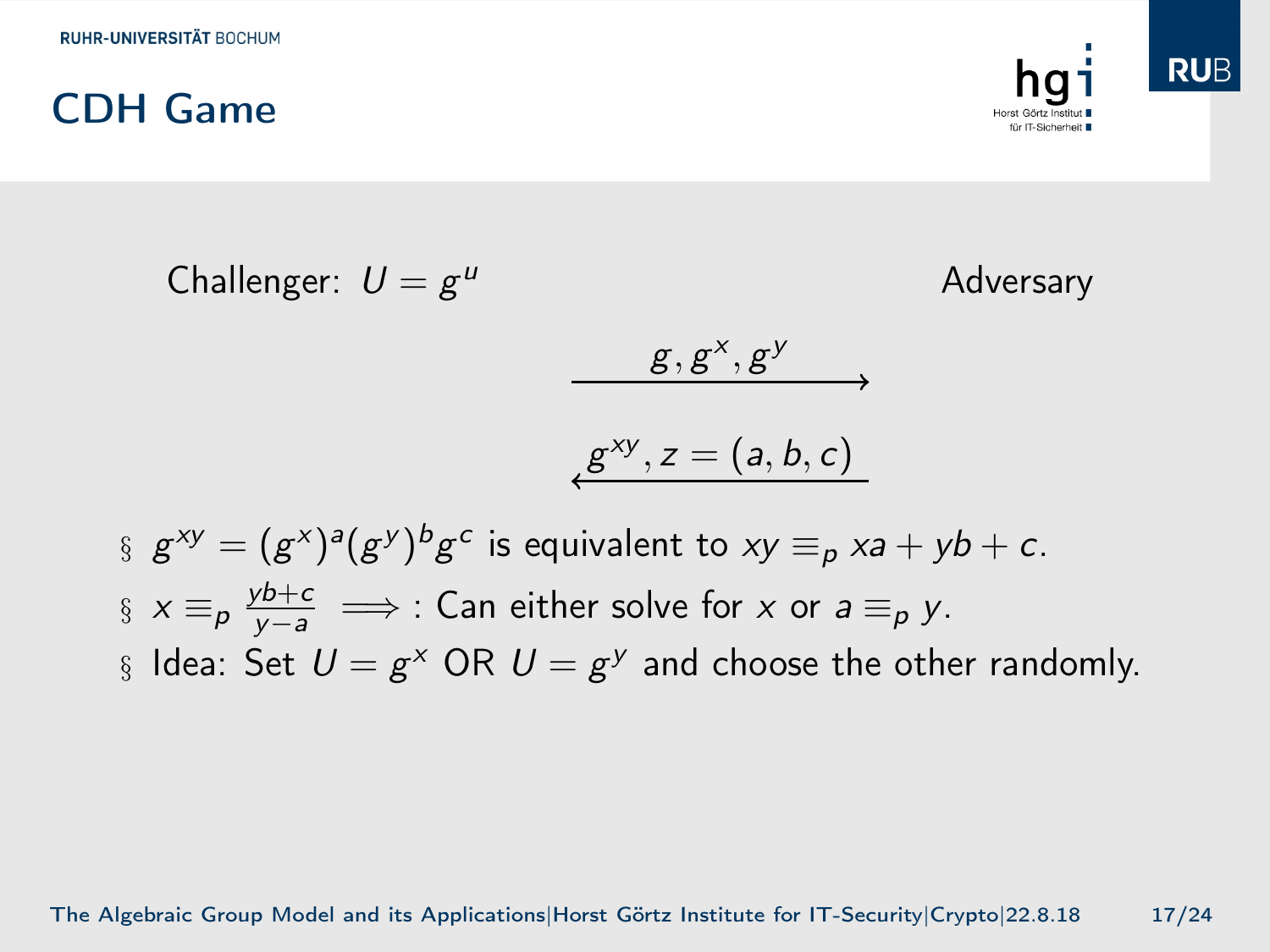

Challenger:  $U = g^u$ 

Adversary

$$
g,g^x,g^y \longrightarrow
$$

$$
g^{xy}, z=(a, b, c)
$$

$$
g^{xy} = (g^x)^a (g^y)^b g^c
$$
 is equivalent to  $xy \equiv_p xa + yb + c$ .  
\n
$$
g^{xy} = \frac{y^{b+c}}{y-a} \implies g^{xy}
$$
: Can either solve for x or  $a \equiv_p y$ .  
\n
$$
g^{xy} = \frac{y^{b+c}}{y-a} \implies g^{xy}
$$
: Can either solve for x or  $a \equiv_p y$ .  
\n
$$
g^{xy} = (g^{xy})^b g^c
$$
: Can either solve for x or  $a \equiv_p y$ .  
\n
$$
g^{xy} = (g^{xy})^b g^c
$$
: Can either solve for x or  $a \equiv_p y$ .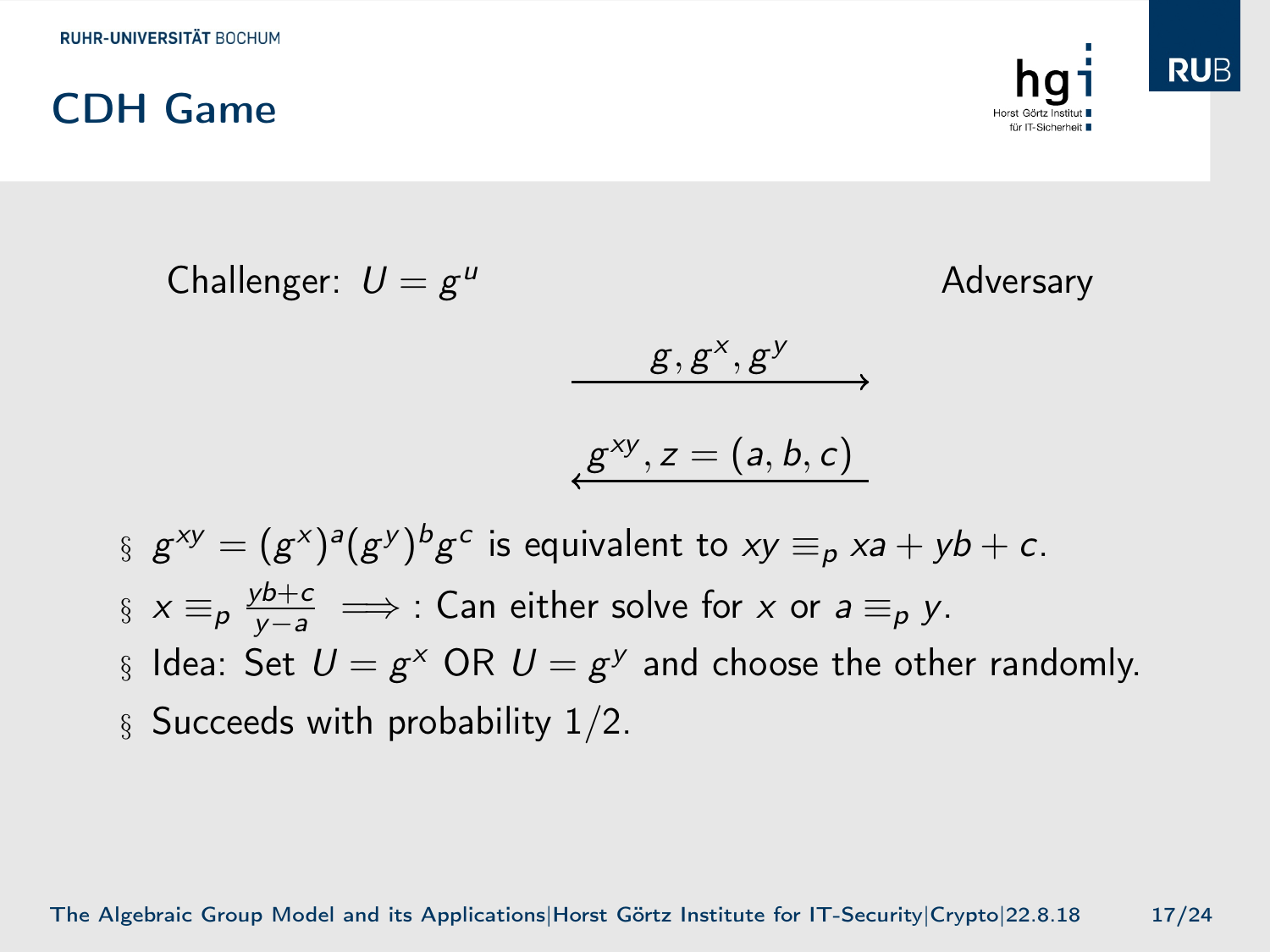



§ Strong DH (SDH): CDH assumption with additional DDH oracle to 'fixed base'  $g^x$ .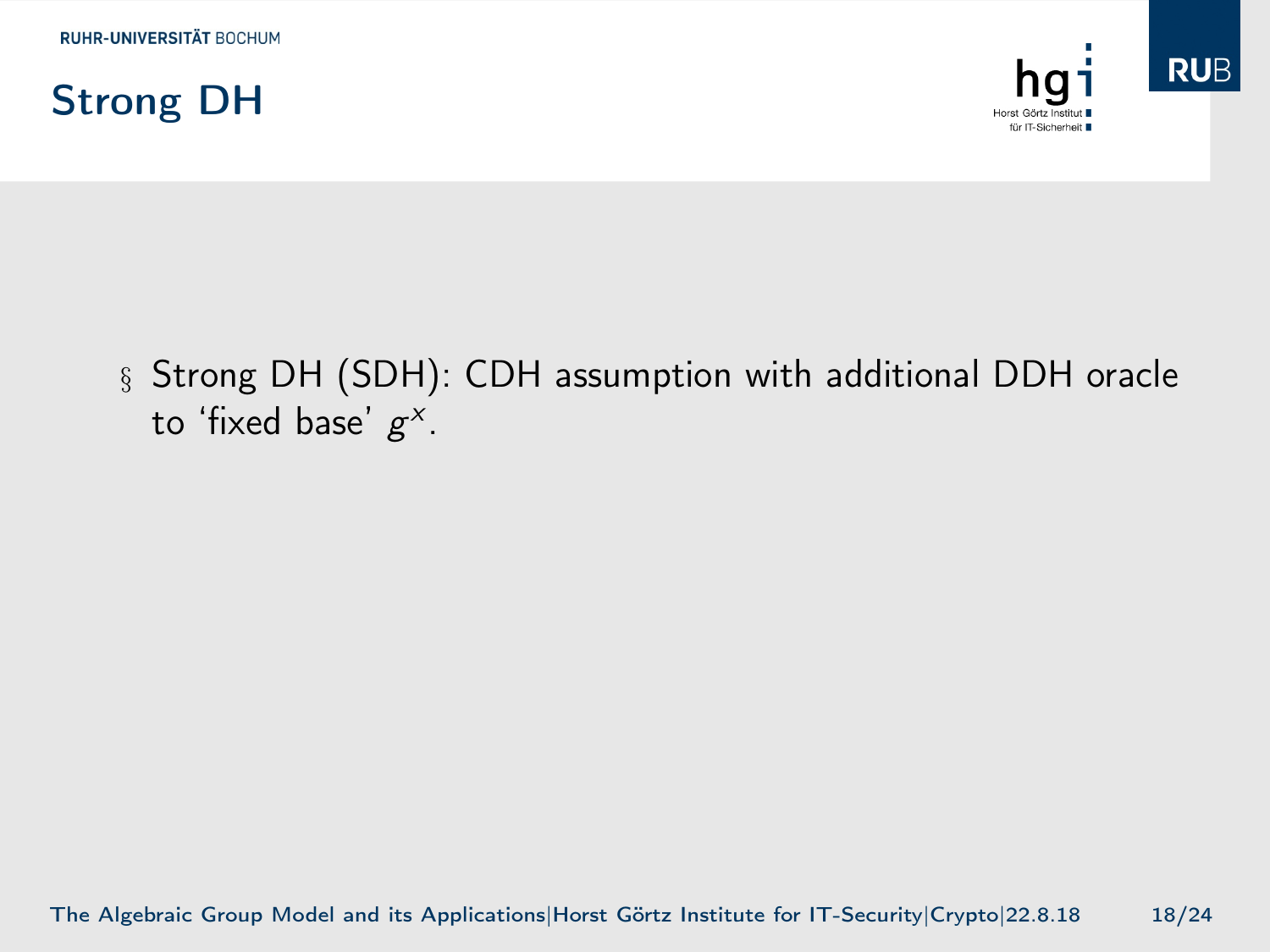

- § Strong DH (SDH): CDH assumption with additional DDH oracle to 'fixed base'  $g^x$ .
- § Related to Gap DH (but slightly stronger).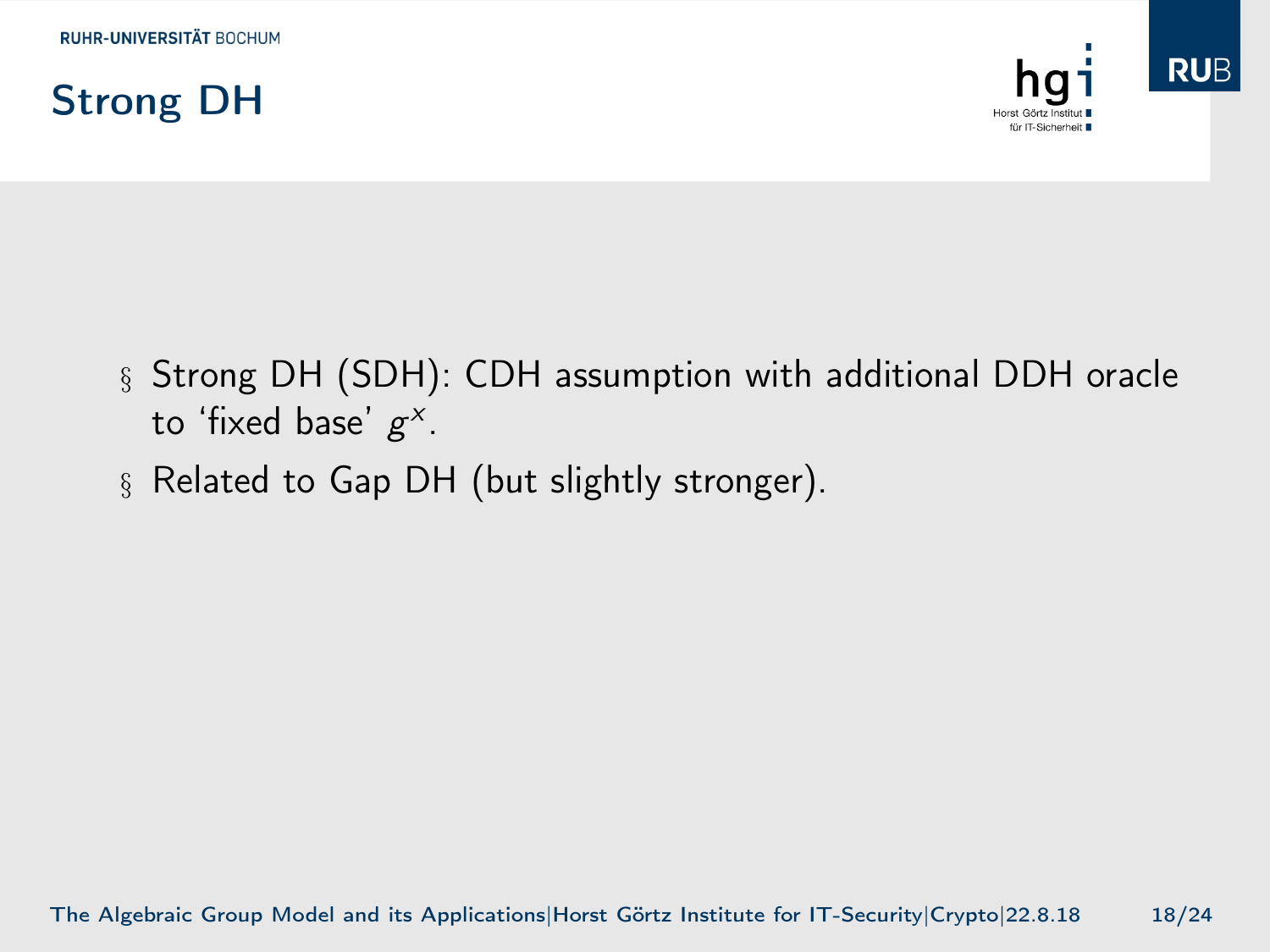

- § Strong DH (SDH): CDH assumption with additional DDH oracle to 'fixed base'  $g^x$ .
- § Related to Gap DH (but slightly stronger).
- § Used for DHIES, Hashed ElGamal etc.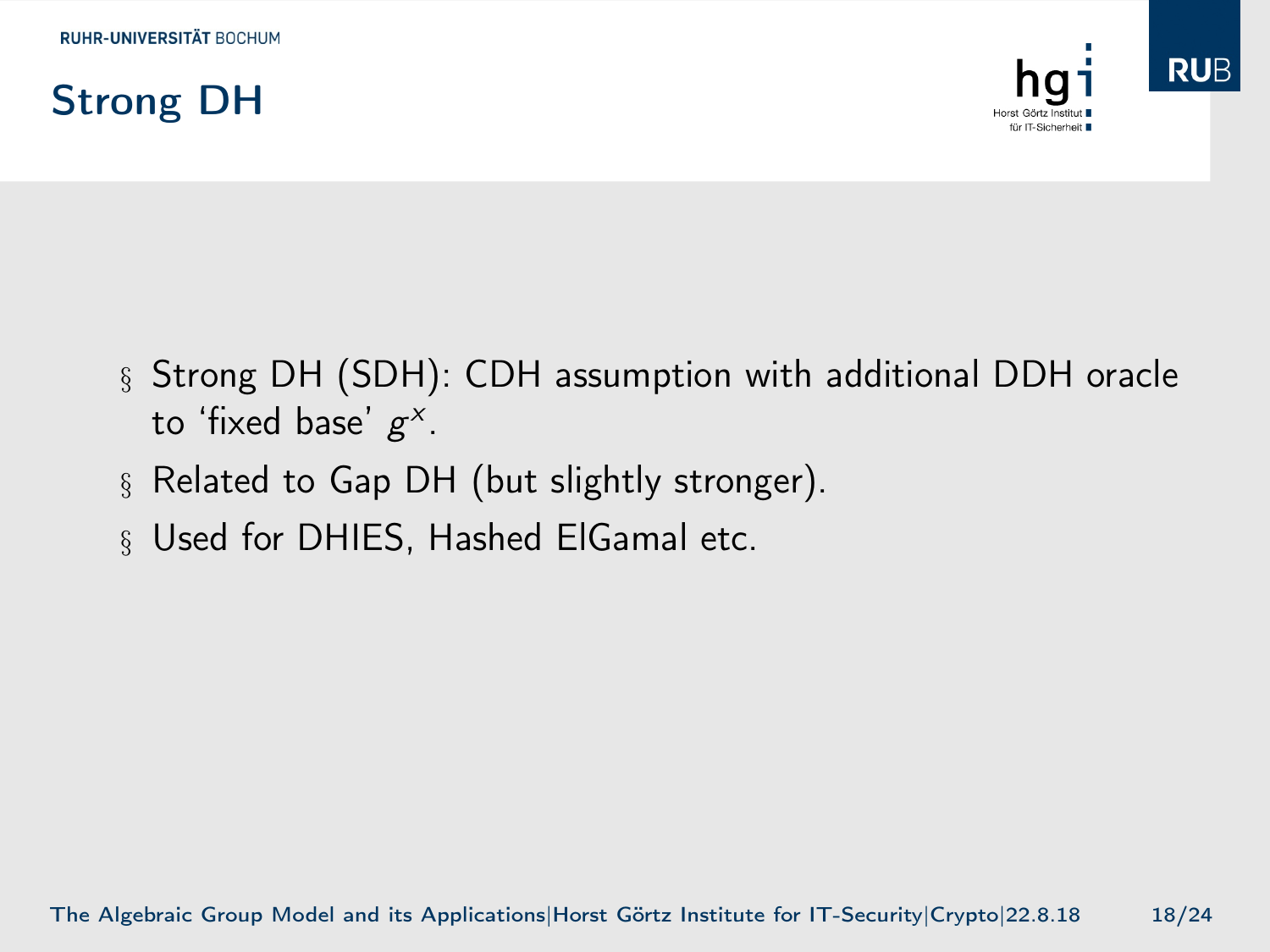

- § Strong DH (SDH): CDH assumption with additional DDH oracle to 'fixed base'  $g^x$ .
- § Related to Gap DH (but slightly stronger).
- § Used for DHIES, Hashed ElGamal etc.
- $\S$  Lemma : DLP  $\overset{\mathtt{AGM}}{\Leftrightarrow}$  SDH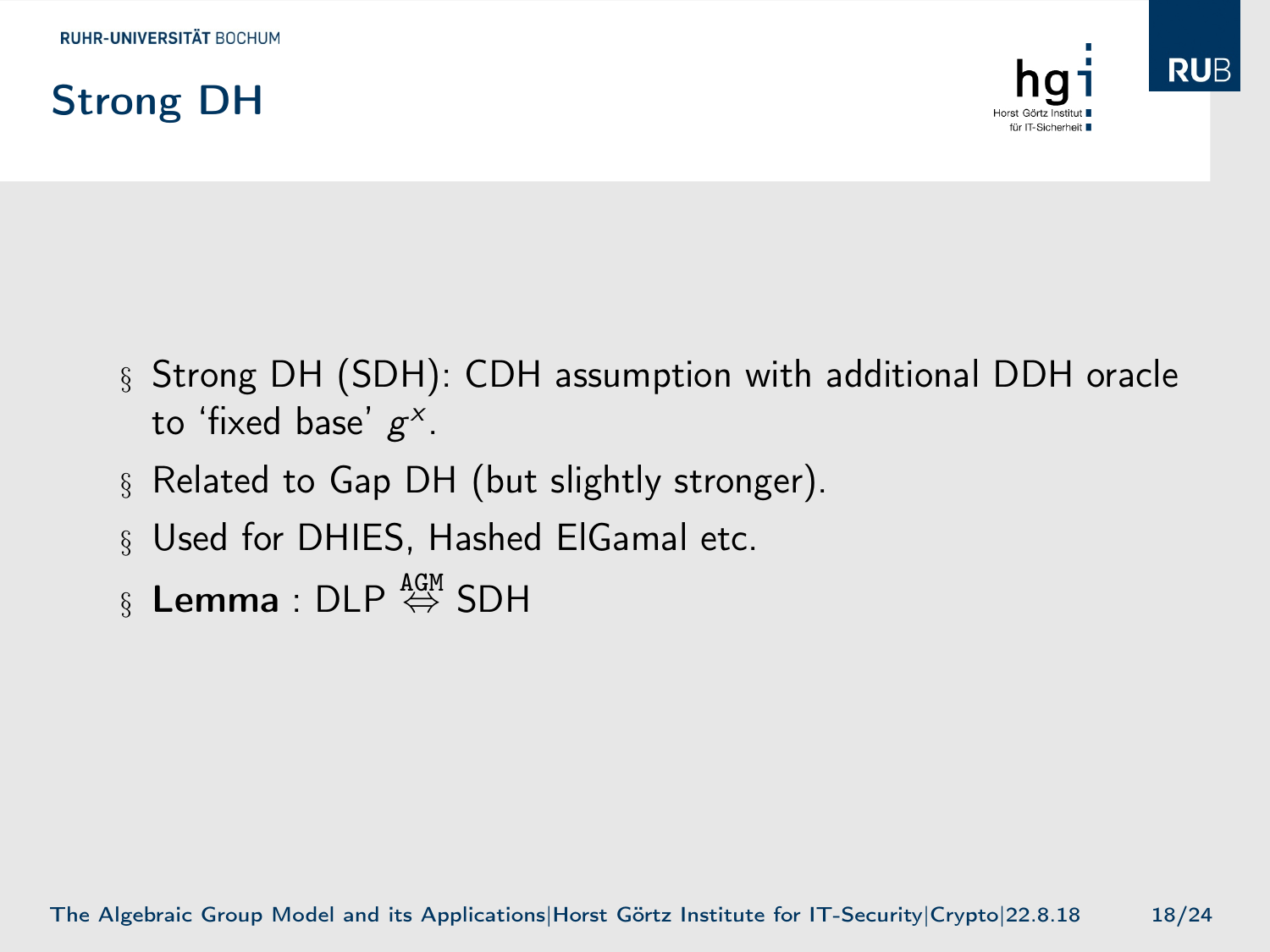## Equivalence to DLP in AGM: LRSW







- § Basis of Camenisch-Lysyanskaya signature.
- § Used for RFID Tags, Anonymous Credentials, etc.
- $\S$  Lemma : DLP  $\overset{\mathtt{AGM}}{\Leftrightarrow}$  LRSW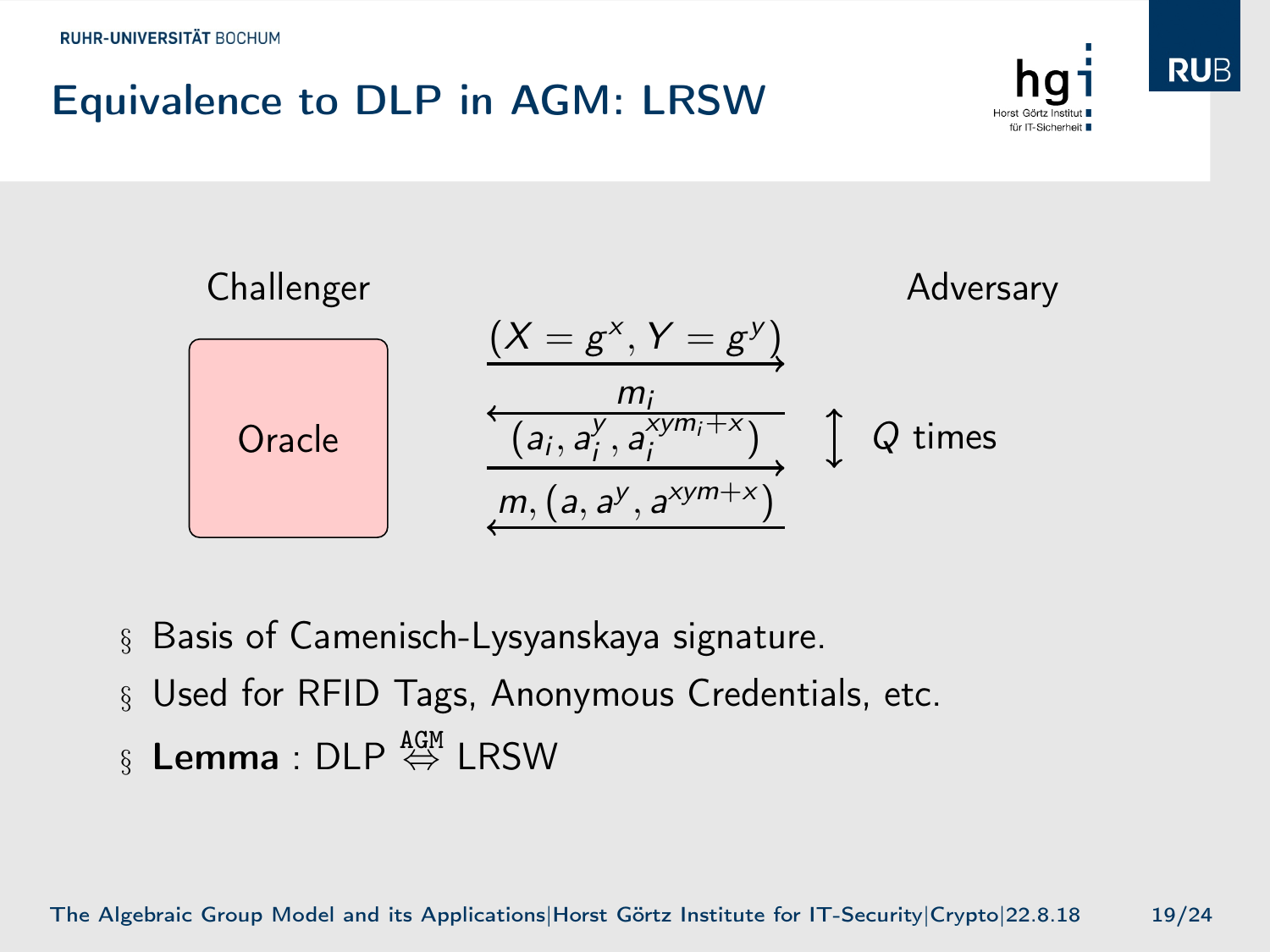



#### § Tight reduction of BLS (short, pairing based signature) to DLP.

[The Algebraic Group Model and its Applications|](#page-0-0)Horst Görtz Institute for IT-Security|Crypto|22.8.18 20/24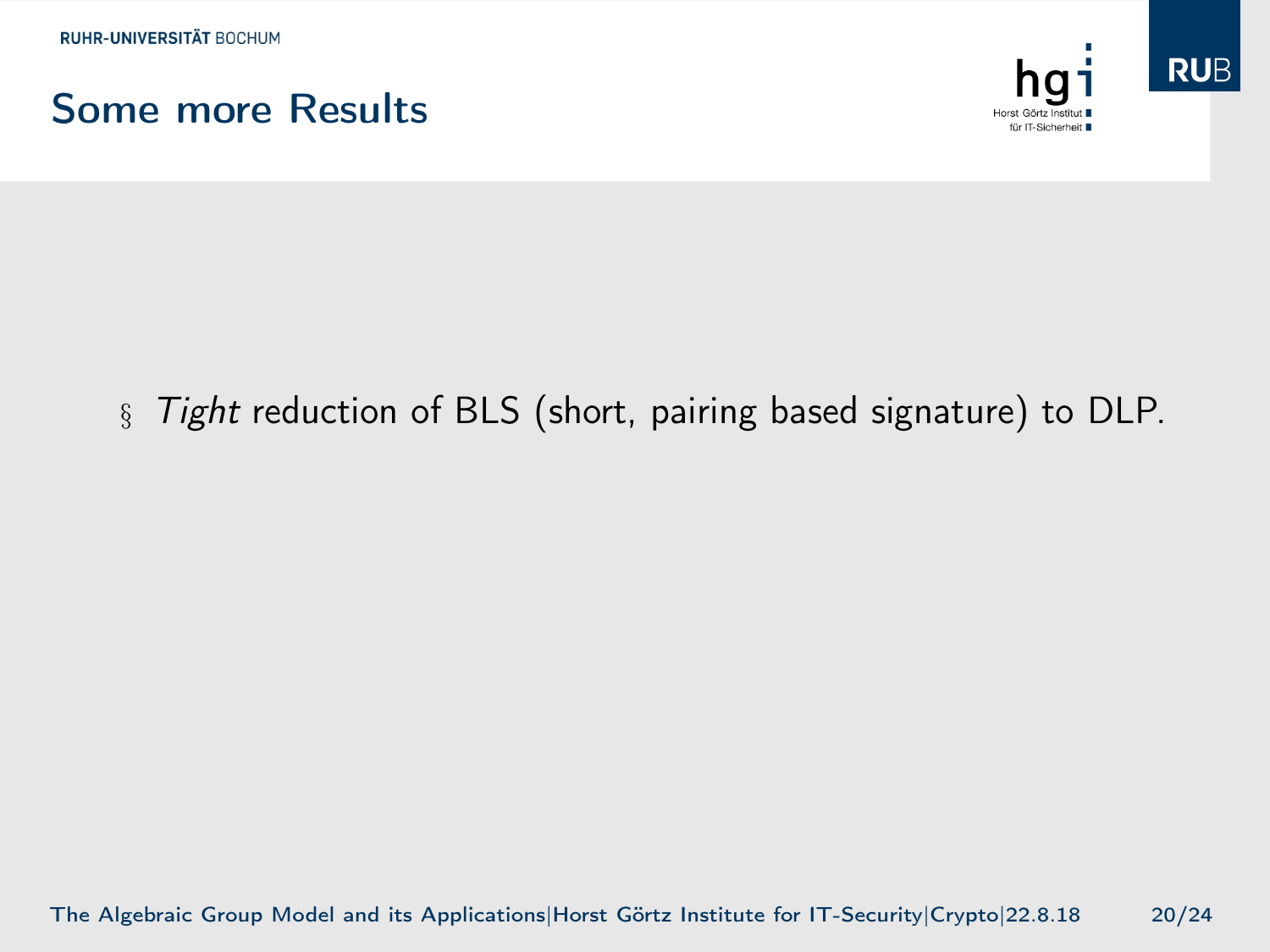



§ Tight reduction of BLS (short, pairing based signature) to DLP. § q-type variant of DDH  $\stackrel{\text{AGM}}{\Longrightarrow}$  ElGamal CCA1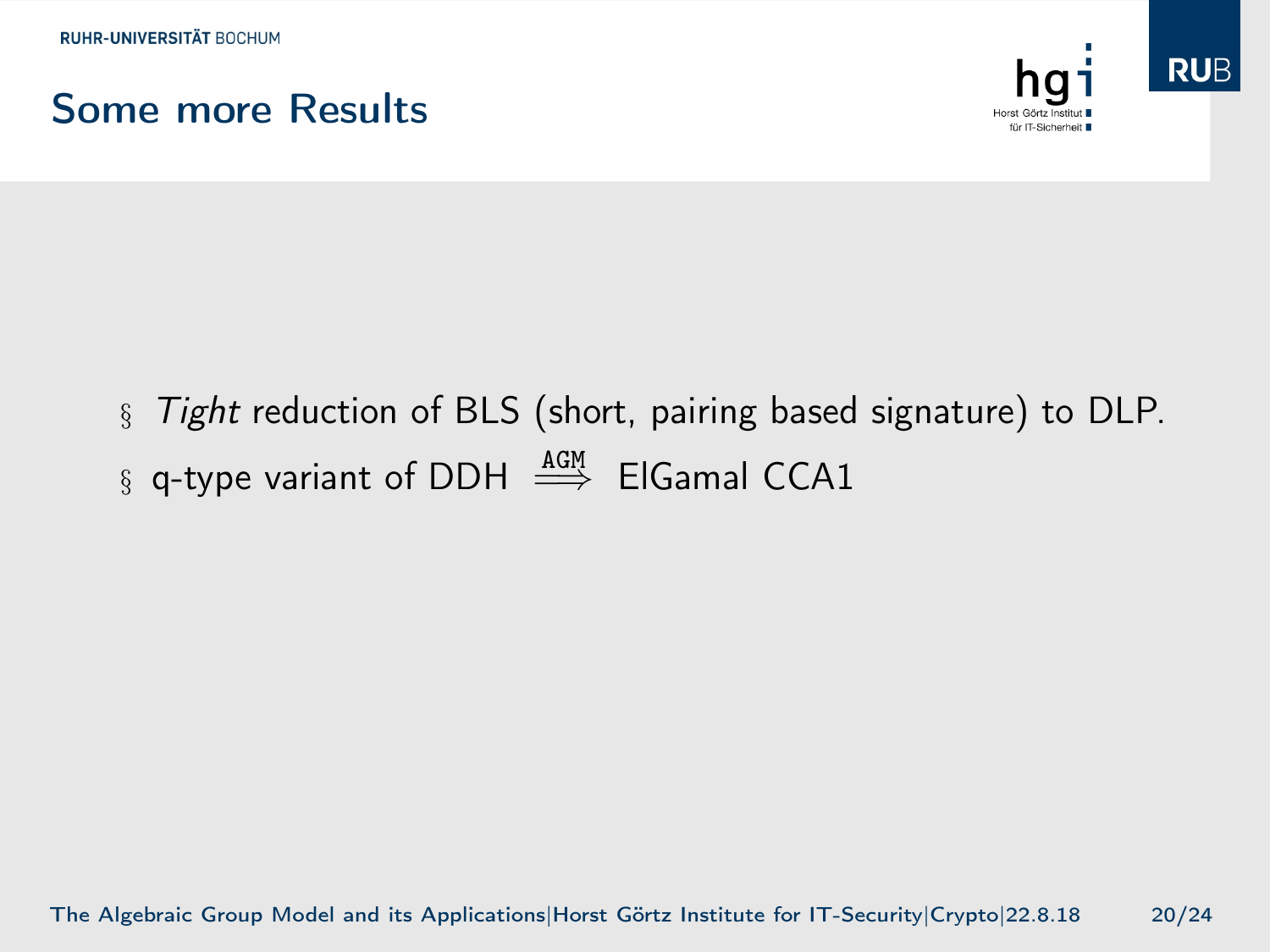#### Some more Results



- § Tight reduction of BLS (short, pairing based signature) to DLP.
- § q-type variant of DDH  $\stackrel{\text{AGM}}{\Longrightarrow}$  ElGamal CCA1
- § q-type variant of DLP  $\stackrel{\text{AGM}}{\Longrightarrow}$  Groth's ZK-SNARK (EC16)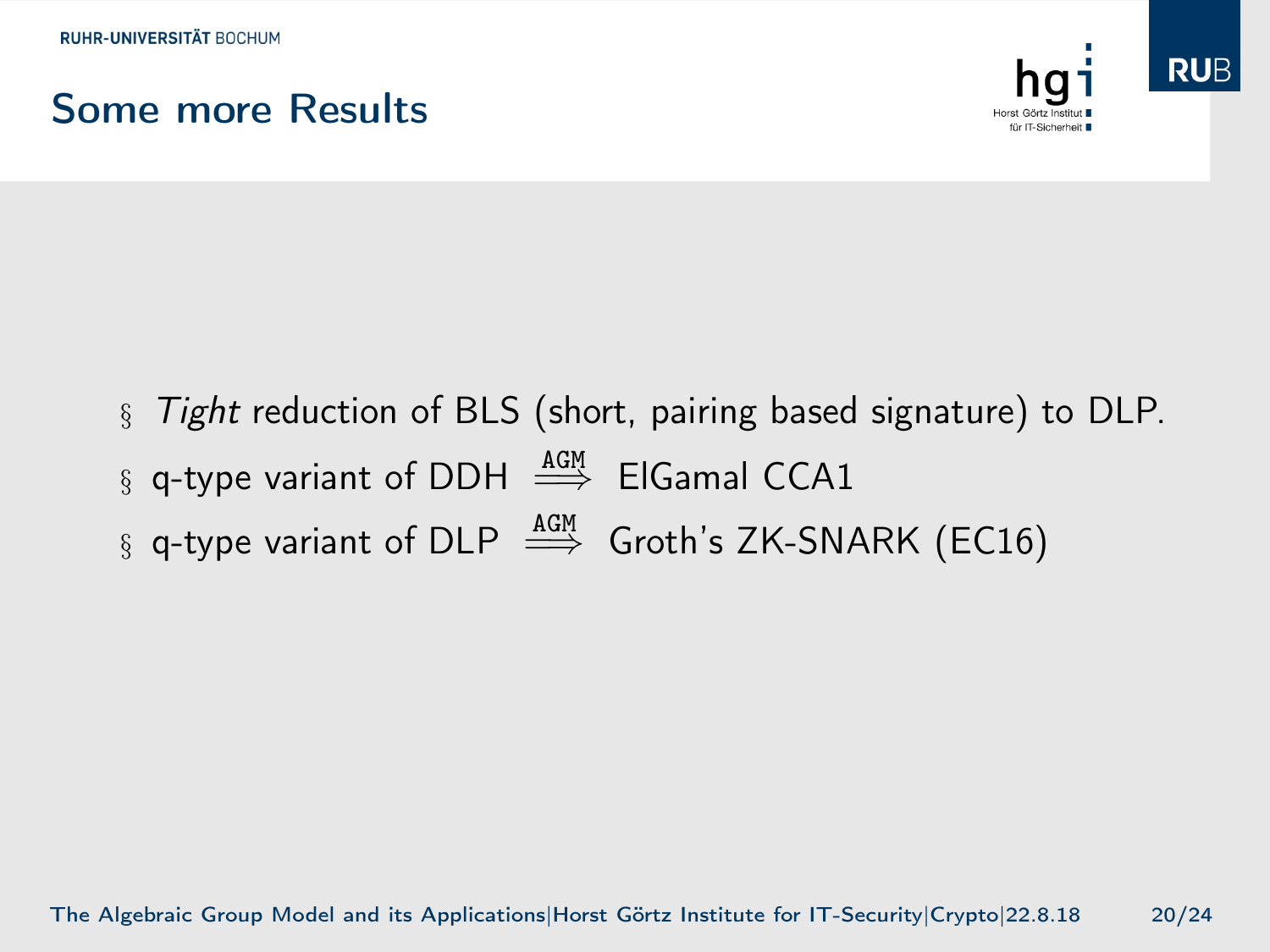



§ AGM is ideal for analyzing group based crypto systems that would otherwise be analyzed in GGM.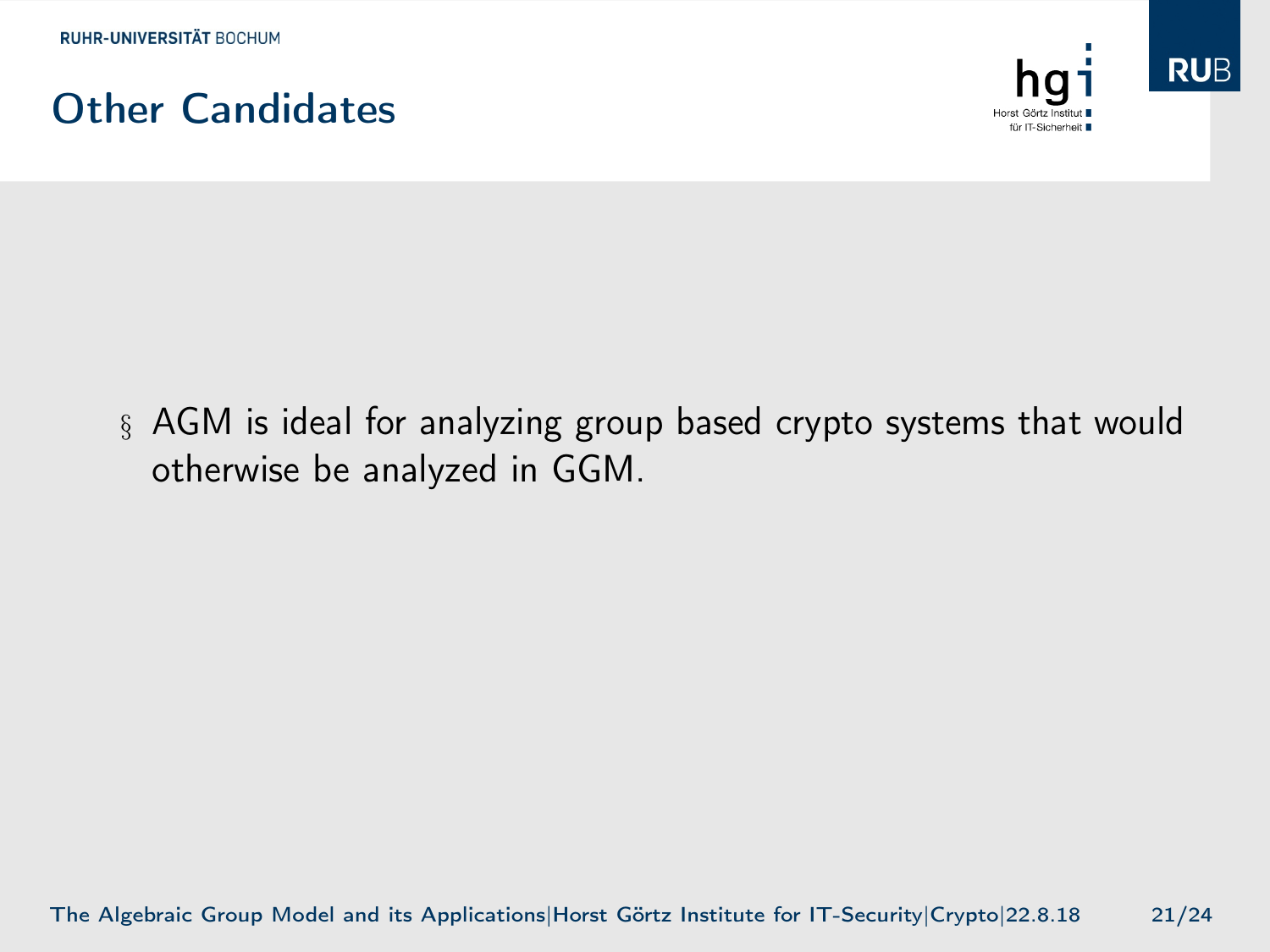



- § AGM is ideal for analyzing group based crypto systems that would otherwise be analyzed in GGM.
- § Examples: Structure preserving signatures, ZK-SNARKS.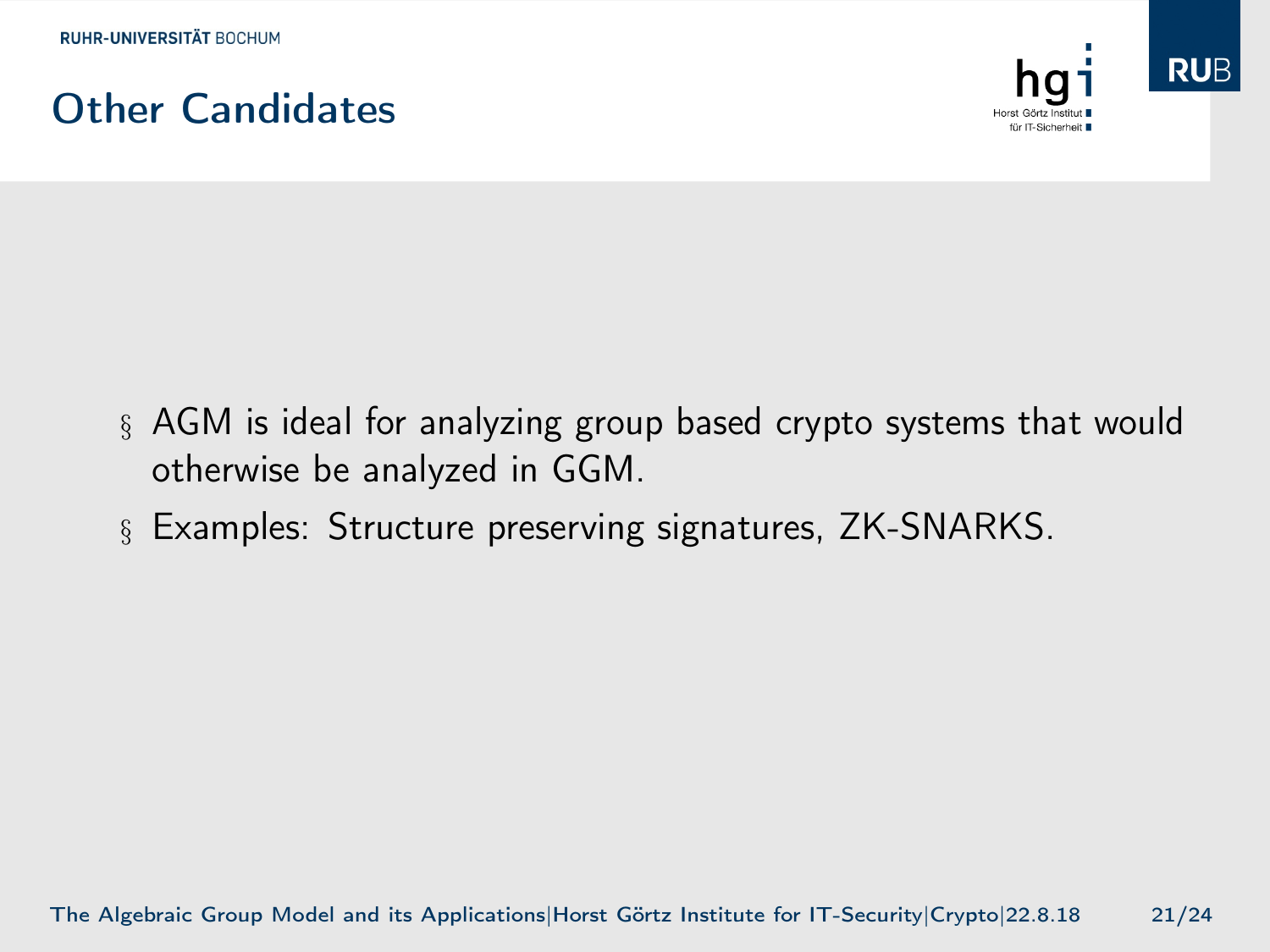



#### § AGM is in between GGM and Standard Model.

[The Algebraic Group Model and its Applications|](#page-0-0)Horst Görtz Institute for IT-Security|Crypto|22.8.18 22/24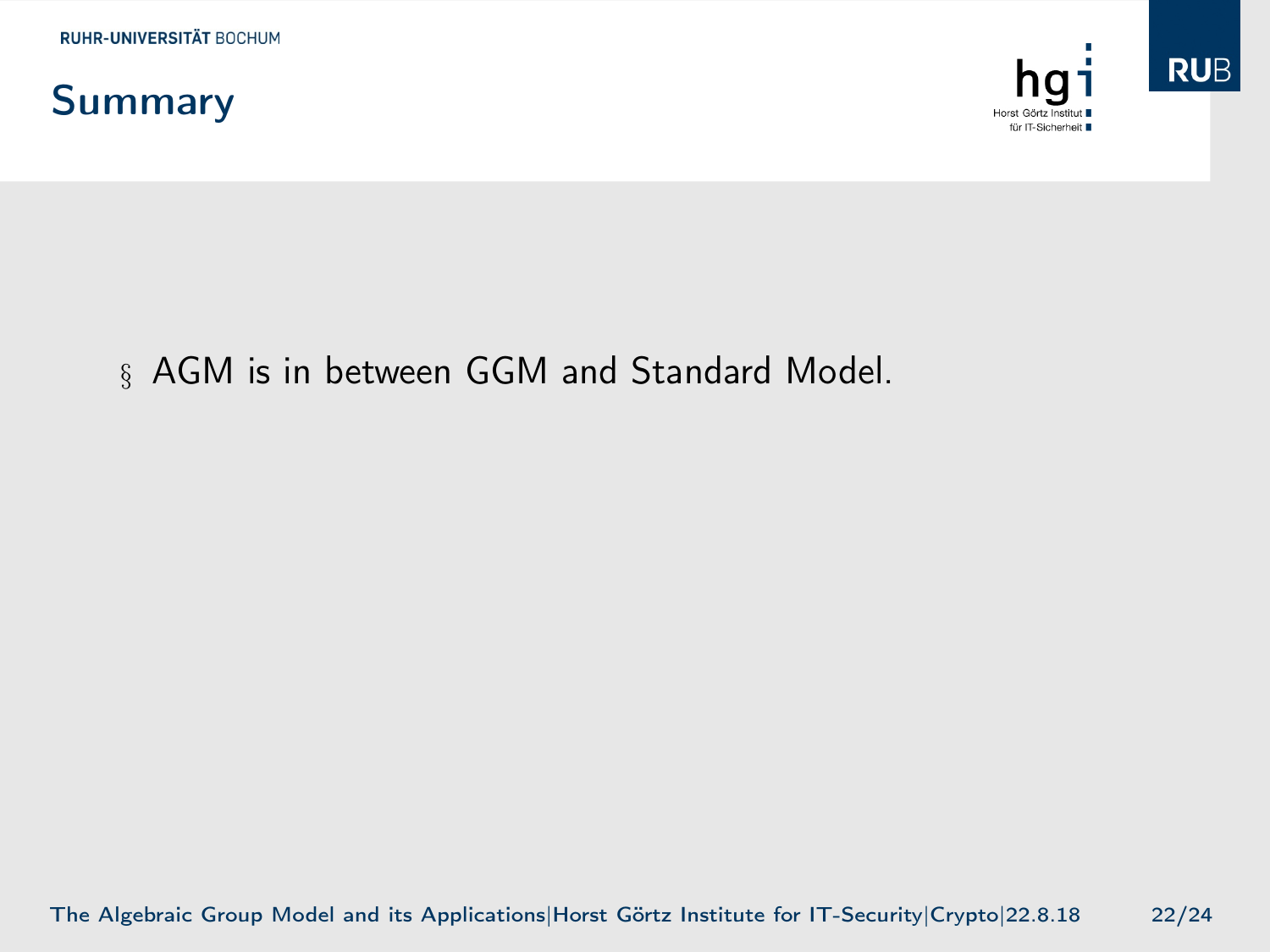



**RUB** 

- § AGM is in between GGM and Standard Model.
- § Reduction based, easy to work with.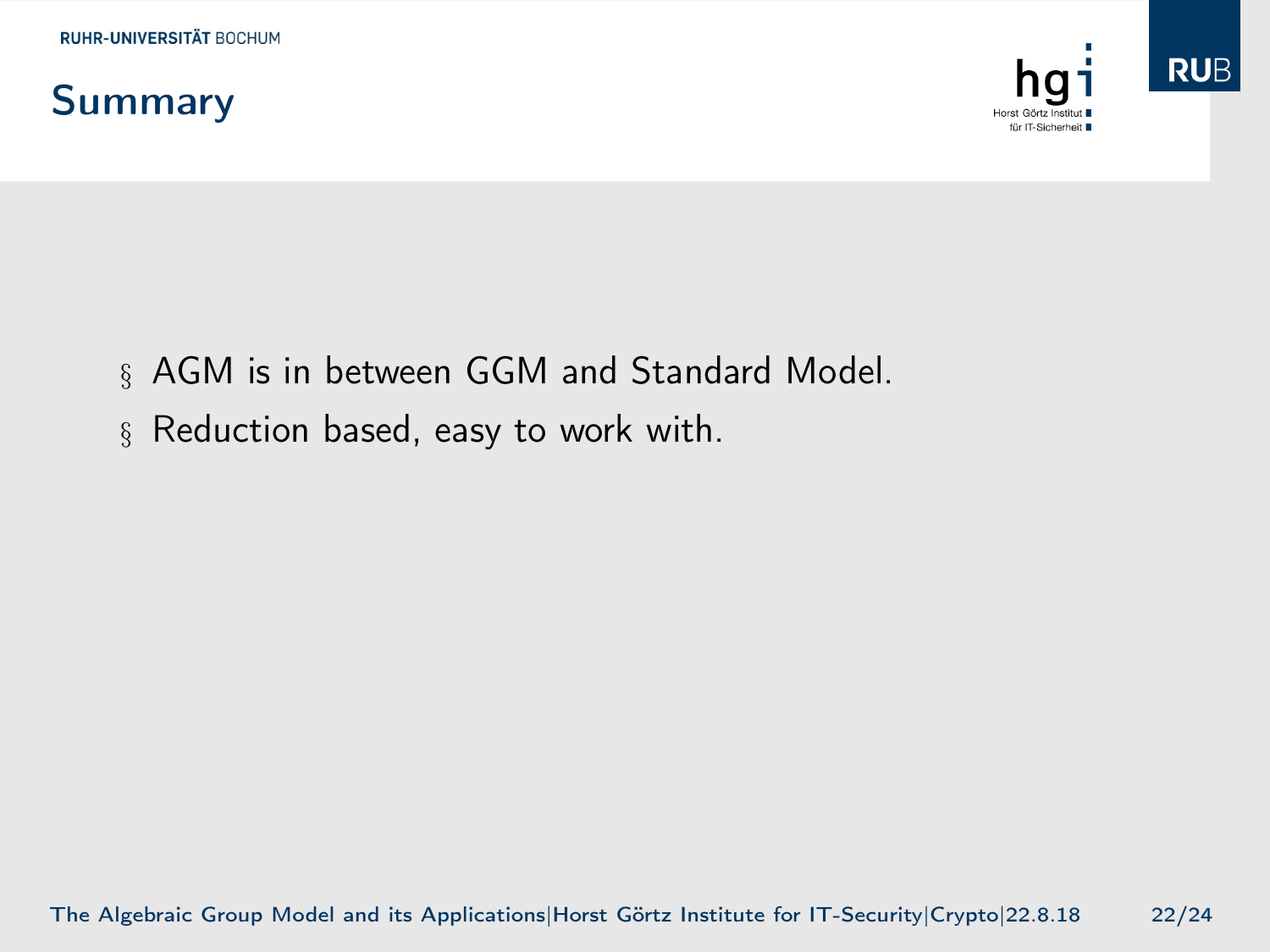## Summary



- § AGM is in between GGM and Standard Model.
- § Reduction based, easy to work with.
- § Captures a broad class of important algorithms.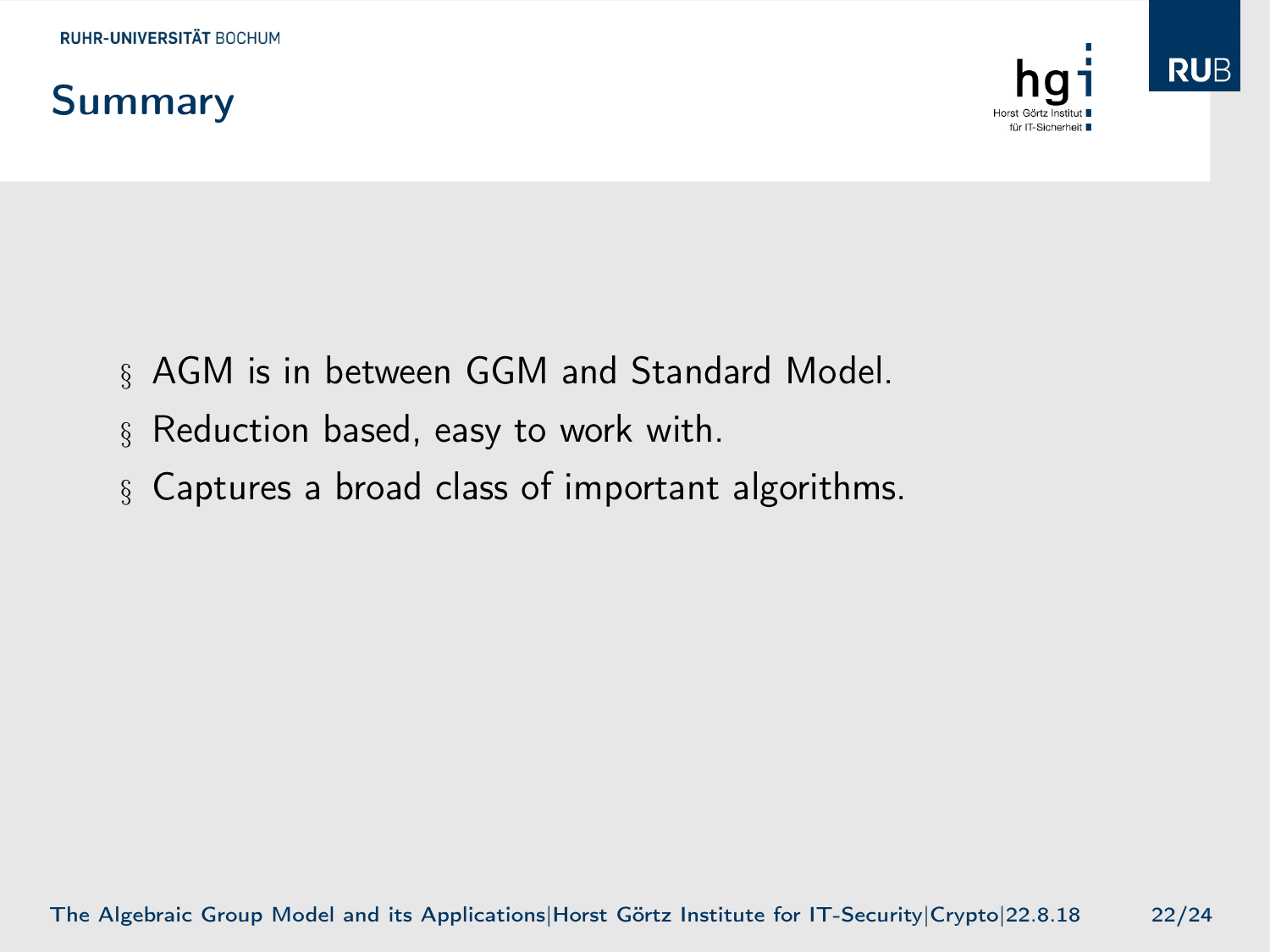## Summary



- § AGM is in between GGM and Standard Model.
- § Reduction based, easy to work with.
- § Captures a broad class of important algorithms.
- § Circumvents impossibility results for black box reductions.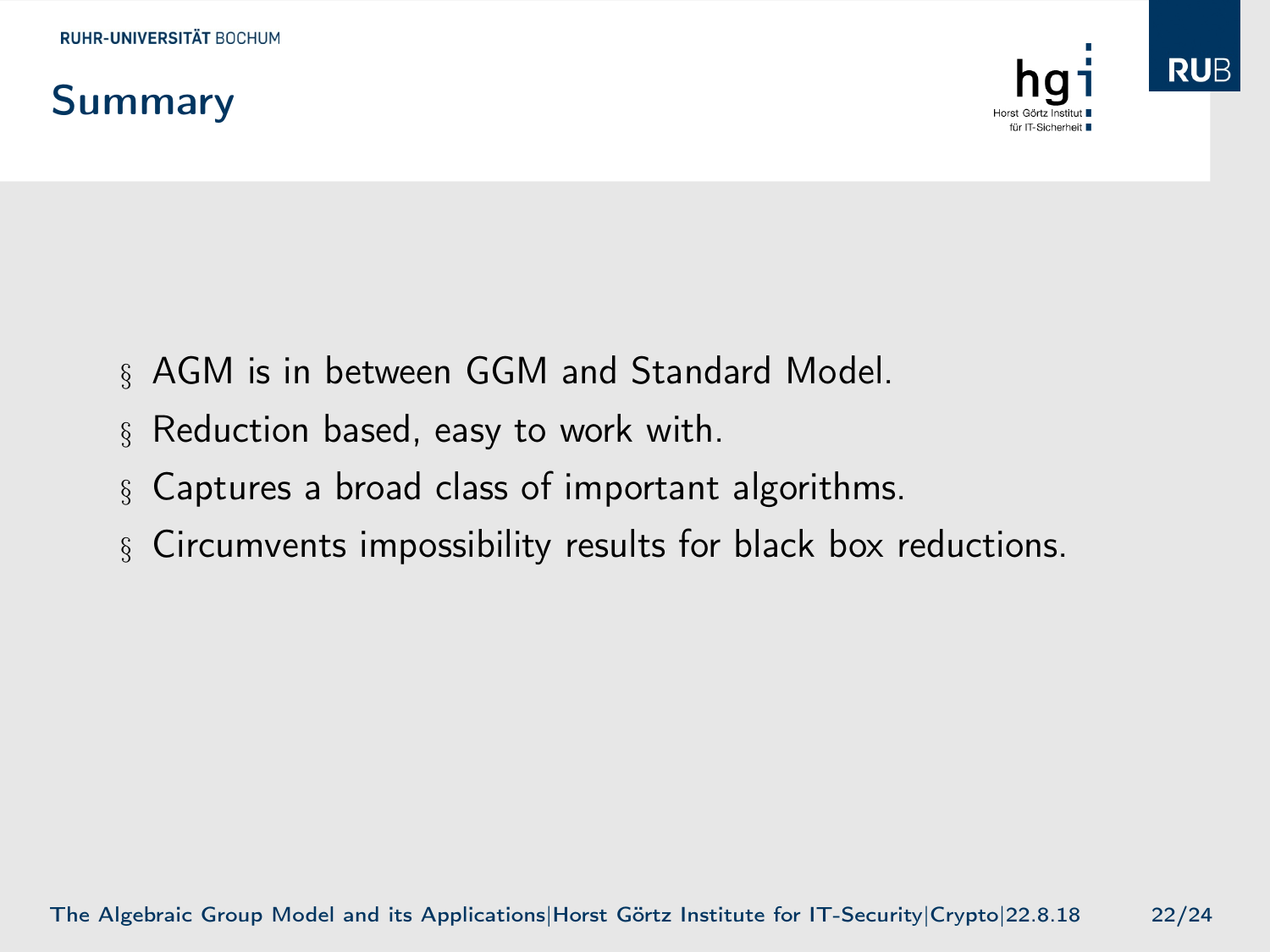## Summary





- § AGM is in between GGM and Standard Model.
- § Reduction based, easy to work with.
- § Captures a broad class of important algorithms.
- § Circumvents impossibility results for black box reductions.
- § Results from AGM carry over to GGM.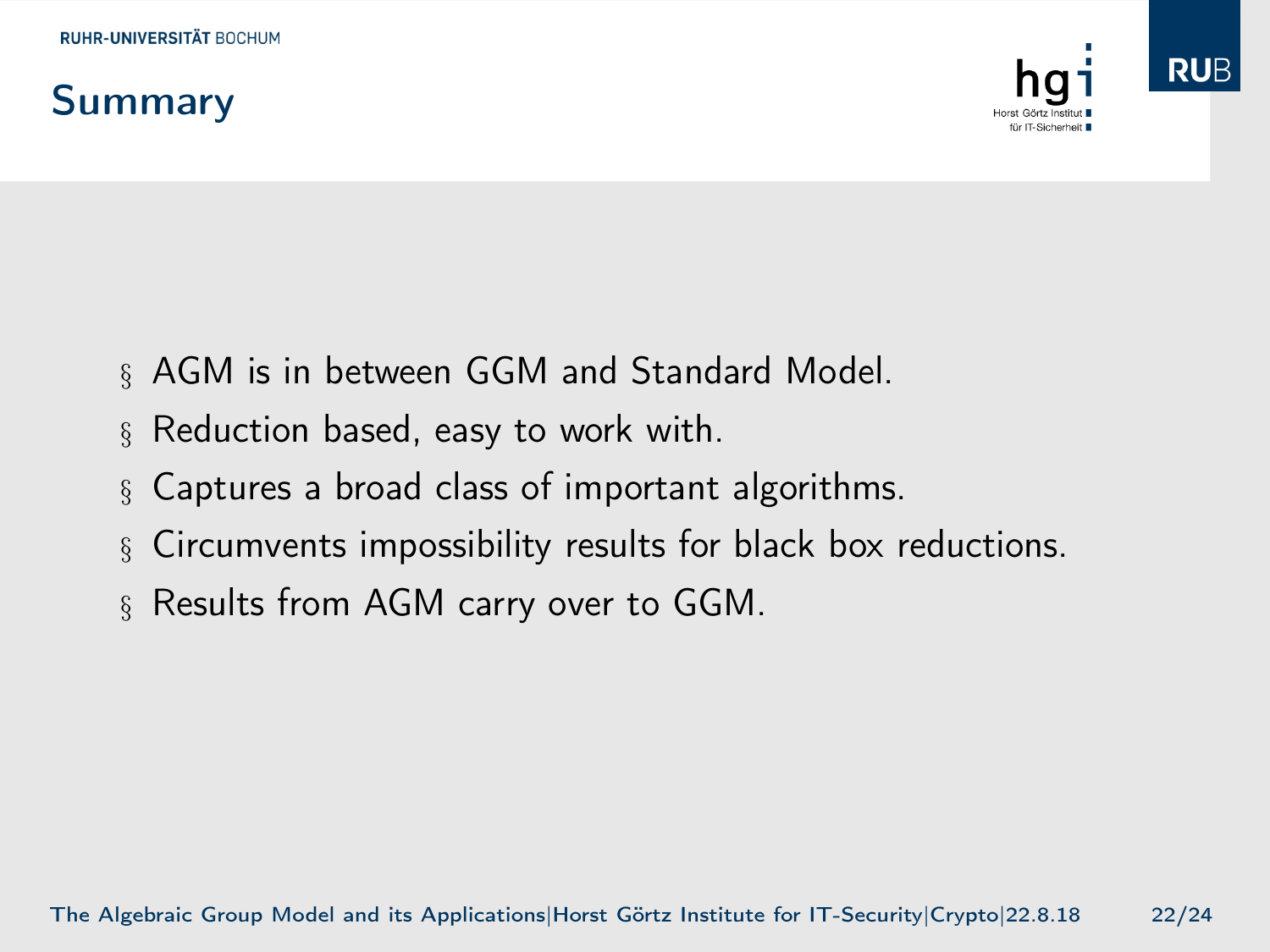





[The Algebraic Group Model and its Applications|](#page-0-0)Horst Görtz Institute for IT-Security|Crypto|22.8.18 23/24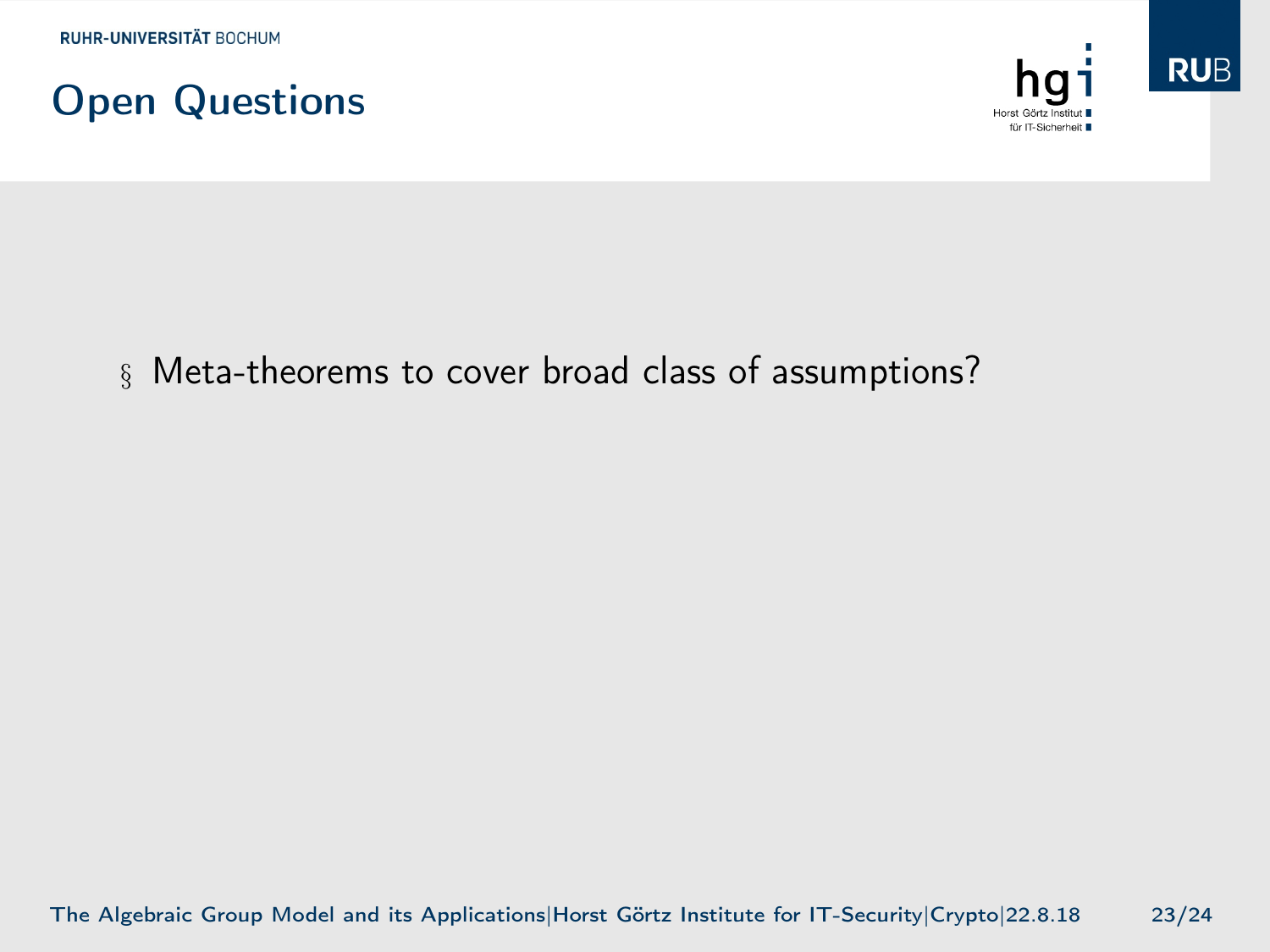



**RUB** 

- § Meta-theorems to cover broad class of assumptions?
- § Automated proof tools in AGM?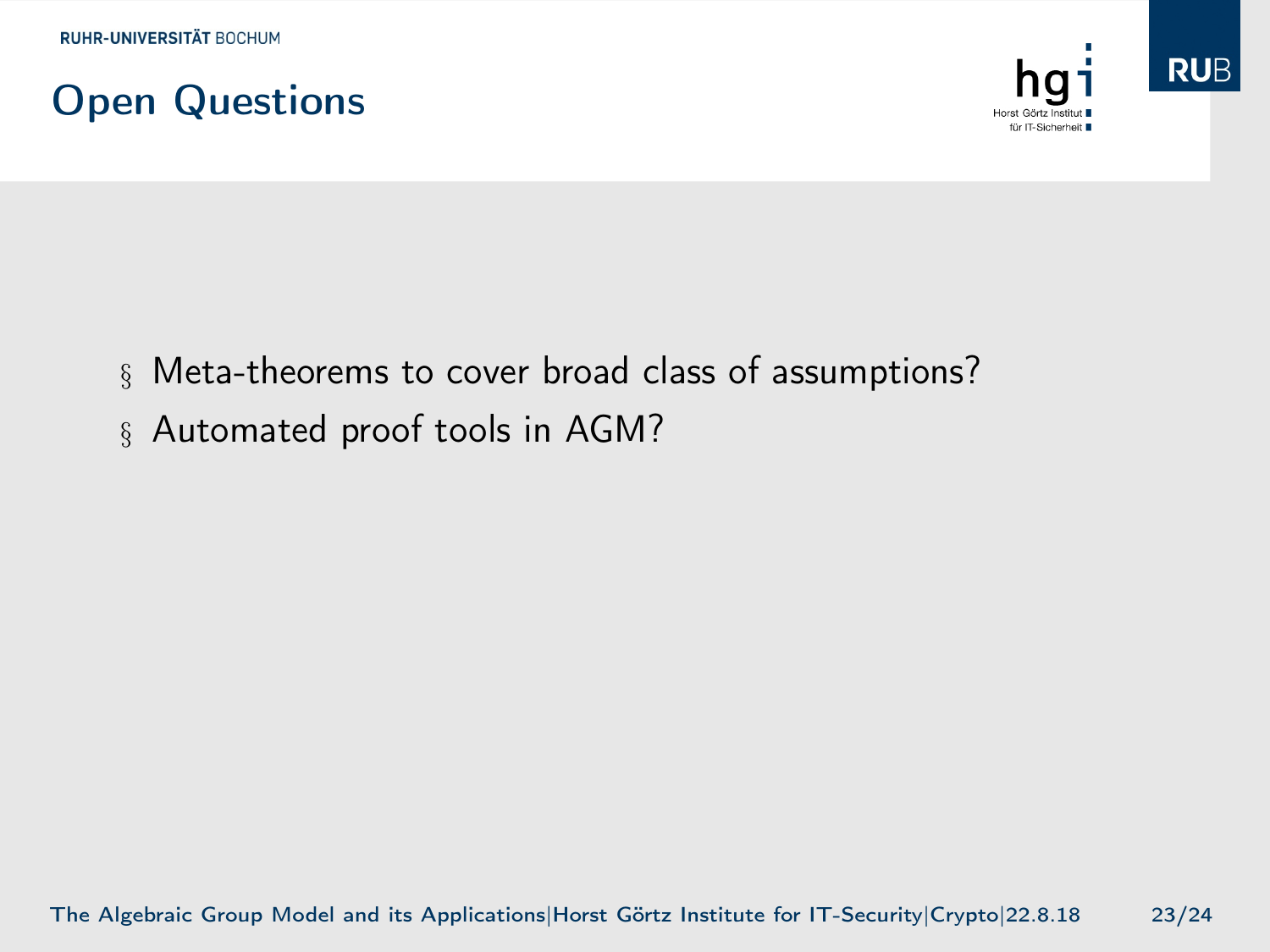





- § Meta-theorems to cover broad class of assumptions?
- § Automated proof tools in AGM?
- § Possibility results along the lines of Dent (Asiacrypt '02)?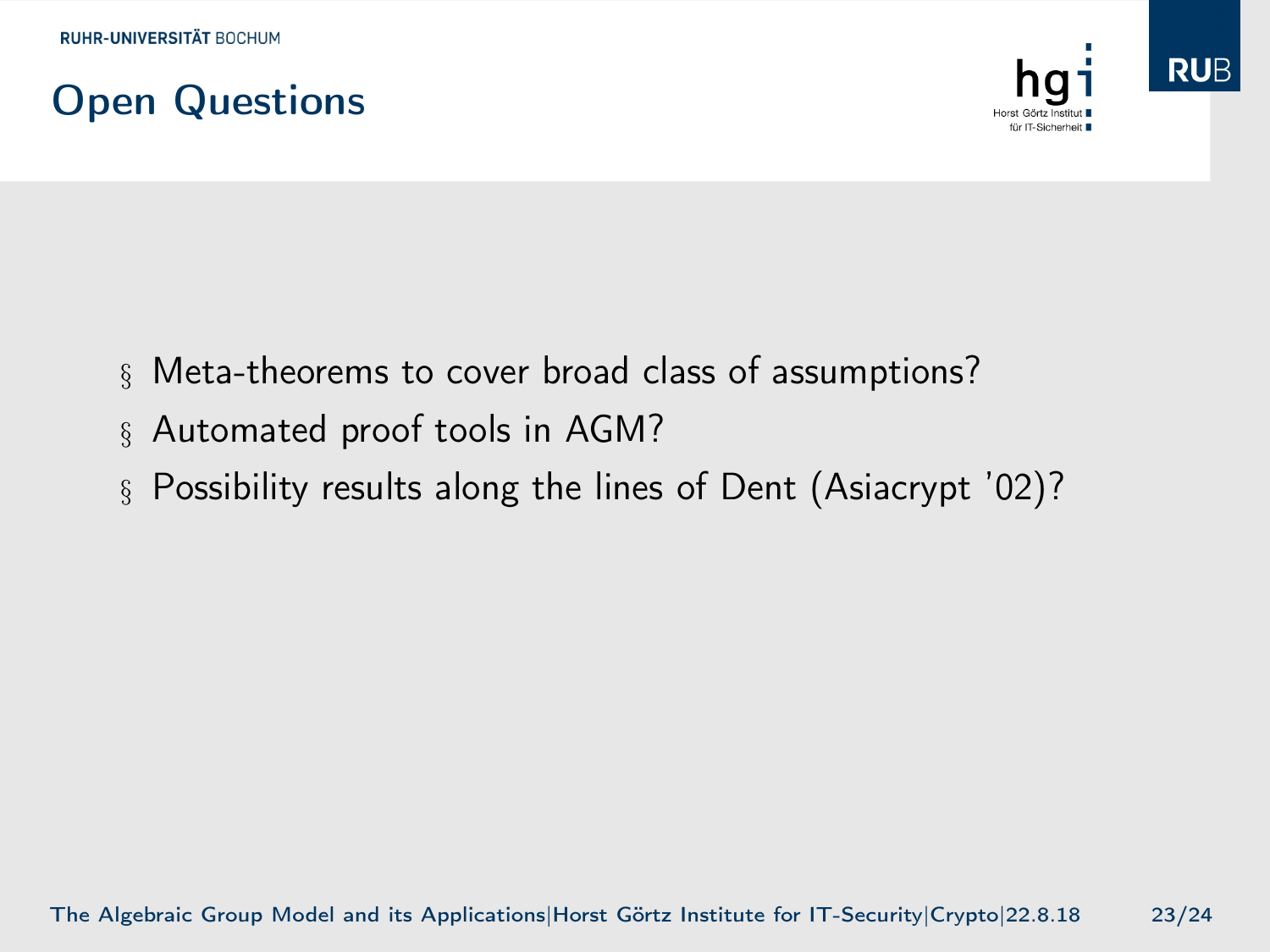### Open Questions



**RUB** 

- § Meta-theorems to cover broad class of assumptions?
	- § Automated proof tools in AGM?
	- § Possibility results along the lines of Dent (Asiacrypt '02)?
	- § Proofs for composite order groups?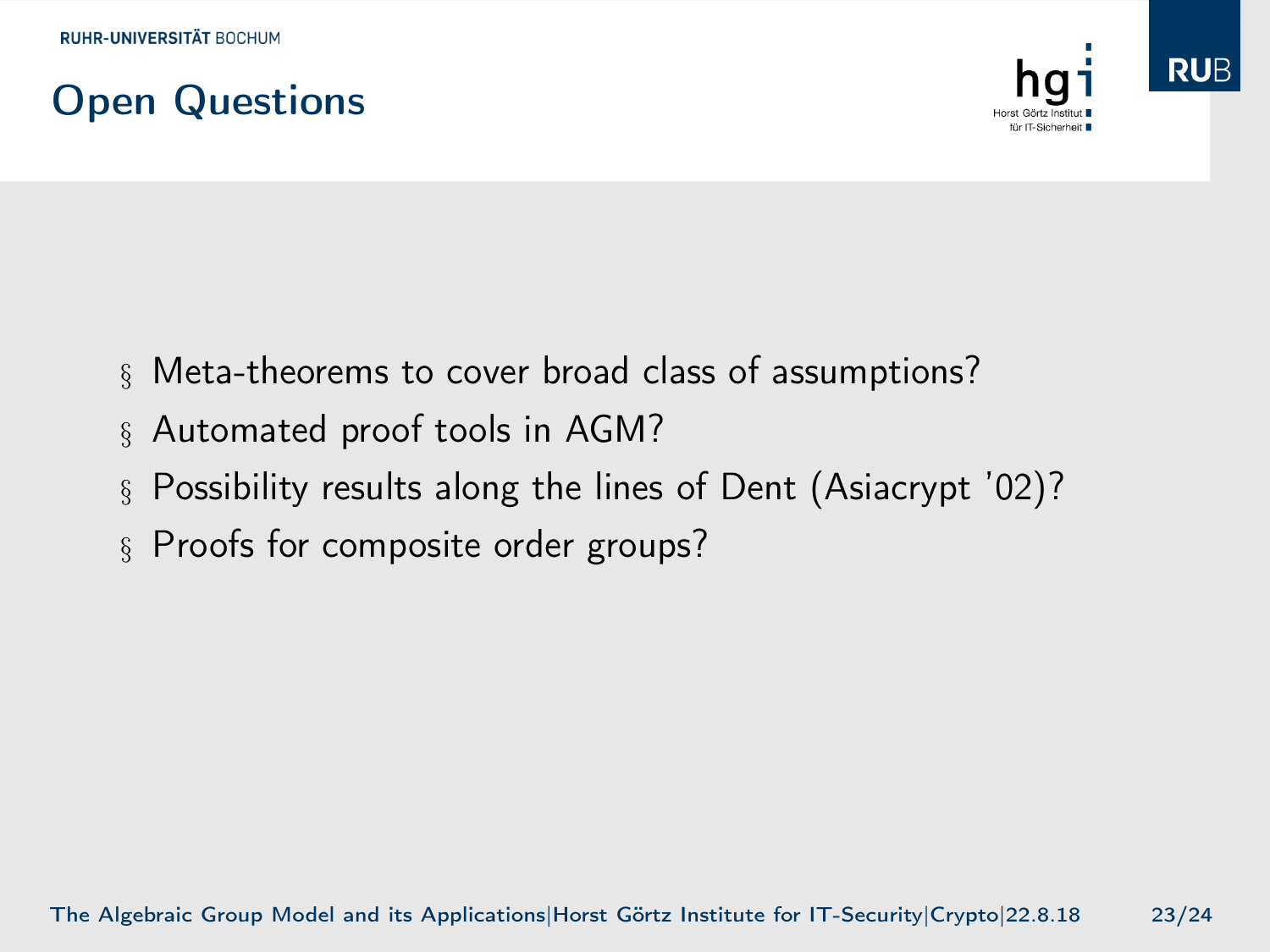### Open Questions



- § Meta-theorems to cover broad class of assumptions?
- § Automated proof tools in AGM?
- § Possibility results along the lines of Dent (Asiacrypt '02)?
- § Proofs for composite order groups?
- § Extend to Decisional Assumptions.